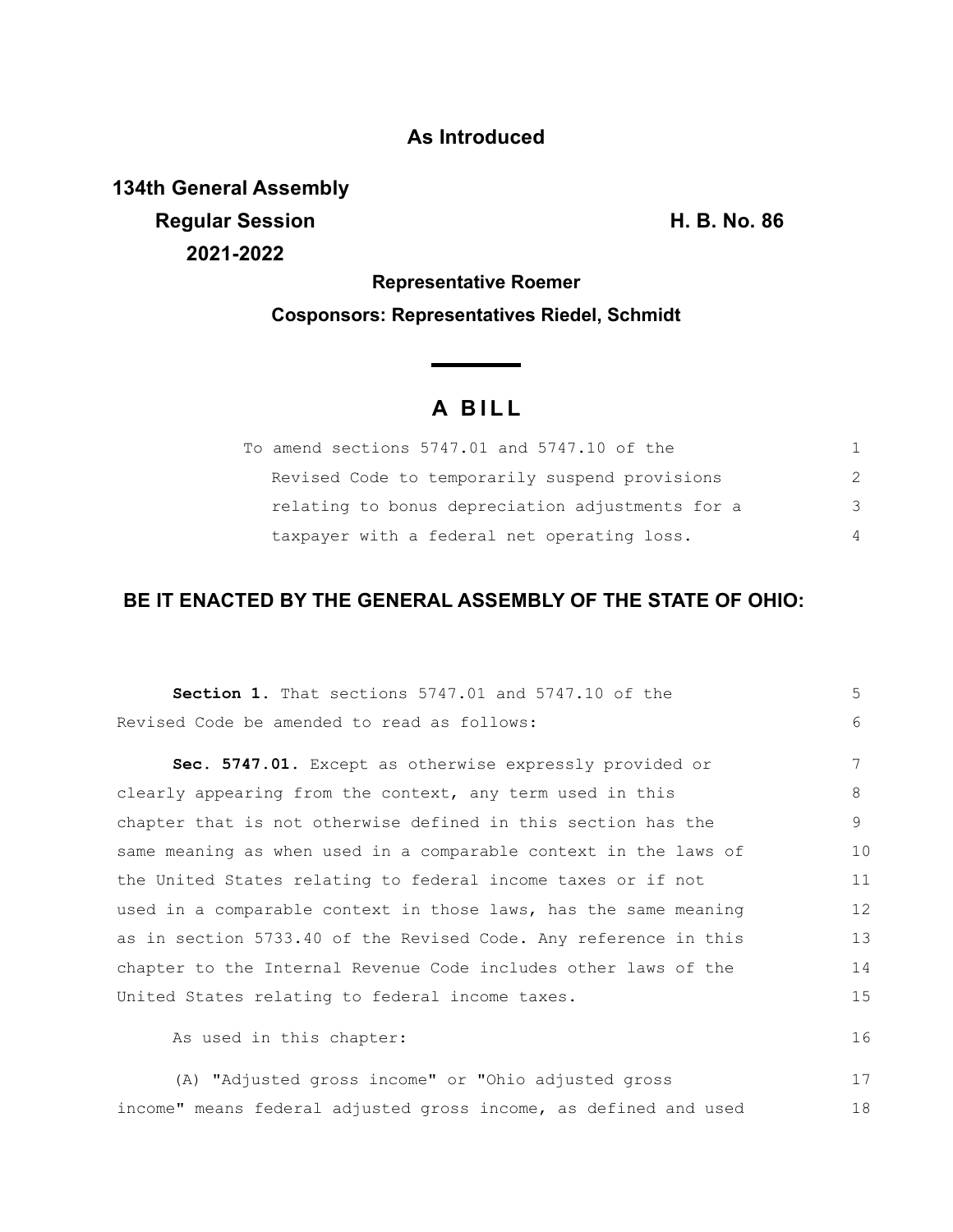section: (1) Add interest or dividends on obligations or securities of any state or of any political subdivision or authority of any state, other than this state and its subdivisions and authorities. (2) Add interest or dividends on obligations of any authority, commission, instrumentality, territory, or possession of the United States to the extent that the interest or dividends are exempt from federal income taxes but not from state income taxes. (3) Deduct interest or dividends on obligations of the United States and its territories and possessions or of any authority, commission, or instrumentality of the United States to the extent that the interest or dividends are included in federal adjusted gross income but exempt from state income taxes under the laws of the United States. (4) Deduct disability and survivor's benefits to the extent included in federal adjusted gross income. (5) Deduct benefits under Title II of the Social Security Act and tier 1 railroad retirement benefits to the extent included in federal adjusted gross income under section 86 of the Internal Revenue Code. (6) Deduct the amount of wages and salaries, if any, not otherwise allowable as a deduction but that would have been allowable as a deduction in computing federal adjusted gross 20 21 22 23 24 25 26 27 28 29 30 31 32 33 34 35 36 37 38 39 40 41 42 43 44 45

in the Internal Revenue Code, adjusted as provided in this

income for the taxable year, had the targeted jobs credit allowed and determined under sections 38, 51, and 52 of the Internal Revenue Code not been in effect. 46 47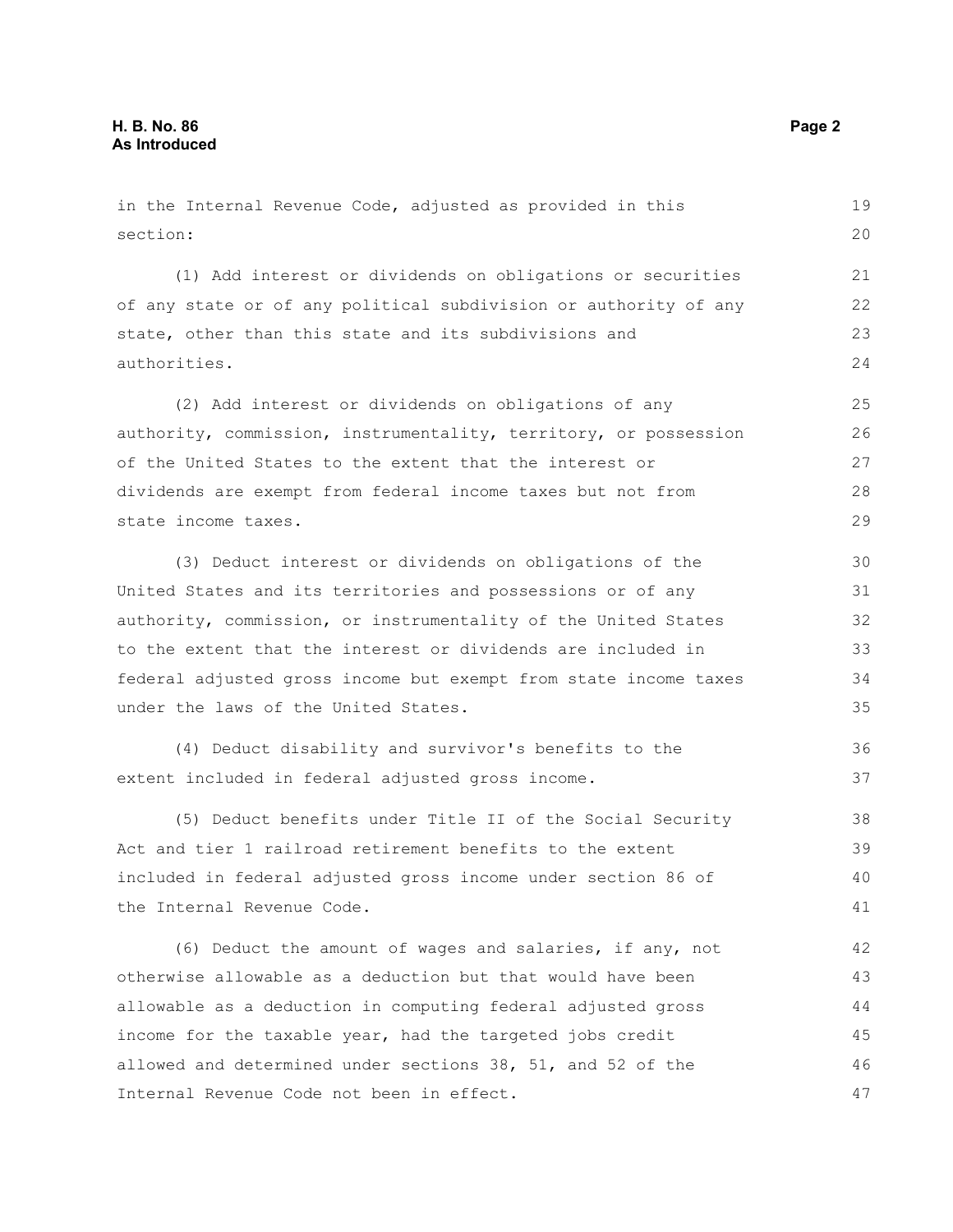(7) Deduct any interest or interest equivalent on public obligations and purchase obligations to the extent that the interest or interest equivalent is included in federal adjusted gross income. 48 49 50 51

(8) Add any loss or deduct any gain resulting from the sale, exchange, or other disposition of public obligations to the extent that the loss has been deducted or the gain has been included in computing federal adjusted gross income.

(9) Deduct or add amounts, as provided under section 5747.70 of the Revised Code, related to contributions to variable college savings program accounts made or tuition units purchased pursuant to Chapter 3334. of the Revised Code. 56 57 58 59

(10)(a) Deduct, to the extent not otherwise allowable as a deduction or exclusion in computing federal or Ohio adjusted gross income for the taxable year, the amount the taxpayer paid during the taxable year for medical care insurance and qualified long-term care insurance for the taxpayer, the taxpayer's spouse, and dependents. No deduction for medical care insurance under division (A)(10)(a) of this section shall be allowed either to any taxpayer who is eligible to participate in any subsidized health plan maintained by any employer of the taxpayer or of the taxpayer's spouse, or to any taxpayer who is entitled to, or on application would be entitled to, benefits under part A of Title XVIII of the "Social Security Act," 49 Stat. 620 (1935), 42 U.S.C. 301, as amended. For the purposes of division (A)(10)(a) of this section, "subsidized health plan" means a health plan for which the employer pays any portion of the plan's cost. The deduction allowed under division (A)(10)(a) of this section shall be the net of any related premium refunds, related premium reimbursements, or related insurance premium 60 61 62 63 64 65 66 67 68 69 70 71 72 73 74 75 76 77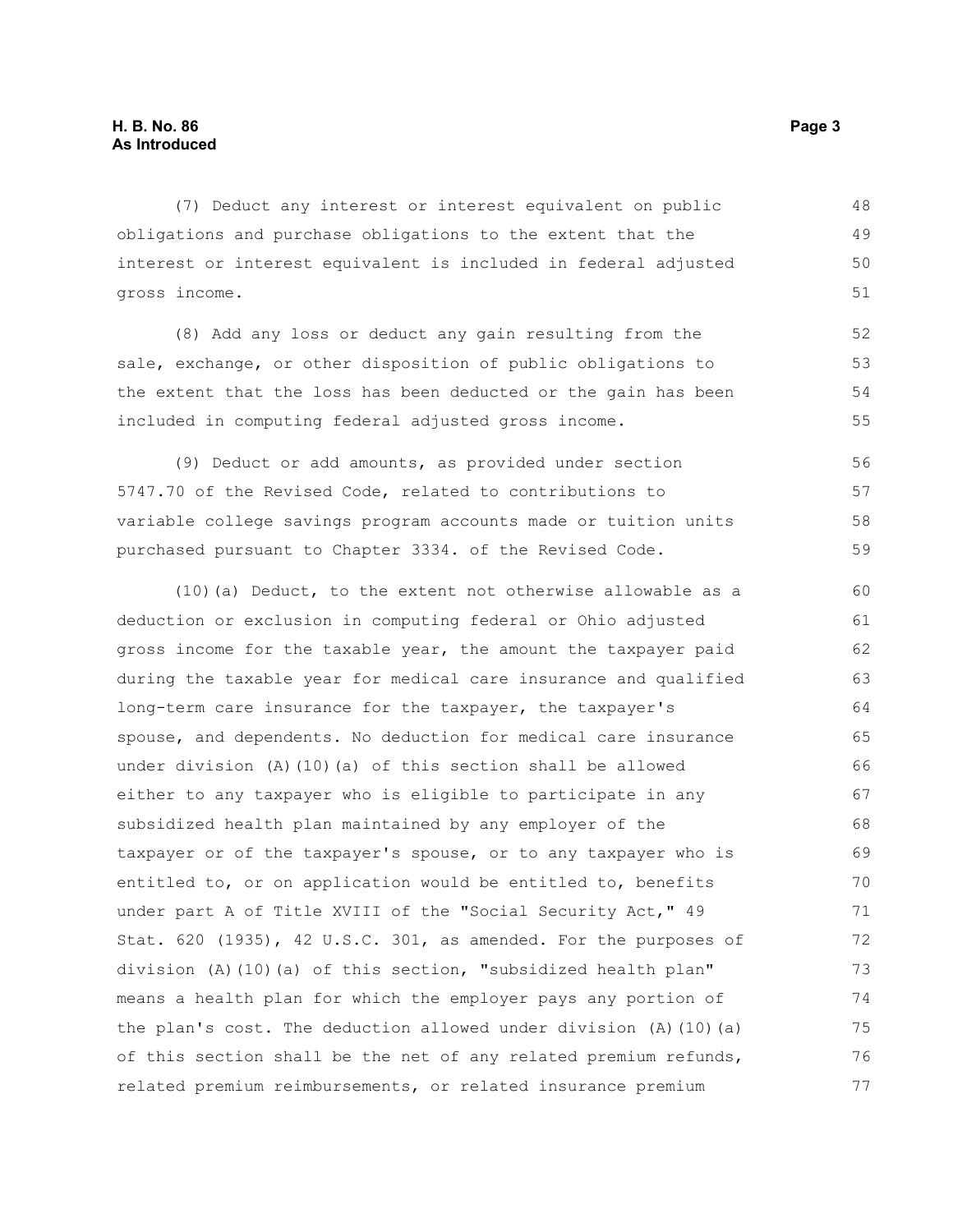dividends received during the taxable year.

(b) Deduct, to the extent not otherwise deducted or excluded in computing federal or Ohio adjusted gross income during the taxable year, the amount the taxpayer paid during the taxable year, not compensated for by any insurance or otherwise, for medical care of the taxpayer, the taxpayer's spouse, and dependents, to the extent the expenses exceed seven and one-half per cent of the taxpayer's federal adjusted gross income. 79 80 81 82 83 84 85

(c) For purposes of division (A)(10) of this section, "medical care" has the meaning given in section 213 of the Internal Revenue Code, subject to the special rules, limitations, and exclusions set forth therein, and "qualified long-term care" has the same meaning given in section 7702B(c) of the Internal Revenue Code. Solely for purposes of division (A)(10)(a) of this section, "dependent" includes a person who otherwise would be a "qualifying relative" and thus a "dependent" under section 152 of the Internal Revenue Code but for the fact that the person fails to meet the income and support limitations under section  $152(d)$  (1)(B) and (C) of the Internal Revenue Code. 86 87 88 89 90 91 92 93 94 95 96 97

(11)(a) Deduct any amount included in federal adjusted gross income solely because the amount represents a reimbursement or refund of expenses that in any year the taxpayer had deducted as an itemized deduction pursuant to section 63 of the Internal Revenue Code and applicable United States department of the treasury regulations. The deduction otherwise allowed under division (A)(11)(a) of this section shall be reduced to the extent the reimbursement is attributable to an amount the taxpayer deducted under this section in any taxable year. 98 99 100 101 102 103 104 105 106 107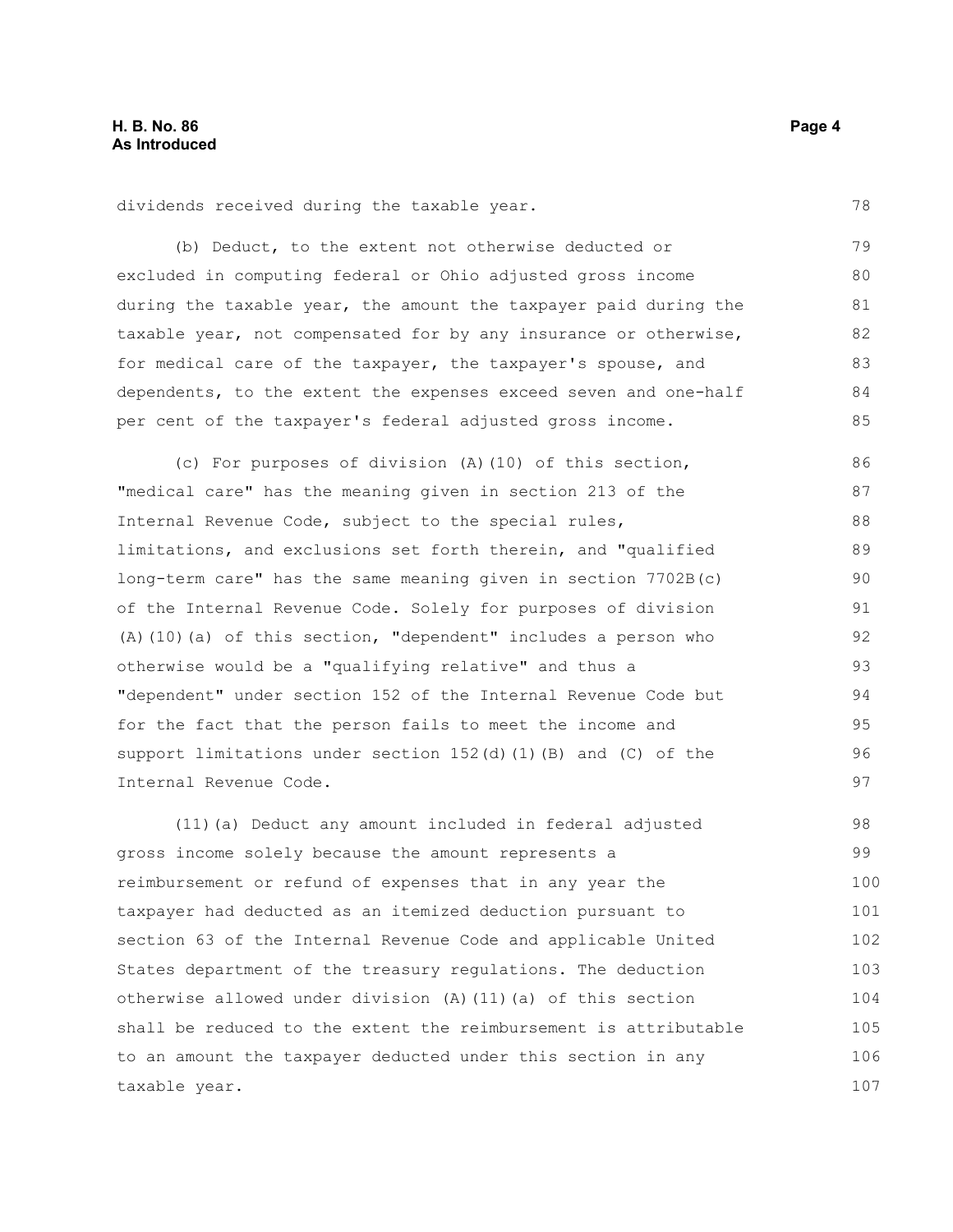#### **H. B. No. 86 Page 5 As Introduced**

(b) Add any amount not otherwise included in Ohio adjusted gross income for any taxable year to the extent that the amount is attributable to the recovery during the taxable year of any amount deducted or excluded in computing federal or Ohio adjusted gross income in any taxable year. 108 109 110 111 112

(12) Deduct any portion of the deduction described in section 1341(a)(2) of the Internal Revenue Code, for repaying previously reported income received under a claim of right, that meets both of the following requirements: 113 114 115 116

(a) It is allowable for repayment of an item that was included in the taxpayer's adjusted gross income for a prior taxable year and did not qualify for a credit under division (A) or (B) of section 5747.05 of the Revised Code for that year; 117 118 119 120

(b) It does not otherwise reduce the taxpayer's adjusted gross income for the current or any other taxable year. 121 122

(13) Deduct an amount equal to the deposits made to, and net investment earnings of, a medical savings account during the taxable year, in accordance with section 3924.66 of the Revised Code. The deduction allowed by division (A)(13) of this section does not apply to medical savings account deposits and earnings otherwise deducted or excluded for the current or any other taxable year from the taxpayer's federal adjusted gross income. 123 124 125 126 127 128 129

(14)(a) Add an amount equal to the funds withdrawn from a medical savings account during the taxable year, and the net investment earnings on those funds, when the funds withdrawn were used for any purpose other than to reimburse an account holder for, or to pay, eligible medical expenses, in accordance with section 3924.66 of the Revised Code; 130 131 132 133 134 135

(b) Add the amounts distributed from a medical savings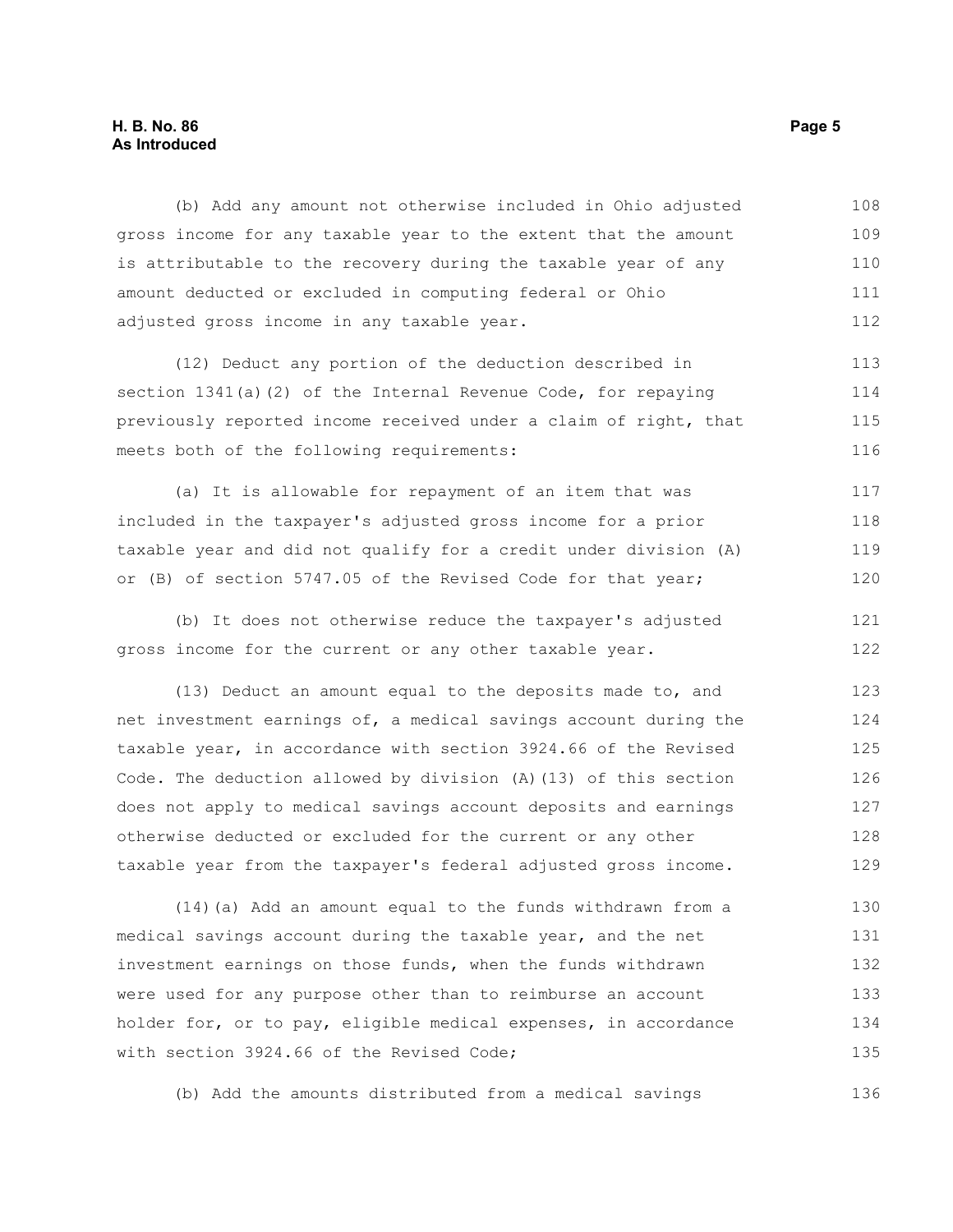Code during the taxable year. (15) Add any amount claimed as a credit under section 5747.059 of the Revised Code to the extent that such amount satisfies either of the following: (a) The amount was deducted or excluded from the computation of the taxpayer's federal adjusted gross income as required to be reported for the taxpayer's taxable year under the Internal Revenue Code; (b) The amount resulted in a reduction of the taxpayer's federal adjusted gross income as required to be reported for any of the taxpayer's taxable years under the Internal Revenue Code. (16) Deduct the amount contributed by the taxpayer to an individual development account program established by a county department of job and family services pursuant to sections 329.11 to 329.14 of the Revised Code for the purpose of matching funds deposited by program participants. On request of the tax commissioner, the taxpayer shall provide any information that, in the tax commissioner's opinion, is necessary to establish the amount deducted under division (A)(16) of this section. (17)(a)(i) Subject to divisions (A)(17)(a)(iii), (iv), and (v) of this section, add five-sixths of the amount of depreciation expense allowed by subsection (k) of section 168 of the Internal Revenue Code, including the taxpayer's proportionate or distributive share of the amount of depreciation expense allowed by that subsection to a pass-138 139 140 141 142 143 144 145 146 147 148 149 150 151 152 153 154 155 156 157 158 159 160 161 162

account under division (A)(2) of section 3924.68 of the Revised

ownership interest. (ii) Subject to divisions (A)(17)(a)(iii), (iv), and (v) 164 165

through entity in which the taxpayer has a direct or indirect

137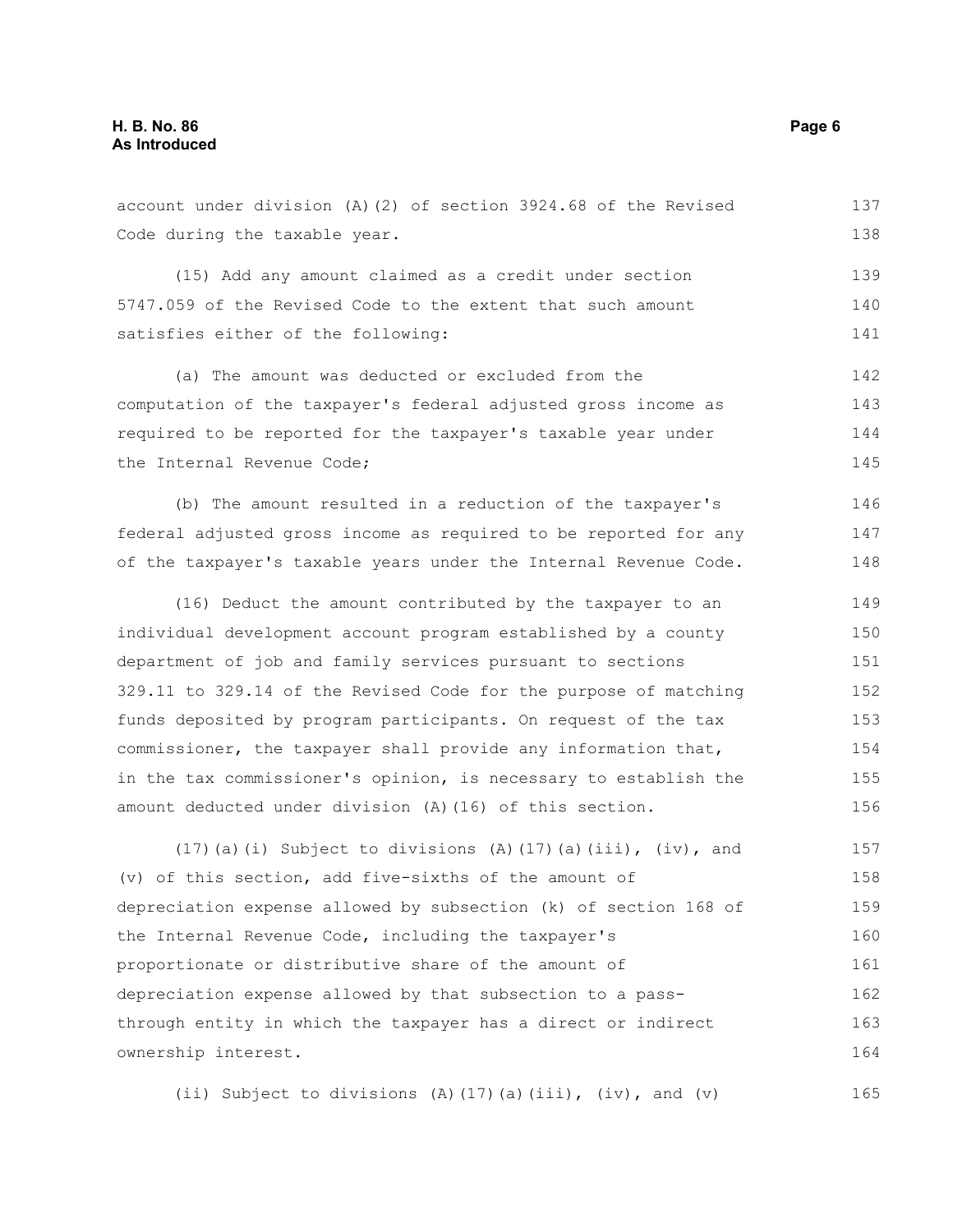#### **H. B. No. 86 Page 7 As Introduced**

of this section, add five-sixths of the amount of qualifying section 179 depreciation expense, including the taxpayer's proportionate or distributive share of the amount of qualifying section 179 depreciation expense allowed to any pass-through entity in which the taxpayer has a direct or indirect ownership interest. 166 167 168 169 170 171

(iii) Subject to division (A)(17)(a)(v) of this section, for taxable years beginning in 2012 or thereafter, if the increase in income taxes withheld by the taxpayer is equal to or greater than ten per cent of income taxes withheld by the taxpayer during the taxpayer's immediately preceding taxable year, "two-thirds" shall be substituted for "five-sixths" for the purpose of divisions  $(A)$  (17)(a)(i) and (ii) of this section. 172 173 174 175 176 177 178

(iv) Subject to division (A)(17)(a)(v) of this section, for taxable years beginning in 2012 or thereafter, a taxpayer is not required to add an amount under division (A)(17) of this section if the increase in income taxes withheld by the taxpayer and by any pass-through entity in which the taxpayer has a direct or indirect ownership interest is equal to or greater than the sum of (I) the amount of qualifying section 179 depreciation expense and (II) the amount of depreciation expense allowed to the taxpayer by subsection (k) of section 168 of the Internal Revenue Code, and including the taxpayer's proportionate or distributive shares of such amounts allowed to any such pass-through entities. 179 180 181 182 183 184 185 186 187 188 189 190

(v)  $If$ -Except for a taxable year ending in 2020 or 2021, if a taxpayer directly or indirectly incurs a federal net operating loss for the taxable year-for federal income taxpurposes, to the extent such loss resulted from depreciation expense allowed by subsection (k) of section 168 of the Internal 191 192 193 194 195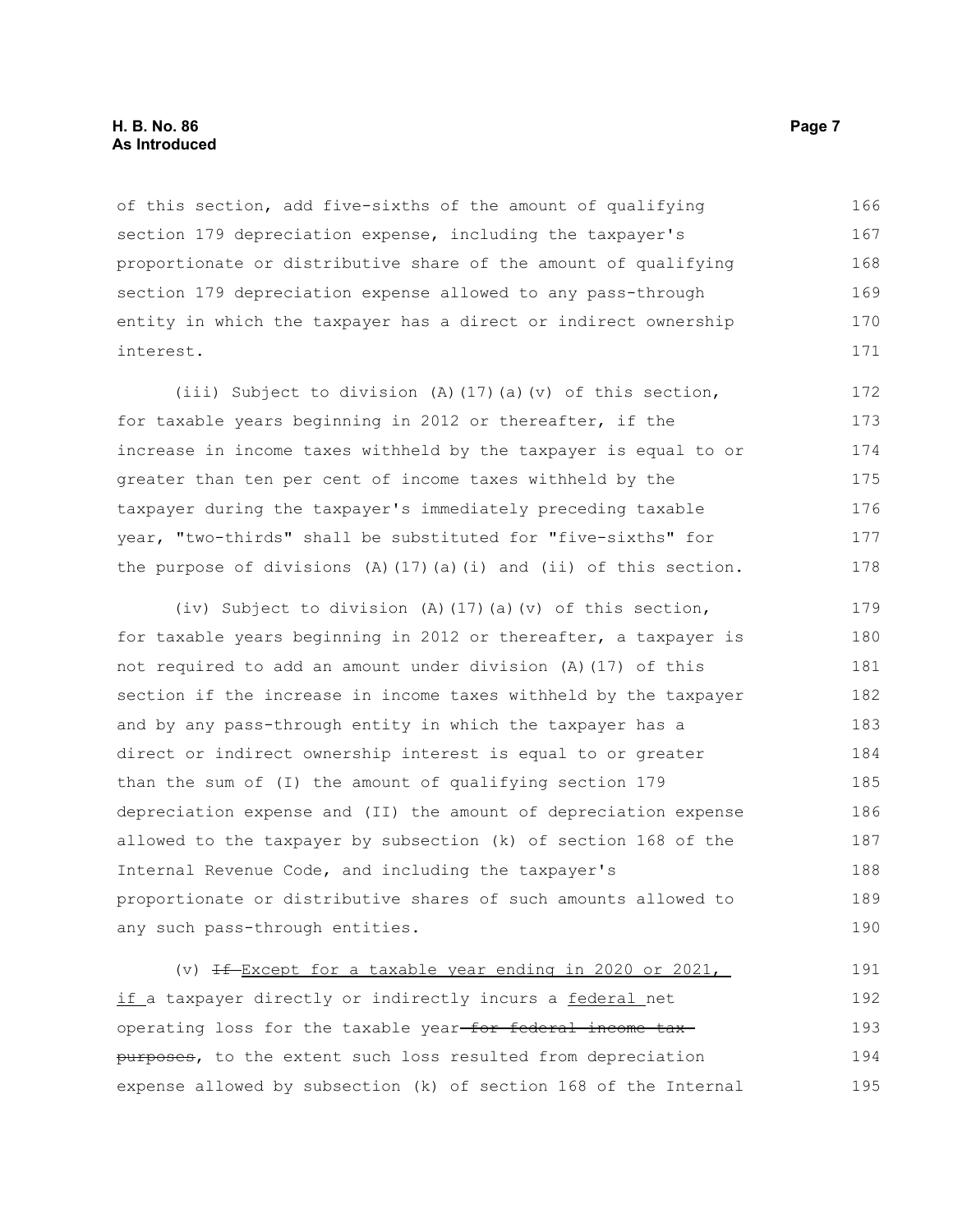Revenue Code and by qualifying section 179 depreciation expense, "the entire" shall be substituted for "five-sixths of the" for the purpose of divisions  $(A)$  (17)(a)(i) and (ii) of this section. 196 197 198

The tax commissioner, under procedures established by the commissioner, may waive the add-backs related to a pass-through entity if the taxpayer owns, directly or indirectly, less than five per cent of the pass-through entity. 199 200 201 202

(b) Nothing in division (A)(17) of this section shall be construed to adjust or modify the adjusted basis of any asset. 203 204

(c) To the extent the add-back required under division (A) (17)(a) of this section is attributable to property generating nonbusiness income or loss allocated under section 5747.20 of the Revised Code, the add-back shall be sitused to the same location as the nonbusiness income or loss generated by the property for the purpose of determining the credit under division (A) of section 5747.05 of the Revised Code. Otherwise, the add-back shall be apportioned, subject to one or more of the four alternative methods of apportionment enumerated in section 5747.21 of the Revised Code. 205 206 207 208 209 210 211 212 213 214

(d) For the purposes of division (A)(17)(a)(v) of this section, net operating loss carryback and carryforward shall not include the allowance of any net operating loss deduction carryback or carryforward to the taxable year to the extent such loss resulted from depreciation allowed by subsection (k) of section  $\frac{168(k)}{168}$  of the Internal Revenue Code and by the qualifying section 179 depreciation expense amount. 215 216 217 218 219 220 221

(e) For the purposes of divisions (A)(17) and (18) of this section: 222 223

(i) "Income taxes withheld" means the total amount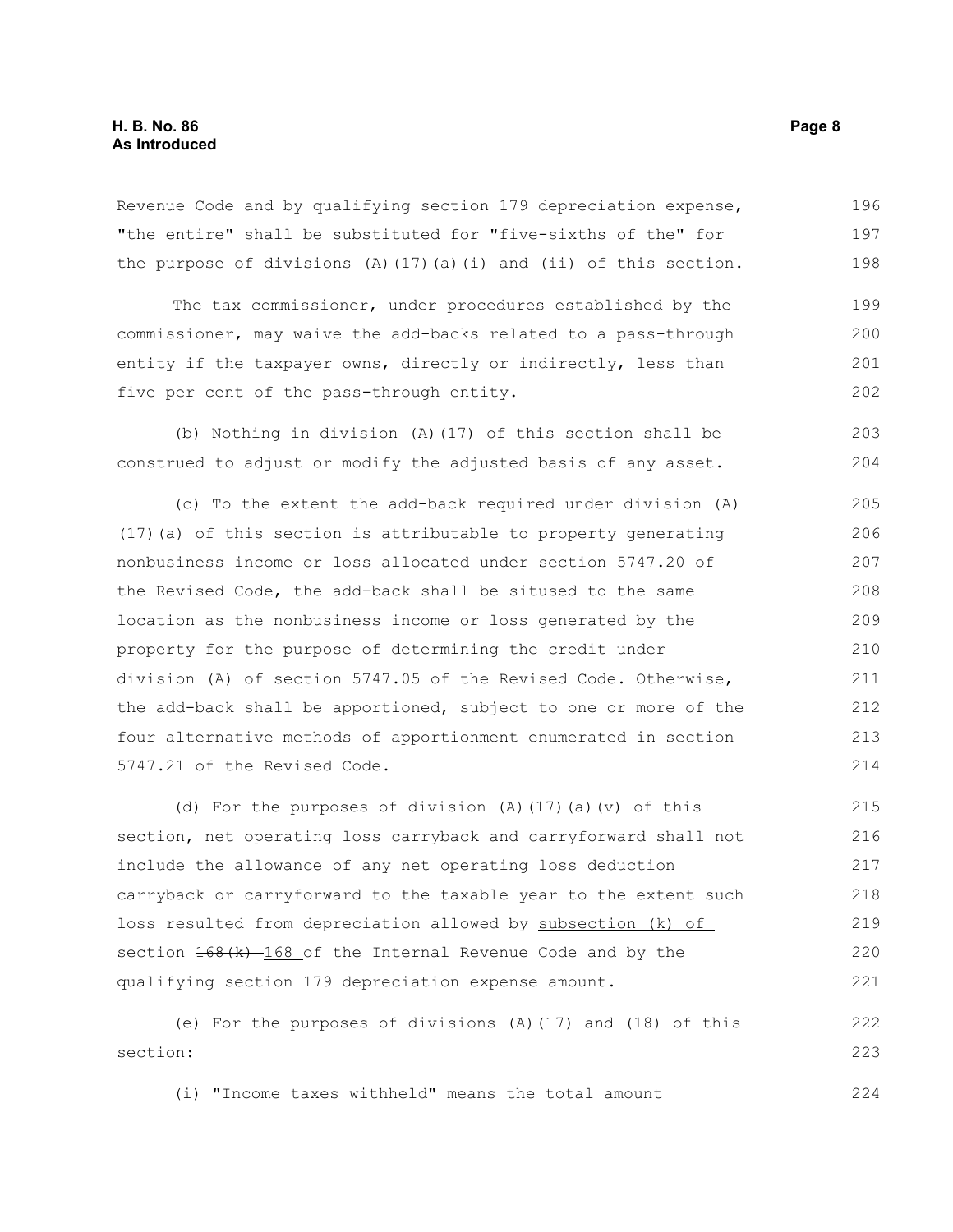withheld and remitted under sections 5747.06 and 5747.07 of the Revised Code by an employer during the employer's taxable year. (ii) "Increase in income taxes withheld" means the amount by which the amount of income taxes withheld by an employer during the employer's current taxable year exceeds the amount of income taxes withheld by that employer during the employer's immediately preceding taxable year. (iii) "Qualifying section 179 depreciation expense" means the difference between (I) the amount of depreciation expense directly or indirectly allowed to a taxpayer under section 179 of the Internal Revised Code, and (II) the amount of depreciation expense directly or indirectly allowed to the taxpayer under section 179 of the Internal Revenue Code as that section existed on December 31, 2002. (18)(a) If the taxpayer was required to add an amount under division (A)(17)(a) of this section for a taxable year, deduct one of the following: 225 226 227 228 229 230 231 232 233 234 235 236 237 238 239 240 241

(i) One-fifth of the amount so added for each of the five succeeding taxable years if the amount so added was five-sixths of qualifying section 179 depreciation expense or depreciation expense allowed by subsection (k) of section 168 of the Internal Revenue Code; 242 243 244 245 246

(ii) One-half of the amount so added for each of the two succeeding taxable years if the amount so added was two-thirds of such depreciation expense; 247 248 249

(iii) One-sixth of the amount so added for each of the six succeeding taxable years if the entire amount of such depreciation expense was so added. 250 251 252

(b) If the amount deducted under division (A)(18)(a) of 253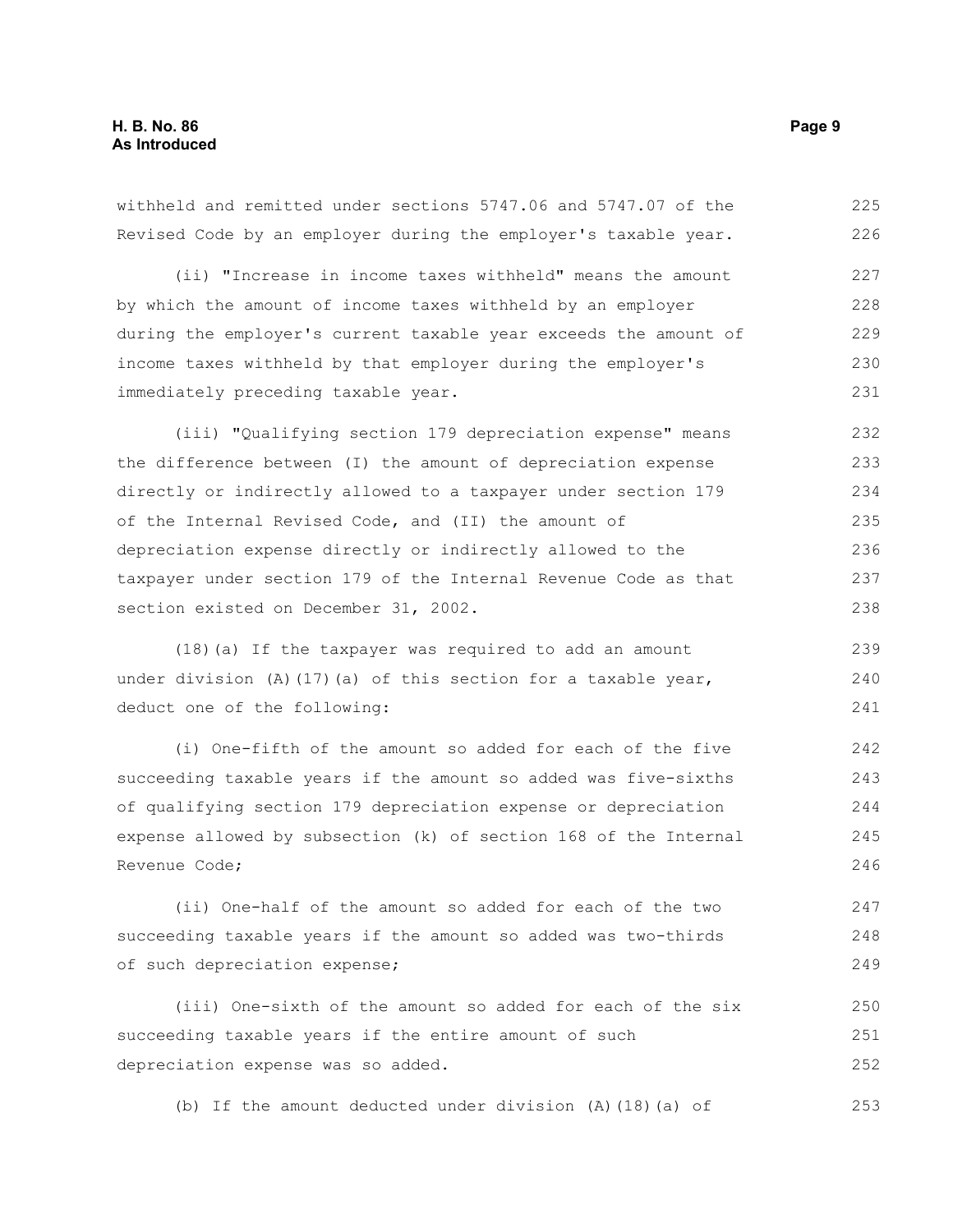this section is attributable to an add-back allocated under division (A)(17)(c) of this section, the amount deducted shall be sitused to the same location. Otherwise, the add-back shall be apportioned using the apportionment factors for the taxable year in which the deduction is taken, subject to one or more of the four alternative methods of apportionment enumerated in section 5747.21 of the Revised Code. 254 255 256 257 258 259 260

(c) No-Except for a taxable year that includes a federal net operating loss carryback from a taxable year ending in 2020 or 2021, no deduction is available under division (A)(18)(a) of this section with regard to any depreciation allowed by subsection (k) of section  $168(k)$  -  $168$  of the Internal Revenue Code and by the qualifying section 179 depreciation expense amount to the extent that such depreciation results in or increases a federal net operating loss carryback or carryforward. If no such deduction is available for a taxable year, the taxpayer may carry forward the amount not deducted in such taxable year to the next taxable year and add that amount to any deduction otherwise available under division (A)(18)(a) of this section for that next taxable year. The carryforward of amounts not so deducted shall continue until the entire addition required by division (A)(17)(a) of this section has been deducted. 261 262 263 264 265 266 267 268 269 270 271 272 273 274 275 276

(19) Deduct, to the extent not otherwise deducted or excluded in computing federal or Ohio adjusted gross income for the taxable year, the amount the taxpayer received during the taxable year as reimbursement for life insurance premiums under section 5919.31 of the Revised Code. 277 278 279 280 281

(20) Deduct, to the extent not otherwise deducted or excluded in computing federal or Ohio adjusted gross income for 282 283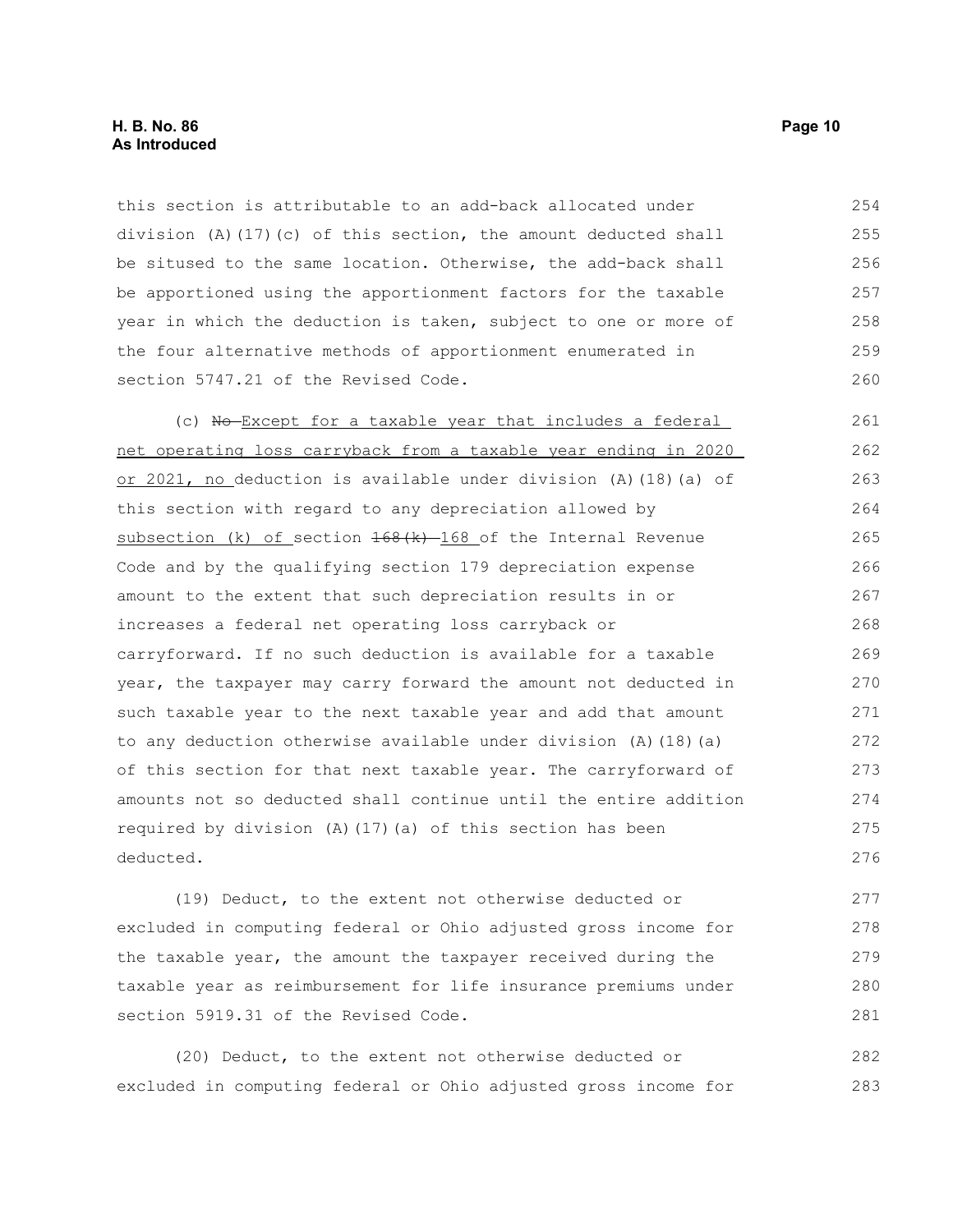the taxable year, the amount the taxpayer received during the taxable year as a death benefit paid by the adjutant general under section 5919.33 of the Revised Code. 284 285 286

(21) Deduct, to the extent included in federal adjusted gross income and not otherwise allowable as a deduction or exclusion in computing federal or Ohio adjusted gross income for the taxable year, military pay and allowances received by the taxpayer during the taxable year for active duty service in the United States army, air force, navy, marine corps, or coast guard or reserve components thereof or the national guard. The deduction may not be claimed for military pay and allowances received by the taxpayer while the taxpayer is stationed in this state. 287 288 289 290 291 292 293 294 295 296

(22) Deduct, to the extent not otherwise allowable as a deduction or exclusion in computing federal or Ohio adjusted gross income for the taxable year and not otherwise compensated for by any other source, the amount of qualified organ donation expenses incurred by the taxpayer during the taxable year, not to exceed ten thousand dollars. A taxpayer may deduct qualified organ donation expenses only once for all taxable years beginning with taxable years beginning in 2007. 297 298 299 300 301 302 303 304

For the purposes of division (A)(22) of this section: 305

(a) "Human organ" means all or any portion of a human liver, pancreas, kidney, intestine, or lung, and any portion of human bone marrow. 306 307 308

(b) "Qualified organ donation expenses" means travel expenses, lodging expenses, and wages and salary forgone by a taxpayer in connection with the taxpayer's donation, while living, of one or more of the taxpayer's human organs to another 309 310 311 312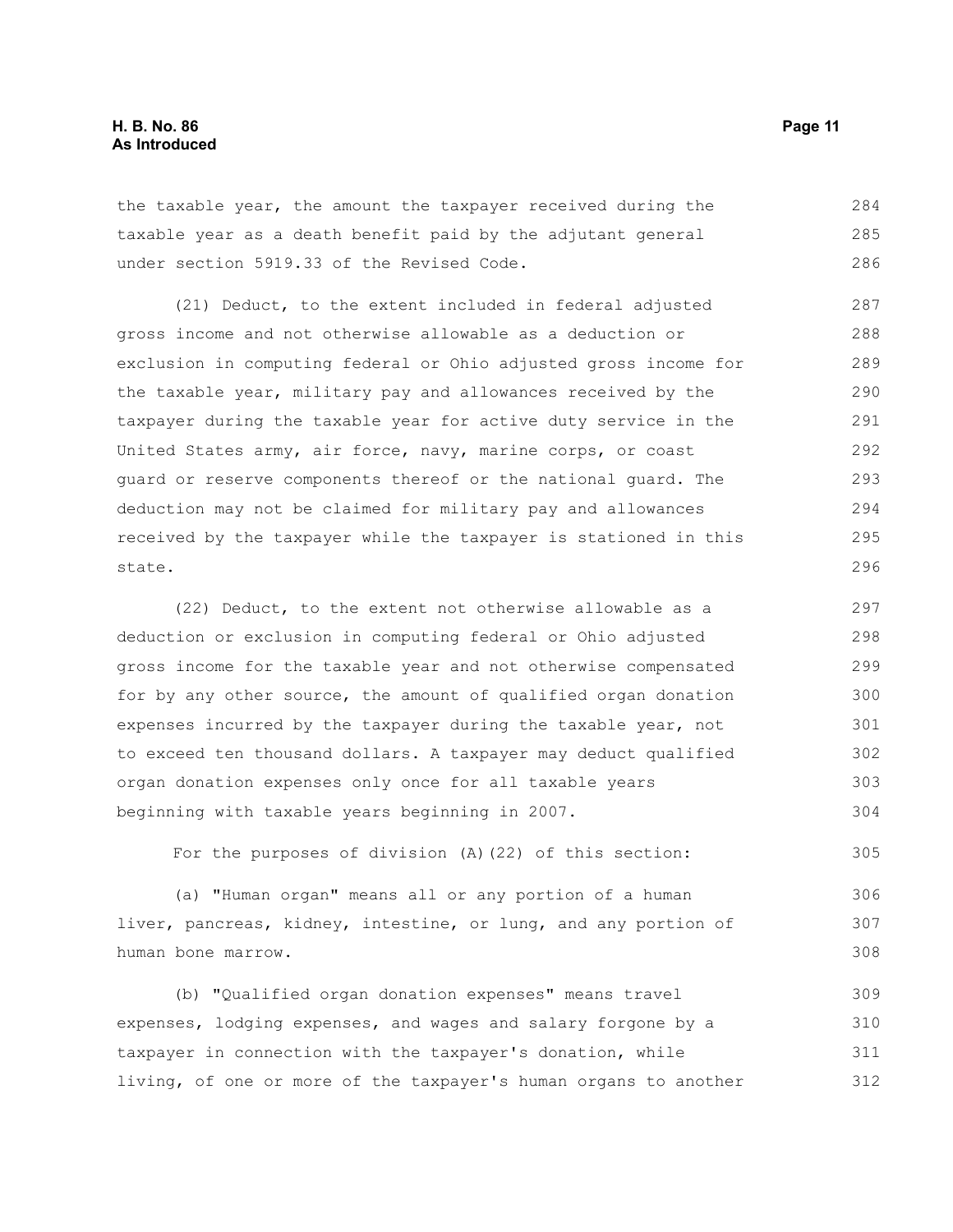human being.

(23) Deduct, to the extent not otherwise deducted or excluded in computing federal or Ohio adjusted gross income for the taxable year, amounts received by the taxpayer as retired personnel pay for service in the uniformed services or reserve components thereof, or the national guard, or received by the surviving spouse or former spouse of such a taxpayer under the survivor benefit plan on account of such a taxpayer's death. If the taxpayer receives income on account of retirement paid under the federal civil service retirement system or federal employees retirement system, or under any successor retirement program enacted by the congress of the United States that is established and maintained for retired employees of the United States government, and such retirement income is based, in whole or in part, on credit for the taxpayer's uniformed service, the deduction allowed under this division shall include only that portion of such retirement income that is attributable to the taxpayer's uniformed service, to the extent that portion of such retirement income is otherwise included in federal adjusted gross income and is not otherwise deducted under this section. Any amount deducted under division (A)(23) of this section is not included in a taxpayer's adjusted gross income for the purposes of section 5747.055 of the Revised Code. No amount may be deducted under division (A)(23) of this section on the basis of which a credit was claimed under section 5747.055 of the Revised Code. 314 315 316 317 318 319 320 321 322 323 324 325 326 327 328 329 330 331 332 333 334 335 336 337 338

(24) Deduct, to the extent not otherwise deducted or excluded in computing federal or Ohio adjusted gross income for the taxable year, the amount the taxpayer received during the taxable year from the military injury relief fund created in section 5902.05 of the Revised Code. 339 340 341 342 343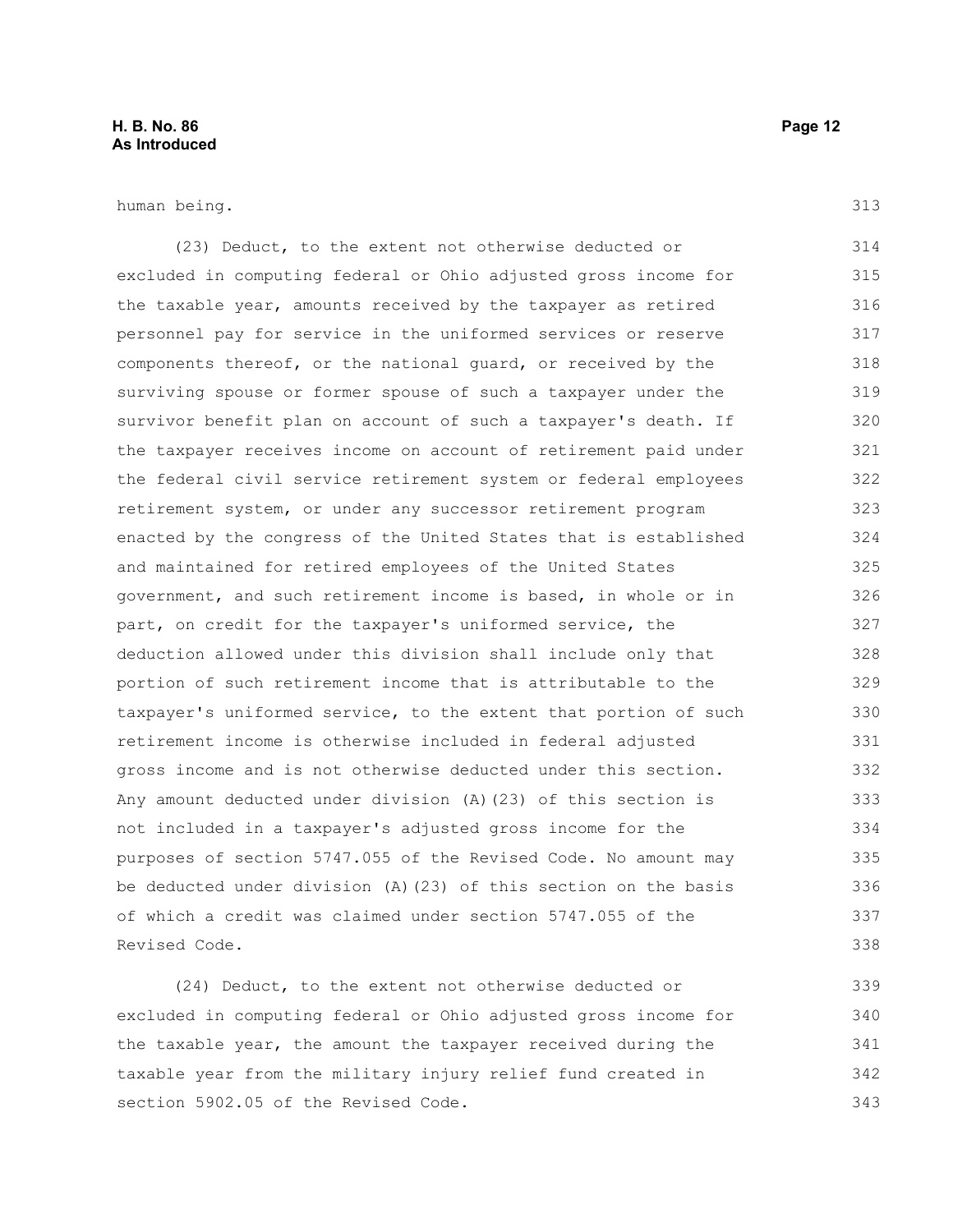(25) Deduct, to the extent not otherwise deducted or excluded in computing federal or Ohio adjusted gross income for the taxable year, the amount the taxpayer received as a veterans bonus during the taxable year from the Ohio department of veterans services as authorized by Section 2r of Article VIII, Ohio Constitution. 344 345 346 347 348 349

(26) Deduct, to the extent not otherwise deducted or excluded in computing federal or Ohio adjusted gross income for the taxable year, any income derived from a transfer agreement or from the enterprise transferred under that agreement under section 4313.02 of the Revised Code. 350 351 352 353 354

(27) Deduct, to the extent not otherwise deducted or excluded in computing federal or Ohio adjusted gross income for the taxable year, Ohio college opportunity or federal Pell grant amounts received by the taxpayer or the taxpayer's spouse or dependent pursuant to section 3333.122 of the Revised Code or 20 U.S.C. 1070a, et seq., and used to pay room or board furnished by the educational institution for which the grant was awarded at the institution's facilities, including meal plans administered by the institution. For the purposes of this division, receipt of a grant includes the distribution of a grant directly to an educational institution and the crediting of the grant to the enrollee's account with the institution. 355 356 357 358 359 360 361 362 363 364 365 366

(28) Deduct from the portion of an individual's federal adjusted gross income that is business income, to the extent not otherwise deducted or excluded in computing federal adjusted gross income for the taxable year, one hundred twenty-five thousand dollars for each spouse if spouses file separate returns under section 5747.08 of the Revised Code or two hundred fifty thousand dollars for all other individuals. 367 368 369 370 371 372 373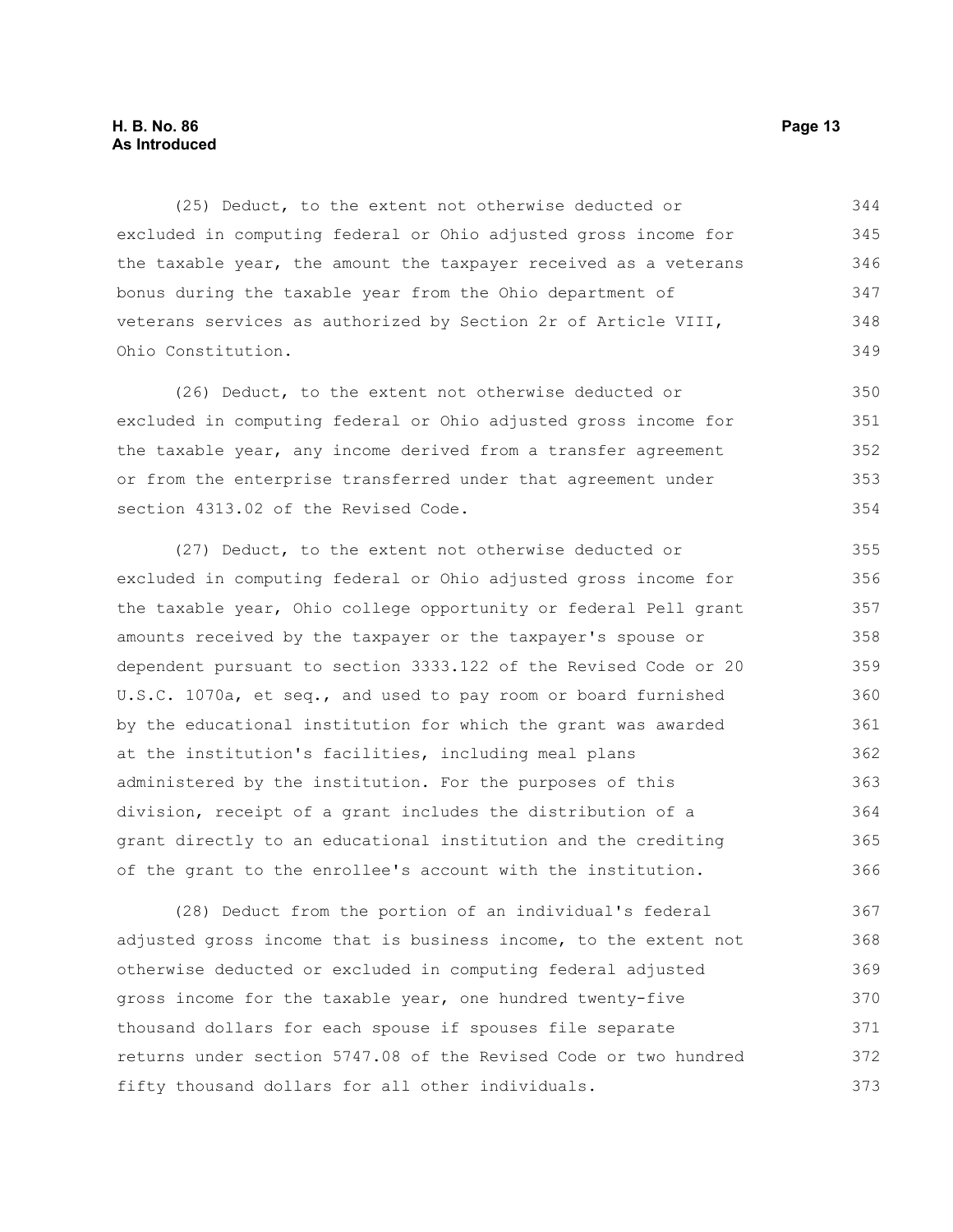#### **H. B. No. 86 Page 14 As Introduced**

(29) Deduct, as provided under section 5747.78 of the Revised Code, contributions to ABLE savings accounts made in accordance with sections 113.50 to 113.56 of the Revised Code. 374 375 376

(30)(a) Deduct, to the extent not otherwise deducted or excluded in computing federal or Ohio adjusted gross income during the taxable year, all of the following: 377 378 379

(i) Compensation paid to a qualifying employee described in division (A)(14)(a) of section 5703.94 of the Revised Code to the extent such compensation is for disaster work conducted in this state during a disaster response period pursuant to a qualifying solicitation received by the employee's employer; 380 381 382 383 384

(ii) Compensation paid to a qualifying employee described in division (A)(14)(b) of section 5703.94 of the Revised Code to the extent such compensation is for disaster work conducted in this state by the employee during the disaster response period on critical infrastructure owned or used by the employee's employer; 385 386 387 388 389 390

(iii) Income received by an out-of-state disaster business for disaster work conducted in this state during a disaster response period, or, if the out-of-state disaster business is a pass-through entity, a taxpayer's distributive share of the pass-through entity's income from the business conducting disaster work in this state during a disaster response period, if, in either case, the disaster work is conducted pursuant to a qualifying solicitation received by the business. 391 392 393 394 395 396 397 398

(b) All terms used in division (A)(30) of this section have the same meanings as in section 5703.94 of the Revised Code. 399 400 401

(31) For a taxpayer who is a qualifying Ohio educator,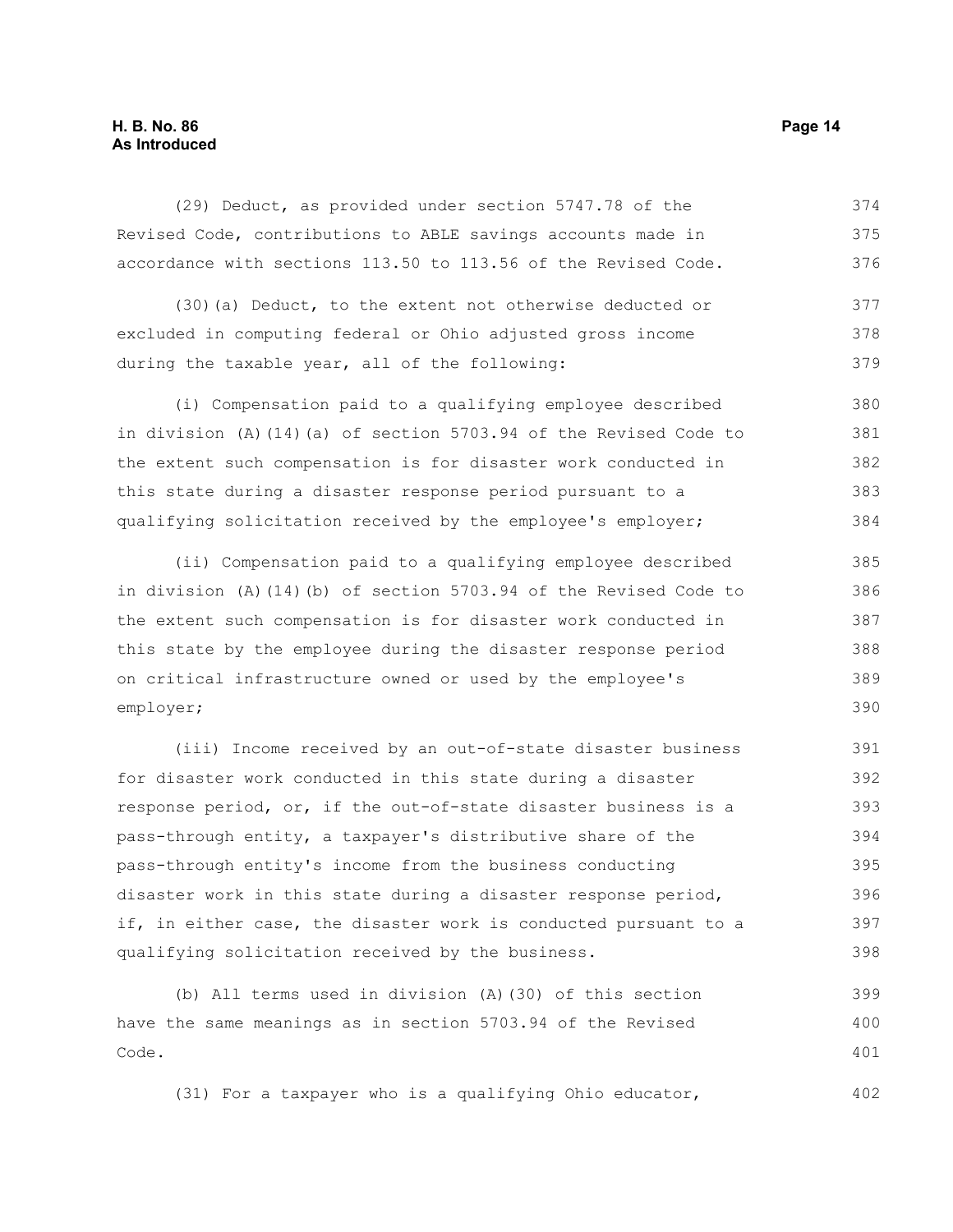deduct, to the extent not otherwise deducted or excluded in computing federal or Ohio adjusted gross income for the taxable year, the lesser of two hundred fifty dollars or the amount of expenses described in subsections (a)(2)(D)(i) and (ii) of section 62 of the Internal Revenue Code paid or incurred by the taxpayer during the taxpayer's taxable year in excess of the amount the taxpayer is authorized to deduct for that taxable year under subsection (a)(2)(D) of that section. 403 404 405 406 407 408 409 410

 $(34)$ (32) Deduct, to the extent not otherwise deducted or excluded in computing federal or Ohio adjusted gross income for the taxable year, amounts received by the taxpayer as a disability severance payment, computed under 10 U.S.C. 1212, following discharge or release under honorable conditions from the armed forces, as defined by 10 U.S.C. 101. 411 412 413 414 415 416

(B) "Business income" means income, including gain or loss, arising from transactions, activities, and sources in the regular course of a trade or business and includes income, gain, or loss from real property, tangible property, and intangible property if the acquisition, rental, management, and disposition of the property constitute integral parts of the regular course of a trade or business operation. "Business income" includes income, including gain or loss, from a partial or complete liquidation of a business, including, but not limited to, gain or loss from the sale or other disposition of goodwill. 417 418 419 420 421 422 423 424 425 426

(C) "Nonbusiness income" means all income other than business income and may include, but is not limited to, compensation, rents and royalties from real or tangible personal property, capital gains, interest, dividends and distributions, patent or copyright royalties, or lottery winnings, prizes, and awards. 427 428 429 430 431 432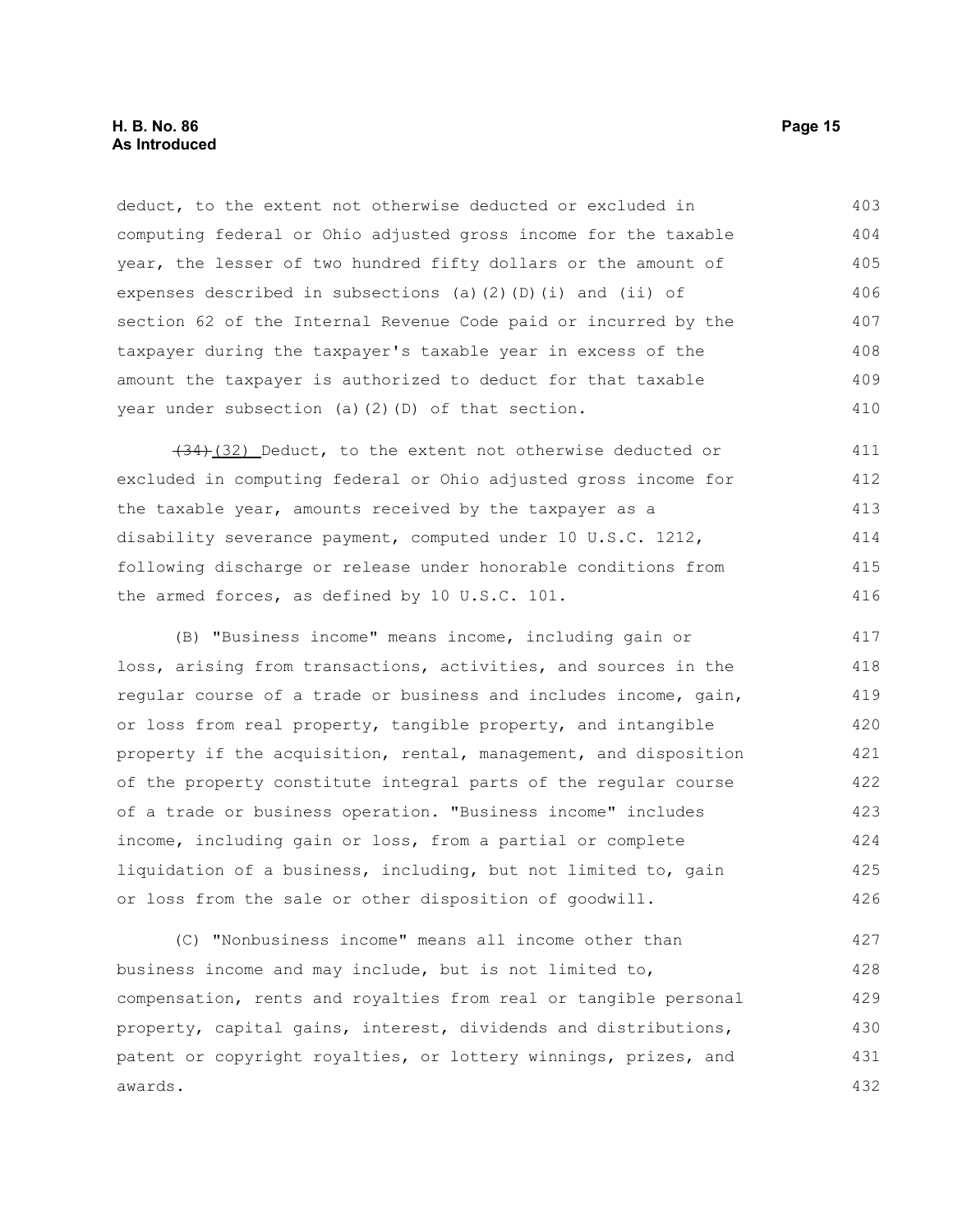| (D) "Compensation" means any form of remuneration paid to              | 433 |
|------------------------------------------------------------------------|-----|
| an employee for personal services.                                     | 434 |
| (E) "Fiduciary" means a guardian, trustee, executor,                   | 435 |
| administrator, receiver, conservator, or any other person acting       | 436 |
| in any fiduciary capacity for any individual, trust, or estate.        | 437 |
| (F) "Fiscal year" means an accounting period of twelve                 | 438 |
| months ending on the last day of any month other than December.        | 439 |
| (G) "Individual" means any natural person.                             | 440 |
| (H) "Internal Revenue Code" means the "Internal Revenue                | 441 |
| Code of 1986," 100 Stat. 2085, 26 U.S.C.A. 1, as amended.              | 442 |
| (I) "Resident" means any of the following:                             | 443 |
| (1) An individual who is domiciled in this state, subject              | 444 |
| to section 5747.24 of the Revised Code;                                | 445 |
| (2) The estate of a decedent who at the time of death was              | 446 |
| domiciled in this state. The domicile tests of section 5747.24         | 447 |
| of the Revised Code are not controlling for purposes of division       | 448 |
| $(I)$ $(2)$ of this section.                                           | 449 |
| (3) A trust that, in whole or part, resides in this state.             | 450 |
| If only part of a trust resides in this state, the trust is a          | 451 |
| resident only with respect to that part.                               | 452 |
| For the purposes of division (I) (3) of this section:                  | 453 |
| (a) A trust resides in this state for the trust's current              | 454 |
| taxable year to the extent, as described in division $(I)$ $(3)$ $(d)$ | 455 |
| of this section, that the trust consists directly or indirectly,       | 456 |
| in whole or in part, of assets, net of any related liabilities,        | 457 |
| that were transferred, or caused to be transferred, directly or        | 458 |
| indirectly, to the trust by any of the following:                      | 459 |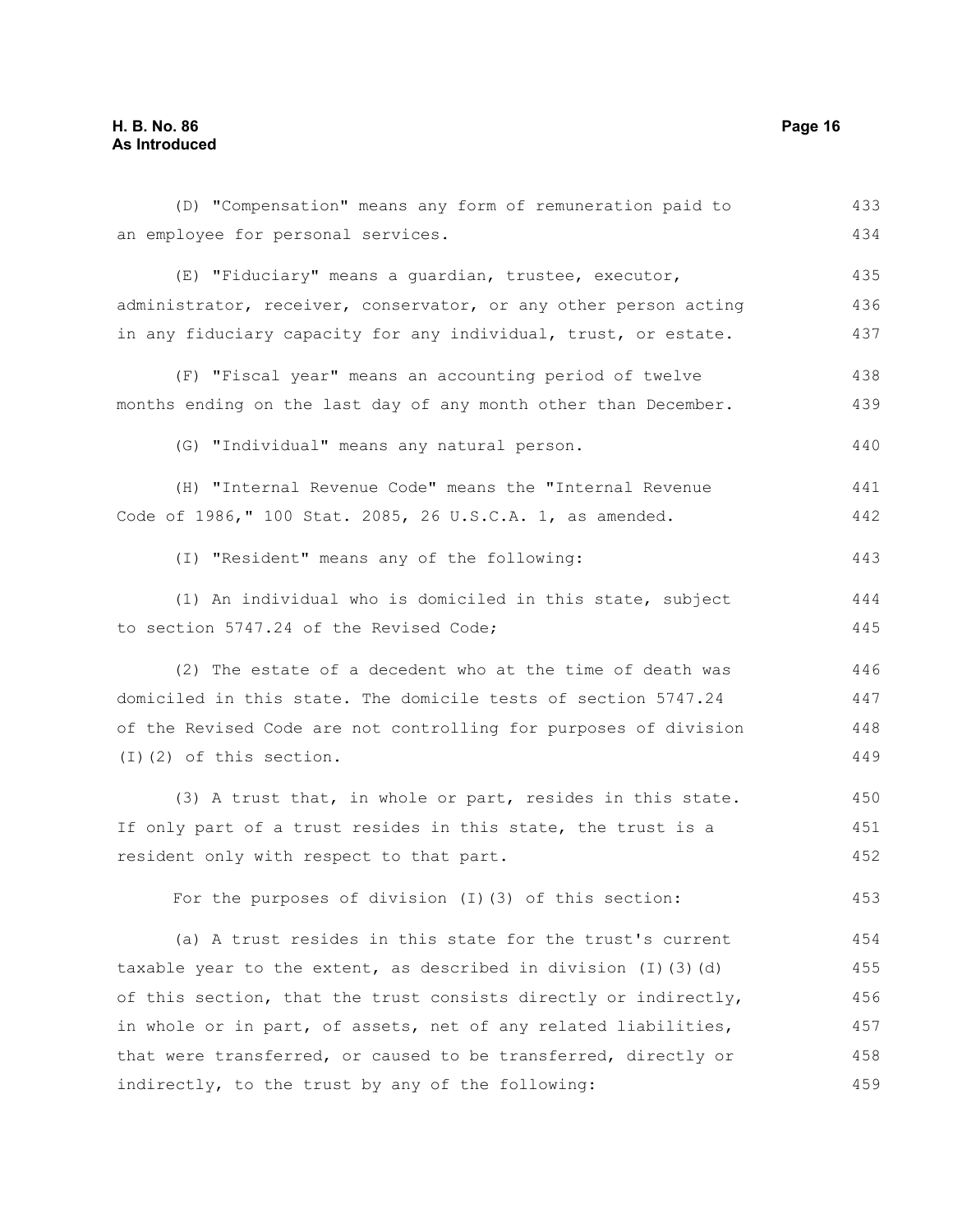(i) A person, a court, or a governmental entity or instrumentality on account of the death of a decedent, but only if the trust is described in division (I)(3)(e)(i) or (ii) of this section; 460 461 462 463

(ii) A person who was domiciled in this state for the purposes of this chapter when the person directly or indirectly transferred assets to an irrevocable trust, but only if at least one of the trust's qualifying beneficiaries is domiciled in this state for the purposes of this chapter during all or some portion of the trust's current taxable year; 464 465 466 467 468 469

(iii) A person who was domiciled in this state for the purposes of this chapter when the trust document or instrument or part of the trust document or instrument became irrevocable, but only if at least one of the trust's qualifying beneficiaries is a resident domiciled in this state for the purposes of this chapter during all or some portion of the trust's current taxable year. If a trust document or instrument became irrevocable upon the death of a person who at the time of death was domiciled in this state for purposes of this chapter, that person is a person described in division  $(I)$  (3)(a)(iii) of this section. 470 471 472 473 474 475 476 477 478 479 480

(b) A trust is irrevocable to the extent that the transferor is not considered to be the owner of the net assets of the trust under sections 671 to 678 of the Internal Revenue Code. 481 482 483 484

(c) With respect to a trust other than a charitable lead trust, "qualifying beneficiary" has the same meaning as "potential current beneficiary" as defined in section 1361(e)(2) of the Internal Revenue Code, and with respect to a charitable lead trust "qualifying beneficiary" is any current, future, or 485 486 487 488 489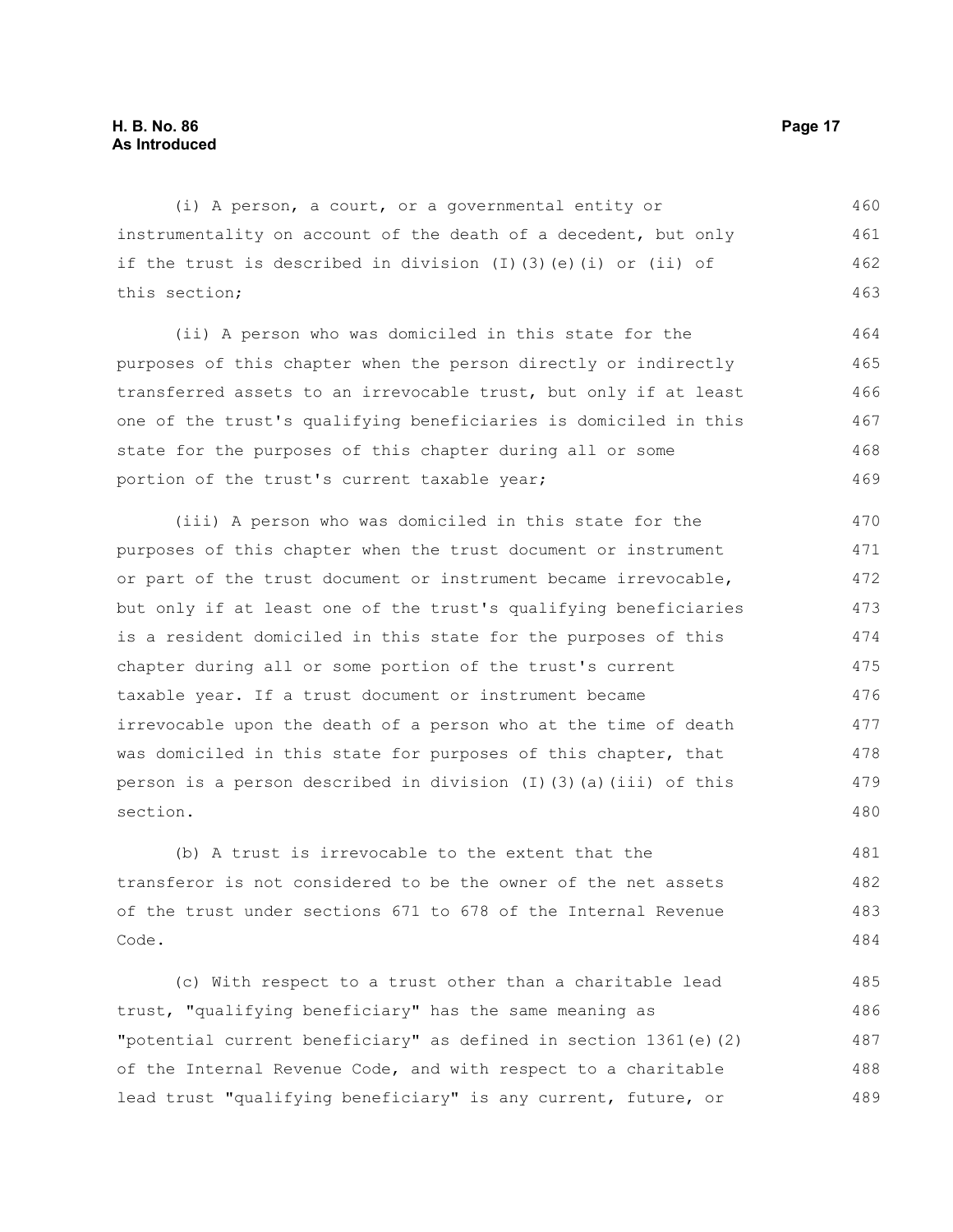contingent beneficiary, but with respect to any trust "qualifying beneficiary" excludes a person or a governmental entity or instrumentality to any of which a contribution would qualify for the charitable deduction under section 170 of the Internal Revenue Code. 490 491 492 493 494

(d) For the purposes of division (I)(3)(a) of this section, the extent to which a trust consists directly or indirectly, in whole or in part, of assets, net of any related liabilities, that were transferred directly or indirectly, in whole or part, to the trust by any of the sources enumerated in that division shall be ascertained by multiplying the fair market value of the trust's assets, net of related liabilities, by the qualifying ratio, which shall be computed as follows: 495 496 497 498 499 500 501 502

(i) The first time the trust receives assets, the numerator of the qualifying ratio is the fair market value of those assets at that time, net of any related liabilities, from sources enumerated in division (I)(3)(a) of this section. The denominator of the qualifying ratio is the fair market value of all the trust's assets at that time, net of any related liabilities.

(ii) Each subsequent time the trust receives assets, a revised qualifying ratio shall be computed. The numerator of the revised qualifying ratio is the sum of (1) the fair market value of the trust's assets immediately prior to the subsequent transfer, net of any related liabilities, multiplied by the qualifying ratio last computed without regard to the subsequent transfer, and (2) the fair market value of the subsequently transferred assets at the time transferred, net of any related liabilities, from sources enumerated in division (I)(3)(a) of this section. The denominator of the revised qualifying ratio is 510 511 512 513 514 515 516 517 518 519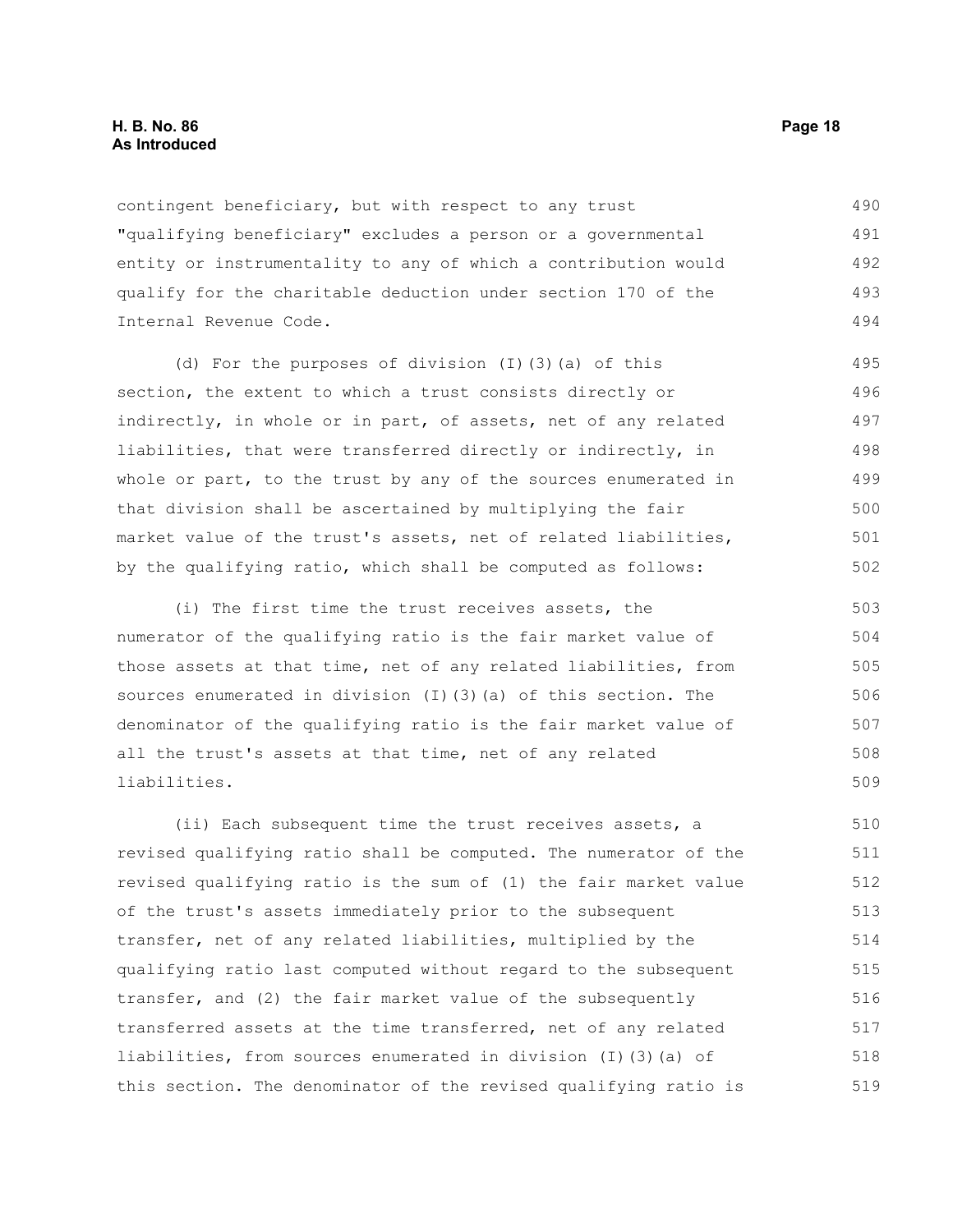after the subsequent transfer, net of any related liabilities. (iii) Whether a transfer to the trust is by or from any of the sources enumerated in division (I)(3)(a) of this section shall be ascertained without regard to the domicile of the trust's beneficiaries. (e) For the purposes of division (I)(3)(a)(i) of this section: (i) A trust is described in division (I)(3)(e)(i) of this section if the trust is a testamentary trust and the testator of that testamentary trust was domiciled in this state at the time of the testator's death for purposes of the taxes levied under Chapter 5731. of the Revised Code. (ii) A trust is described in division (I)(3)(e)(ii) of this section if the transfer is a qualifying transfer described in any of divisions  $(I)$   $(3)$   $(f)$   $(i)$  to  $(vi)$  of this section, the trust is an irrevocable inter vivos trust, and at least one of the trust's qualifying beneficiaries is domiciled in this state for purposes of this chapter during all or some portion of the trust's current taxable year. (f) For the purposes of division (I)(3)(e)(ii) of this section, a "qualifying transfer" is a transfer of assets, net of any related liabilities, directly or indirectly to a trust, if 521 522 523 524 525 526 527 528 529 530 531 532 533 534 535 536 537 538 539 540 541 542

the fair market value of all the trust's assets immediately

(i) The transfer is made to a trust, created by the decedent before the decedent's death and while the decedent was domiciled in this state for the purposes of this chapter, and, prior to the death of the decedent, the trust became irrevocable while the decedent was domiciled in this state for the purposes 544 545 546 547 548

the transfer is described in any of the following:

520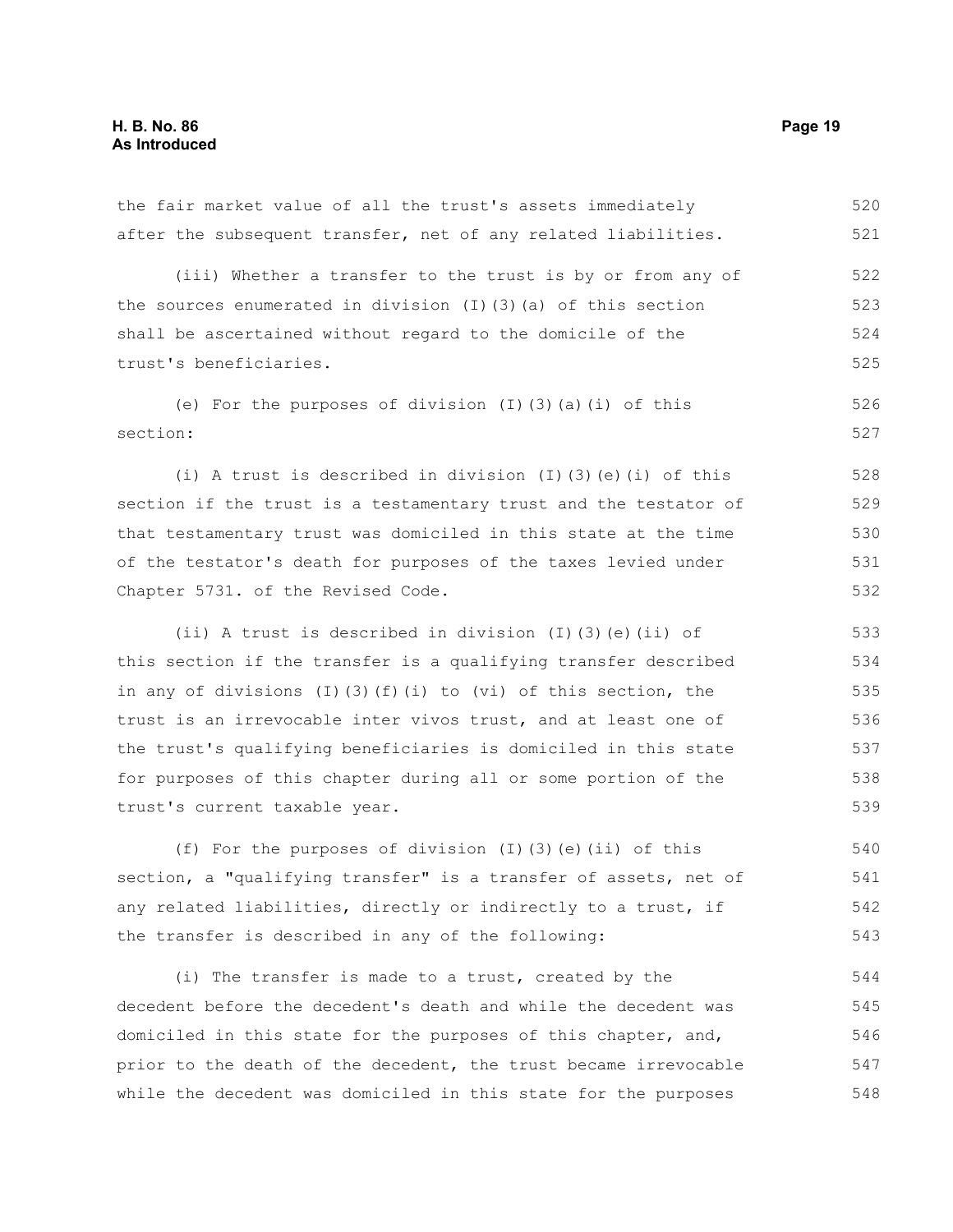|  |  | of this chapter. |
|--|--|------------------|
|--|--|------------------|

549

(ii) The transfer is made to a trust to which the decedent, prior to the decedent's death, had directly or indirectly transferred assets, net of any related liabilities, while the decedent was domiciled in this state for the purposes of this chapter, and prior to the death of the decedent the trust became irrevocable while the decedent was domiciled in this state for the purposes of this chapter. 550 551 552 553 554 555 556

(iii) The transfer is made on account of a contractual relationship existing directly or indirectly between the transferor and either the decedent or the estate of the decedent at any time prior to the date of the decedent's death, and the decedent was domiciled in this state at the time of death for purposes of the taxes levied under Chapter 5731. of the Revised Code. 557 558 559 560 561 562 563

(iv) The transfer is made to a trust on account of a contractual relationship existing directly or indirectly between the transferor and another person who at the time of the decedent's death was domiciled in this state for purposes of this chapter. 564 565 566 567 568

(v) The transfer is made to a trust on account of the will of a testator who was domiciled in this state at the time of the testator's death for purposes of the taxes levied under Chapter 5731. of the Revised Code.

(vi) The transfer is made to a trust created by or caused to be created by a court, and the trust was directly or indirectly created in connection with or as a result of the death of an individual who, for purposes of the taxes levied under Chapter 5731. of the Revised Code, was domiciled in this 573 574 575 576 577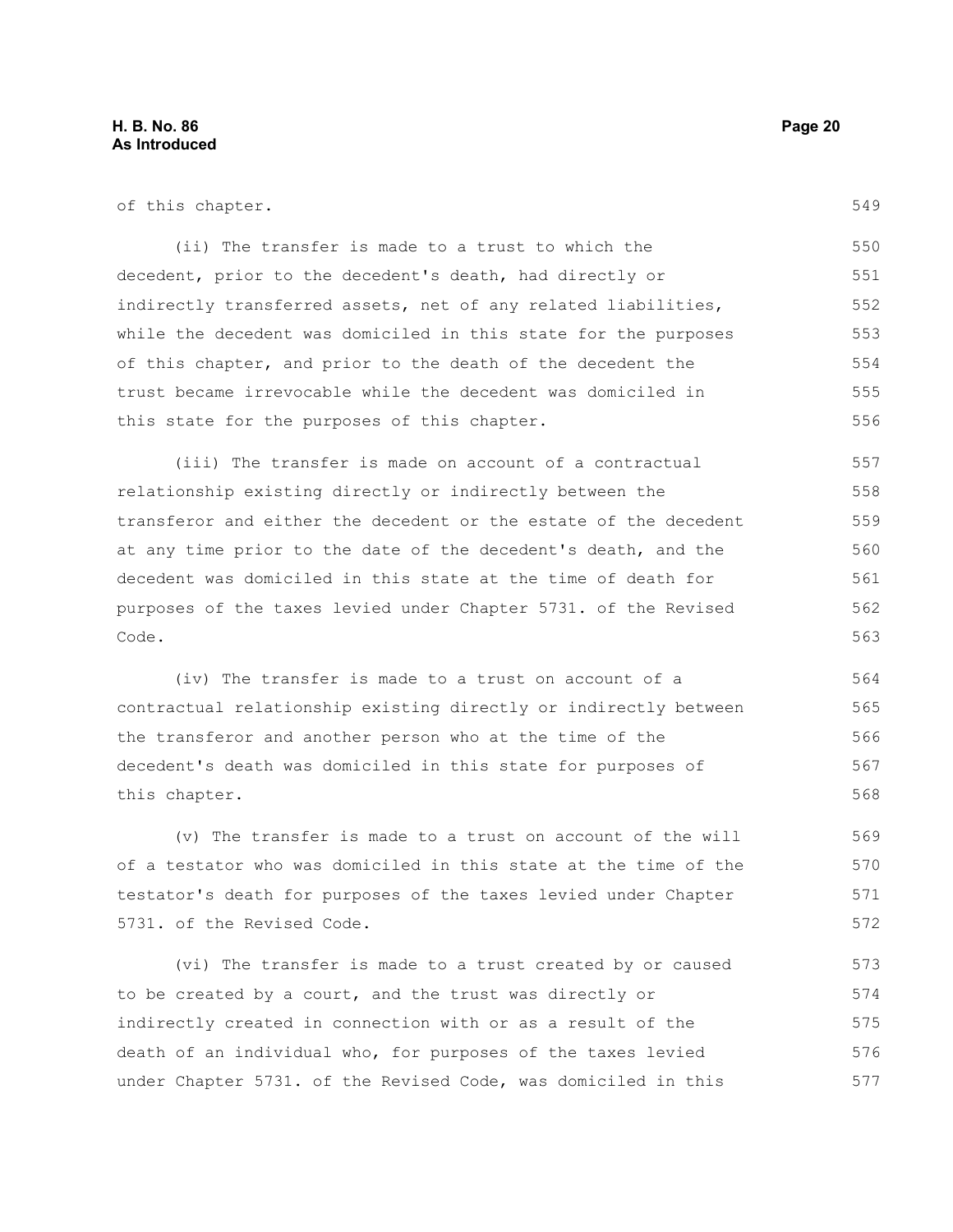state at the time of the individual's death. (g) The tax commissioner may adopt rules to ascertain the part of a trust residing in this state. (J) "Nonresident" means an individual or estate that is not a resident. An individual who is a resident for only part of a taxable year is a nonresident for the remainder of that taxable year. (K) "Pass-through entity" has the same meaning as in section 5733.04 of the Revised Code. (L) "Return" means the notifications and reports required to be filed pursuant to this chapter for the purpose of reporting the tax due and includes declarations of estimated tax when so required. (M) "Taxable year" means the calendar year or the taxpayer's fiscal year ending during the calendar year, or fractional part thereof, upon which the adjusted gross income is calculated pursuant to this chapter. (N) "Taxpayer" means any person subject to the tax imposed by section 5747.02 of the Revised Code or any pass-through entity that makes the election under division (D) of section 5747.08 of the Revised Code. (O) "Dependents" means one of the following: (1) For taxable years beginning on or after January 1, 2018, and before January 1, 2026, dependents as defined in the Internal Revenue Code; (2) For all other taxable years, dependents as defined in the Internal Revenue Code and as claimed in the taxpayer's federal income tax return for the taxable year or which the 578 579 580 581 582 583 584 585 586 587 588 589 590 591 592 593 594 595 596 597 598 599 600 601 602 603 604 605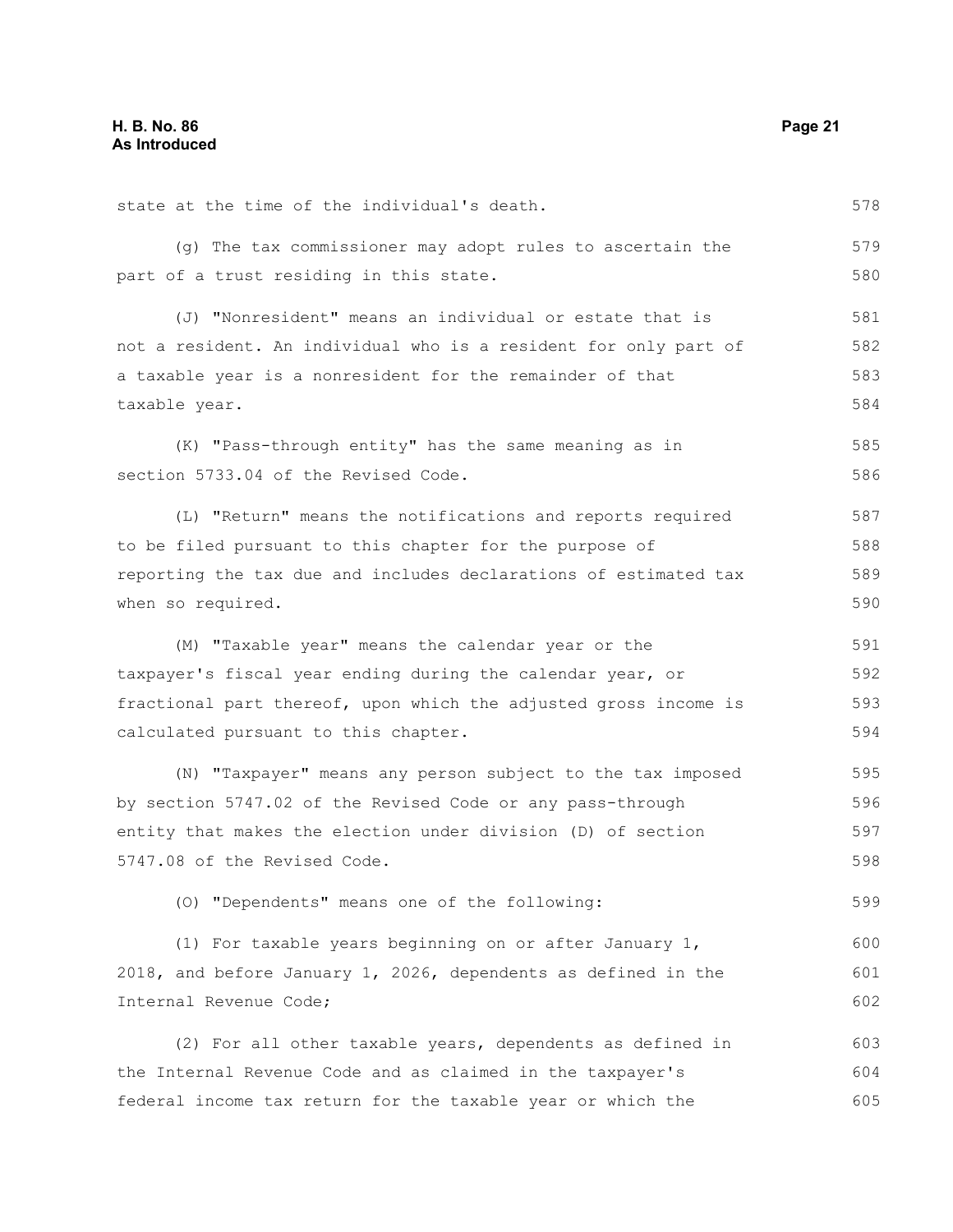filed a federal income tax return. (P) "Principal county of employment" means, in the case of a nonresident, the county within the state in which a taxpayer performs services for an employer or, if those services are performed in more than one county, the county in which the major portion of the services are performed. (Q) As used in sections 5747.50 to 5747.55 of the Revised Code: (1) "Subdivision" means any county, municipal corporation, park district, or township. (2) "Essential local government purposes" includes all functions that any subdivision is required by general law to exercise, including like functions that are exercised under a charter adopted pursuant to the Ohio Constitution. (R) "Overpayment" means any amount already paid that exceeds the figure determined to be the correct amount of the tax. (S) "Taxable income" or "Ohio taxable income" applies only to estates and trusts, and means federal taxable income, as defined and used in the Internal Revenue Code, adjusted as follows: (1) Add interest or dividends, net of ordinary, necessary, and reasonable expenses not deducted in computing federal taxable income, on obligations or securities of any state or of any political subdivision or authority of any state, other than this state and its subdivisions and authorities, but only to the extent that such net amount is not otherwise includible in Ohio taxable income and is described in either division (S)(1)(a) or 607 608 609 610 611 612 613 614 615 616 617 618 619 620 621 622 623 624 625 626 627 628 629 630 631 632 633 634

taxpayer would have been permitted to claim had the taxpayer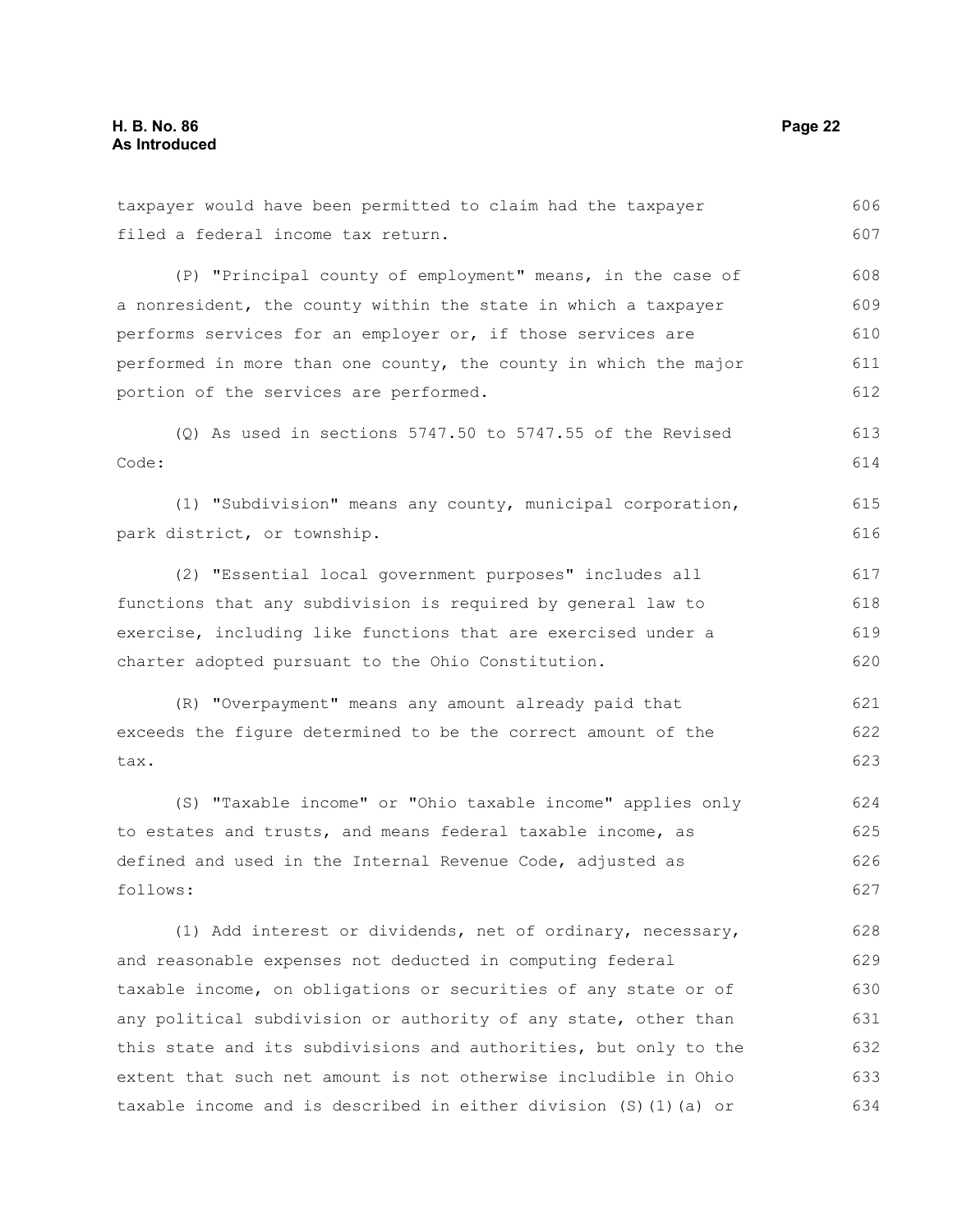| (b) of this section:                                             | 635 |
|------------------------------------------------------------------|-----|
| (a) The net amount is not attributable to the S portion of       | 636 |
| an electing small business trust and has not been distributed to | 637 |
| beneficiaries for the taxable year;                              | 638 |
| (b) The net amount is attributable to the S portion of an        | 639 |
| electing small business trust for the taxable year.              | 640 |
| (2) Add interest or dividends, net of ordinary, necessary,       | 641 |
| and reasonable expenses not deducted in computing federal        | 642 |
| taxable income, on obligations of any authority, commission,     | 643 |
| instrumentality, territory, or possession of the United States   | 644 |
| to the extent that the interest or dividends are exempt from     | 645 |
| federal income taxes but not from state income taxes, but only   | 646 |
| to the extent that such net amount is not otherwise includible   | 647 |
| in Ohio taxable income and is described in either division (S)   | 648 |
| $(1)$ (a) or (b) of this section;                                | 649 |
| (3) Add the amount of personal exemption allowed to the          | 650 |
| estate pursuant to section 642(b) of the Internal Revenue Code;  | 651 |
| (4) Deduct interest or dividends, net of related expenses        | 652 |
| deducted in computing federal taxable income, on obligations of  | 653 |
| the United States and its territories and possessions or of any  | 654 |

authority, commission, or instrumentality of the United States to the extent that the interest or dividends are exempt from state taxes under the laws of the United States, but only to the extent that such amount is included in federal taxable income and is described in either division (S)(1)(a) or (b) of this section; 655 656 657 658 659 660

(5) Deduct the amount of wages and salaries, if any, not otherwise allowable as a deduction but that would have been allowable as a deduction in computing federal taxable income for 661 662 663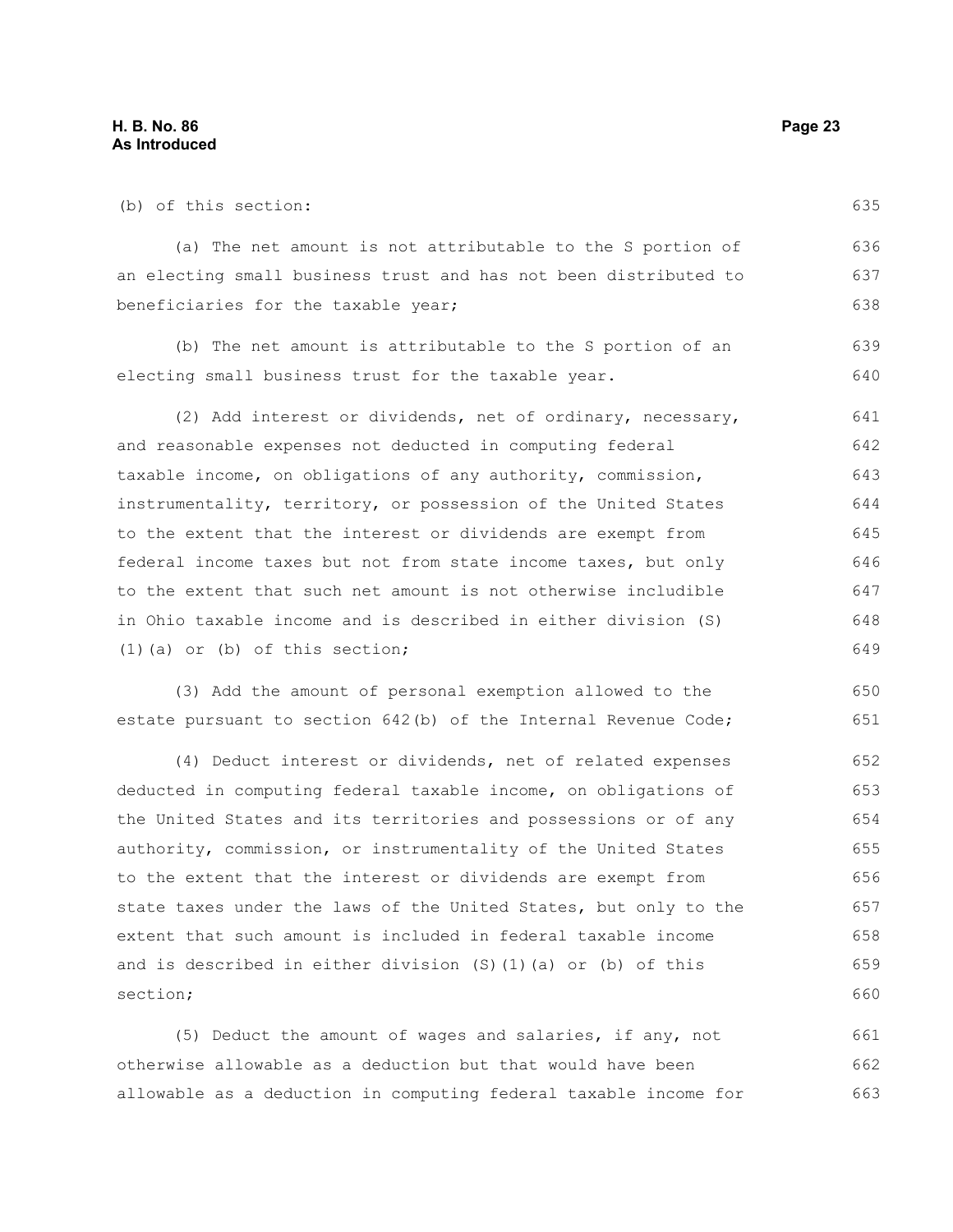the taxable year, had the targeted jobs credit allowed under sections 38, 51, and 52 of the Internal Revenue Code not been in effect, but only to the extent such amount relates either to income included in federal taxable income for the taxable year or to income of the S portion of an electing small business trust for the taxable year; 664 665 666 667 668 669

(6) Deduct any interest or interest equivalent, net of related expenses deducted in computing federal taxable income, on public obligations and purchase obligations, but only to the extent that such net amount relates either to income included in federal taxable income for the taxable year or to income of the S portion of an electing small business trust for the taxable year;

(7) Add any loss or deduct any gain resulting from sale, exchange, or other disposition of public obligations to the extent that such loss has been deducted or such gain has been included in computing either federal taxable income or income of the S portion of an electing small business trust for the taxable year;

(8) Except in the case of the final return of an estate, add any amount deducted by the taxpayer on both its Ohio estate tax return pursuant to section 5731.14 of the Revised Code, and on its federal income tax return in determining federal taxable income;

(9)(a) Deduct any amount included in federal taxable income solely because the amount represents a reimbursement or refund of expenses that in a previous year the decedent had deducted as an itemized deduction pursuant to section 63 of the Internal Revenue Code and applicable treasury regulations. The deduction otherwise allowed under division (S)(9)(a) of this 688 689 690 691 692 693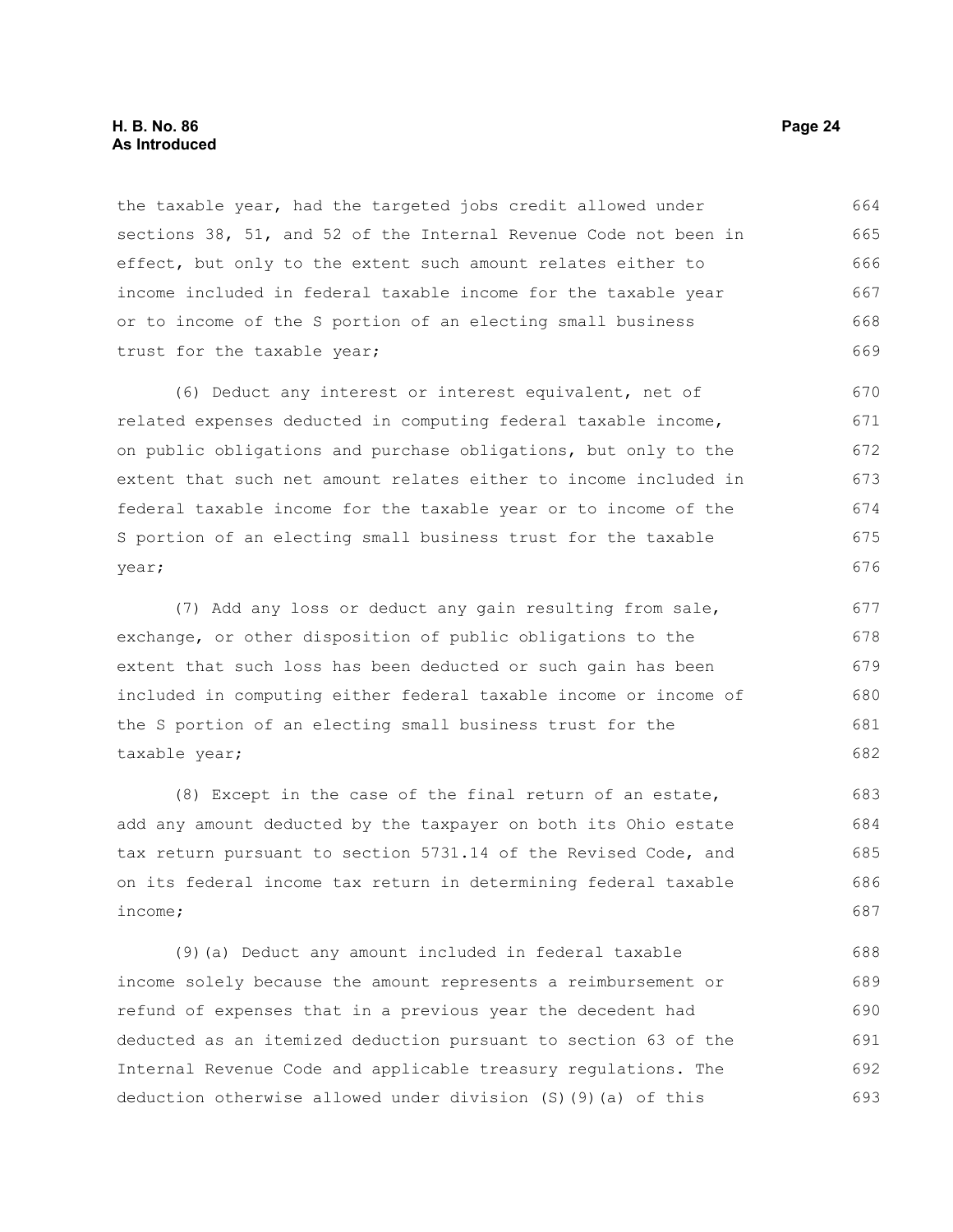section shall be reduced to the extent the reimbursement is attributable to an amount the taxpayer or decedent deducted under this section in any taxable year. 694 695 696

(b) Add any amount not otherwise included in Ohio taxable income for any taxable year to the extent that the amount is attributable to the recovery during the taxable year of any amount deducted or excluded in computing federal or Ohio taxable income in any taxable year, but only to the extent such amount has not been distributed to beneficiaries for the taxable year. 697 698 699 700 701 702

(10) Deduct any portion of the deduction described in section 1341(a)(2) of the Internal Revenue Code, for repaying previously reported income received under a claim of right, that meets both of the following requirements: 703 704 705 706

(a) It is allowable for repayment of an item that was included in the taxpayer's taxable income or the decedent's adjusted gross income for a prior taxable year and did not qualify for a credit under division (A) or (B) of section 5747.05 of the Revised Code for that year. 707 708 709 710 711

(b) It does not otherwise reduce the taxpayer's taxable income or the decedent's adjusted gross income for the current or any other taxable year. 712 713 714

(11) Add any amount claimed as a credit under section 5747.059 of the Revised Code to the extent that the amount satisfies either of the following: 715 716 717

(a) The amount was deducted or excluded from the computation of the taxpayer's federal taxable income as required to be reported for the taxpayer's taxable year under the Internal Revenue Code; 718 719 720 721

(b) The amount resulted in a reduction in the taxpayer's 722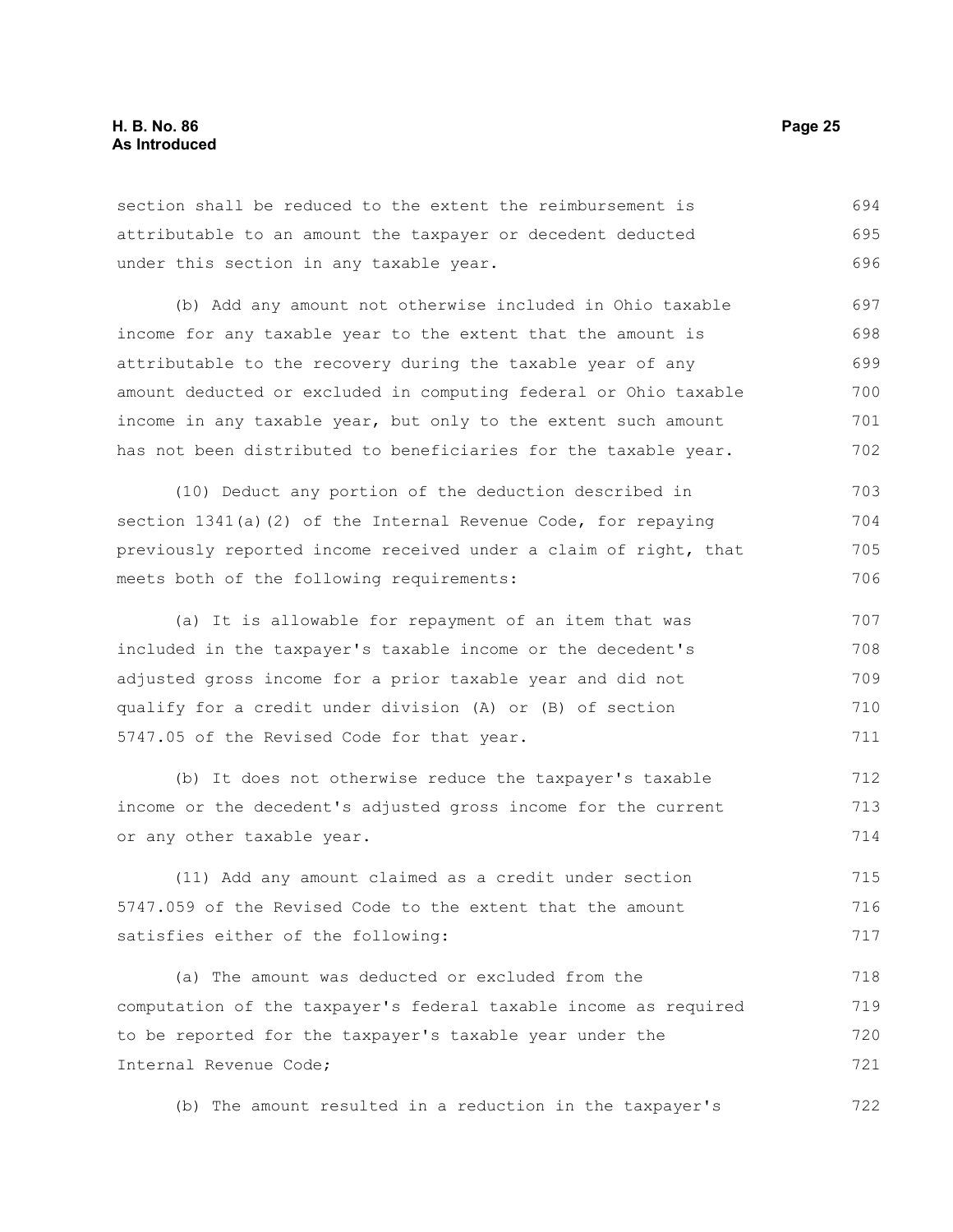federal taxable income as required to be reported for any of the taxpayer's taxable years under the Internal Revenue Code. 723 724

(12) Deduct any amount, net of related expenses deducted in computing federal taxable income, that a trust is required to report as farm income on its federal income tax return, but only if the assets of the trust include at least ten acres of land satisfying the definition of "land devoted exclusively to agricultural use" under section 5713.30 of the Revised Code, regardless of whether the land is valued for tax purposes as such land under sections 5713.30 to 5713.38 of the Revised Code. If the trust is a pass-through entity investor, section 5747.231 of the Revised Code applies in ascertaining if the trust is eligible to claim the deduction provided by division (S)(12) of this section in connection with the pass-through entity's farm income. 725 726 727 728 729 730 731 732 733 734 735 736 737

Except for farm income attributable to the S portion of an electing small business trust, the deduction provided by division (S)(12) of this section is allowed only to the extent that the trust has not distributed such farm income. 738 739 740 741

(13) Add the net amount of income described in section 641(c) of the Internal Revenue Code to the extent that amount is not included in federal taxable income. 742 743 744

(14) Add or deduct the amount the taxpayer would be required to add or deduct under division (A)(17) or (18) of this section if the taxpayer's Ohio taxable income were computed in the same manner as an individual's Ohio adjusted gross income is computed under this section. 745 746 747 748 749

(T) "School district income" and "school district income tax" have the same meanings as in section 5748.01 of the Revised 750 751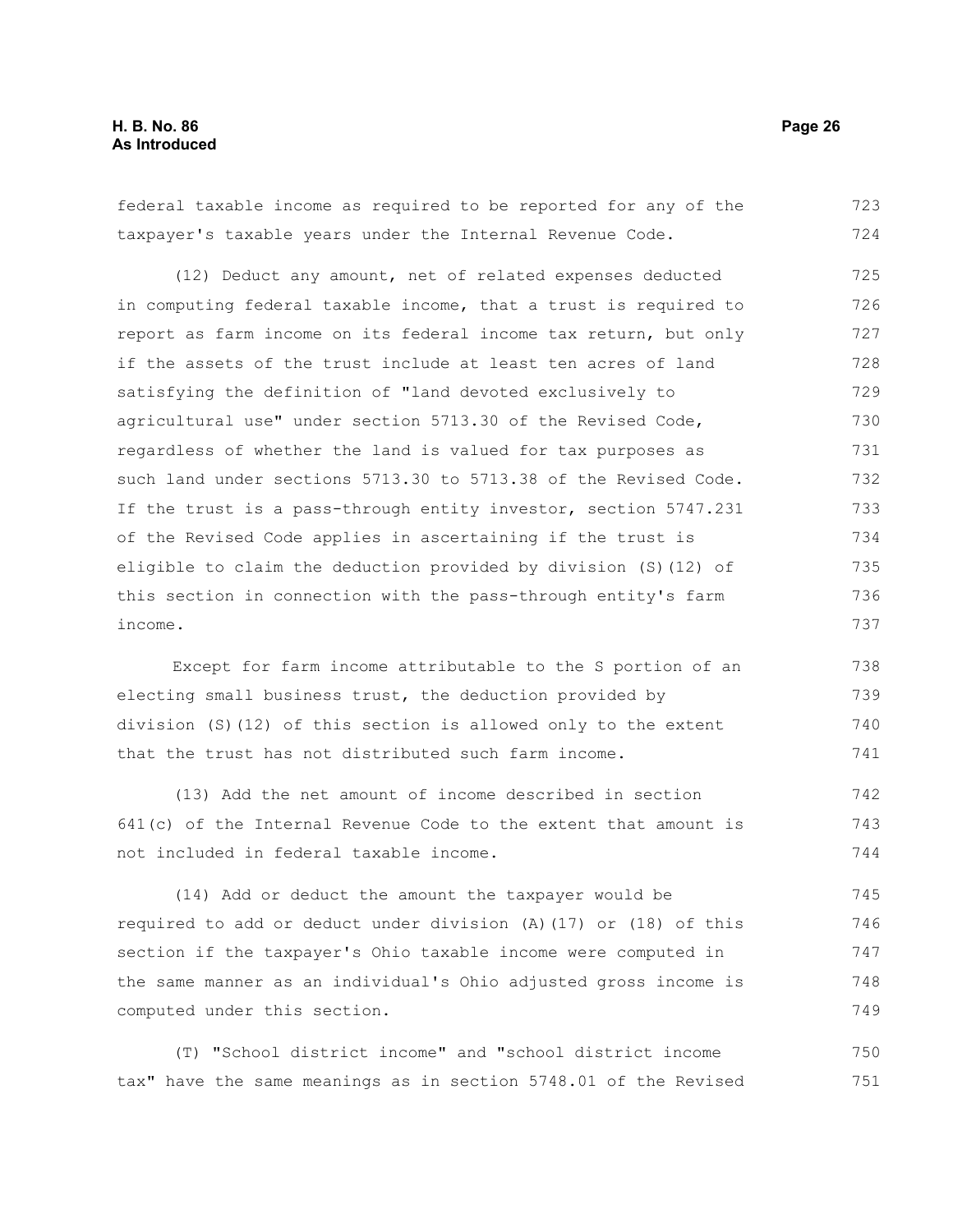Code.

(U) As used in divisions (A)(7), (A)(8), (S)(6), and (S) (7) of this section, "public obligations," "purchase obligations," and "interest or interest equivalent" have the same meanings as in section 5709.76 of the Revised Code. (V) "Limited liability company" means any limited liability company formed under Chapter 1705. or 1706. of the Revised Code or under the laws of any other state. (W) "Pass-through entity investor" means any person who, during any portion of a taxable year of a pass-through entity, is a partner, member, shareholder, or equity investor in that pass-through entity. (X) "Banking day" has the same meaning as in section 1304.01 of the Revised Code. 752 753 754 755 756 757 758 759 760 761 762 763 764 765

(Y) "Month" means a calendar month.

(Z) "Quarter" means the first three months, the second three months, the third three months, or the last three months of the taxpayer's taxable year.

(AA)(1) "Modified business income" means the business income included in a trust's Ohio taxable income after such taxable income is first reduced by the qualifying trust amount, if any. 770 771 772 773

(2) "Qualifying trust amount" of a trust means capital gains and losses from the sale, exchange, or other disposition of equity or ownership interests in, or debt obligations of, a qualifying investee to the extent included in the trust's Ohio taxable income, but only if the following requirements are satisfied: 774 775 776 777 778 779

766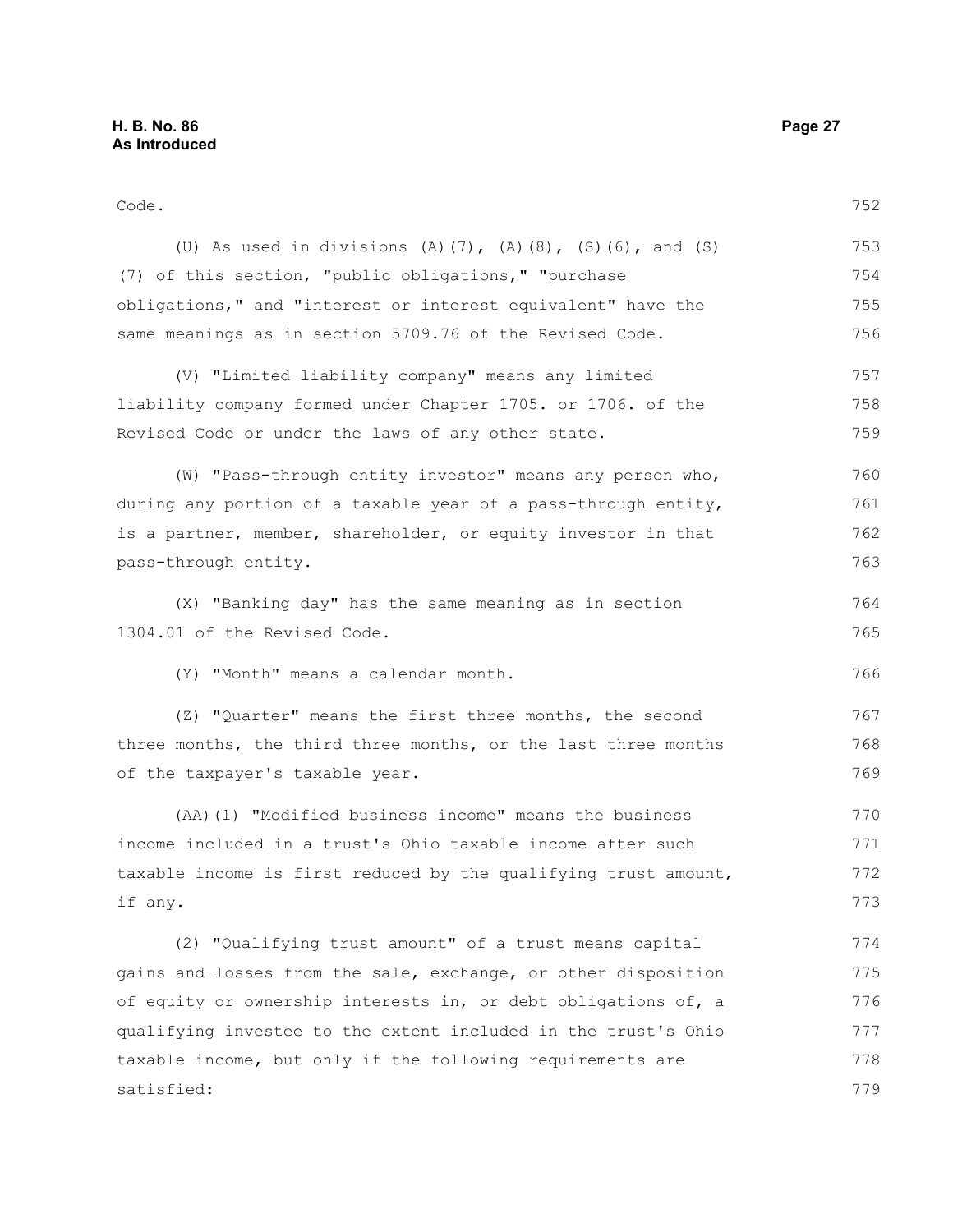#### **H. B. No. 86 Page 28 As Introduced**

(a) The book value of the qualifying investee's physical assets in this state and everywhere, as of the last day of the qualifying investee's fiscal or calendar year ending immediately prior to the date on which the trust recognizes the gain or loss, is available to the trust. 780 781 782 783 784

(b) The requirements of section 5747.011 of the Revised Code are satisfied for the trust's taxable year in which the trust recognizes the gain or loss. 785 786 787

Any gain or loss that is not a qualifying trust amount is modified business income, qualifying investment income, or modified nonbusiness income, as the case may be. 788 789 790

(3) "Modified nonbusiness income" means a trust's Ohio taxable income other than modified business income, other than the qualifying trust amount, and other than qualifying investment income, as defined in section 5747.012 of the Revised Code, to the extent such qualifying investment income is not otherwise part of modified business income. 791 792 793 794 795 796

(4) "Modified Ohio taxable income" applies only to trusts, and means the sum of the amounts described in divisions (AA)(4) (a) to (c) of this section: 797 798 799

(a) The fraction, calculated under section 5747.013, and applying section 5747.231 of the Revised Code, multiplied by the sum of the following amounts: 800 801 802

(i) The trust's modified business income;

(ii) The trust's qualifying investment income, as defined in section 5747.012 of the Revised Code, but only to the extent the qualifying investment income does not otherwise constitute modified business income and does not otherwise constitute a qualifying trust amount. 804 805 806 807 808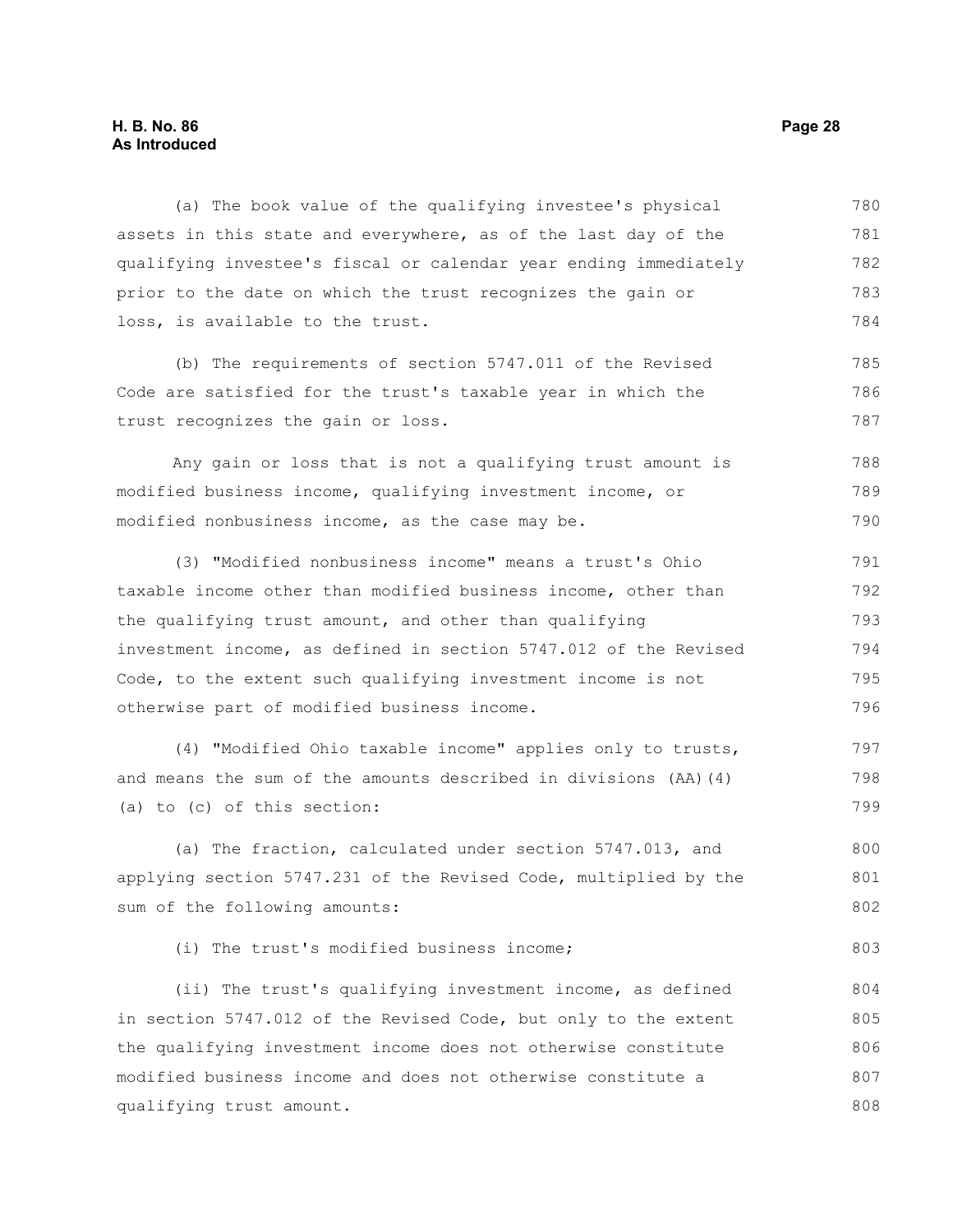#### **H. B. No. 86 Page 29 As Introduced**

(b) The qualifying trust amount multiplied by a fraction, the numerator of which is the sum of the book value of the qualifying investee's physical assets in this state on the last day of the qualifying investee's fiscal or calendar year ending immediately prior to the day on which the trust recognizes the qualifying trust amount, and the denominator of which is the sum of the book value of the qualifying investee's total physical assets everywhere on the last day of the qualifying investee's fiscal or calendar year ending immediately prior to the day on which the trust recognizes the qualifying trust amount. If, for a taxable year, the trust recognizes a qualifying trust amount with respect to more than one qualifying investee, the amount described in division (AA)(4)(b) of this section shall equal the sum of the products so computed for each such qualifying investee. 809 810 811 812 813 814 815 816 817 818 819 820 821 822 823

(c)(i) With respect to a trust or portion of a trust that is a resident as ascertained in accordance with division (I)(3) (d) of this section, its modified nonbusiness income.

(ii) With respect to a trust or portion of a trust that is not a resident as ascertained in accordance with division (I)(3) (d) of this section, the amount of its modified nonbusiness income satisfying the descriptions in divisions (B)(2) to (5) of section 5747.20 of the Revised Code, except as otherwise provided in division (AA)(4)(c)(ii) of this section. With respect to a trust or portion of a trust that is not a resident as ascertained in accordance with division (I)(3)(d) of this section, the trust's portion of modified nonbusiness income recognized from the sale, exchange, or other disposition of a debt interest in or equity interest in a section 5747.212 entity, as defined in section 5747.212 of the Revised Code, without regard to division (A) of that section, shall not be 827 828 829 830 831 832 833 834 835 836 837 838 839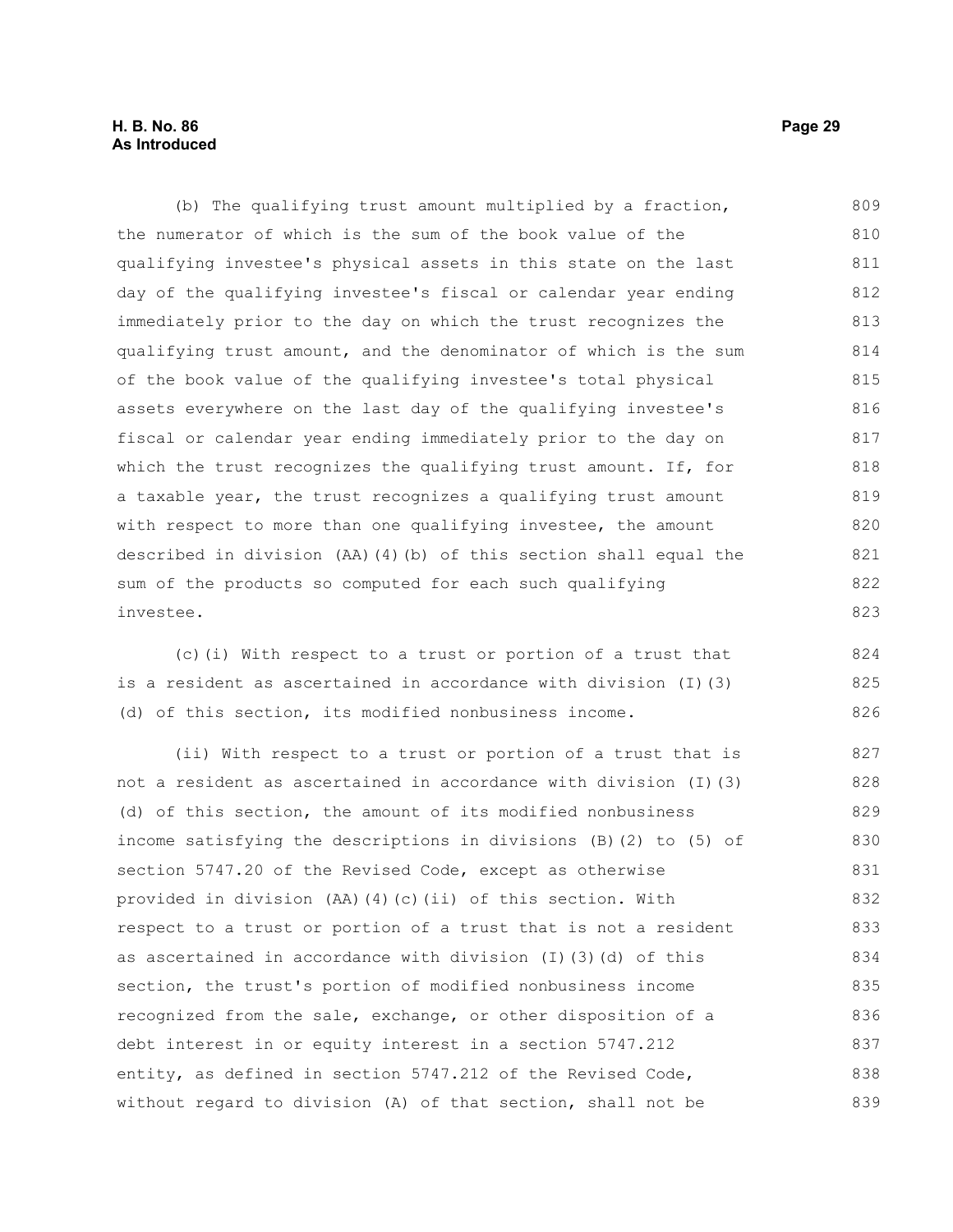#### **H. B. No. 86 Page 30 As Introduced**

allocated to this state in accordance with section 5747.20 of the Revised Code but shall be apportioned to this state in accordance with division (B) of section 5747.212 of the Revised Code without regard to division (A) of that section. 840 841 842 843

If the allocation and apportionment of a trust's income under divisions (AA)(4)(a) and (c) of this section do not fairly represent the modified Ohio taxable income of the trust in this state, the alternative methods described in division (C) of section 5747.21 of the Revised Code may be applied in the manner and to the same extent provided in that section. 844 845 846 847 848 849

(5)(a) Except as set forth in division (AA)(5)(b) of this section, "qualifying investee" means a person in which a trust has an equity or ownership interest, or a person or unit of government the debt obligations of either of which are owned by a trust. For the purposes of division (AA)(2)(a) of this section and for the purpose of computing the fraction described in division (AA)(4)(b) of this section, all of the following apply: 850 851 852 853 854 855 856

(i) If the qualifying investee is a member of a qualifying controlled group on the last day of the qualifying investee's fiscal or calendar year ending immediately prior to the date on which the trust recognizes the gain or loss, then "qualifying investee" includes all persons in the qualifying controlled group on such last day. 857 858 859 860 861 862

(ii) If the qualifying investee, or if the qualifying investee and any members of the qualifying controlled group of which the qualifying investee is a member on the last day of the qualifying investee's fiscal or calendar year ending immediately prior to the date on which the trust recognizes the gain or loss, separately or cumulatively own, directly or indirectly, on the last day of the qualifying investee's fiscal or calendar 863 864 865 866 867 868 869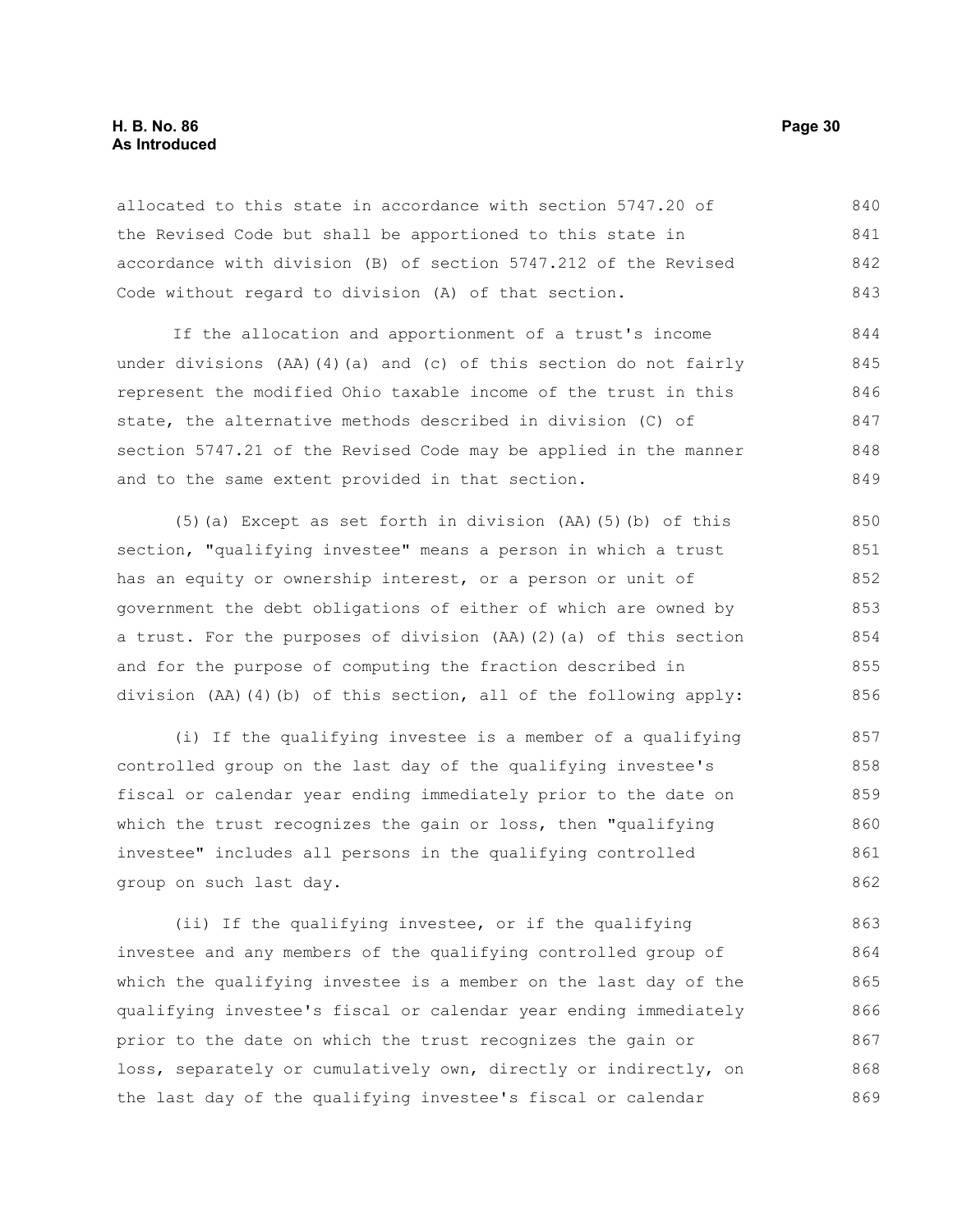year ending immediately prior to the date on which the trust recognizes the qualifying trust amount, more than fifty per cent of the equity of a pass-through entity, then the qualifying investee and the other members are deemed to own the proportionate share of the pass-through entity's physical assets which the pass-through entity directly or indirectly owns on the last day of the pass-through entity's calendar or fiscal year ending within or with the last day of the qualifying investee's fiscal or calendar year ending immediately prior to the date on which the trust recognizes the qualifying trust amount. 870 871 872 873 874 875 876 877 878 879

(iii) For the purposes of division (AA)(5)(a)(iii) of this section, "upper level pass-through entity" means a pass-through entity directly or indirectly owning any equity of another passthrough entity, and "lower level pass-through entity" means that other pass-through entity. 880 881 882 883 884

An upper level pass-through entity, whether or not it is also a qualifying investee, is deemed to own, on the last day of the upper level pass-through entity's calendar or fiscal year, the proportionate share of the lower level pass-through entity's physical assets that the lower level pass-through entity directly or indirectly owns on the last day of the lower level pass-through entity's calendar or fiscal year ending within or with the last day of the upper level pass-through entity's fiscal or calendar year. If the upper level pass-through entity directly and indirectly owns less than fifty per cent of the equity of the lower level pass-through entity on each day of the upper level pass-through entity's calendar or fiscal year in which or with which ends the calendar or fiscal year of the lower level pass-through entity and if, based upon clear and convincing evidence, complete information about the location and cost of the physical assets of the lower pass-through entity is 885 886 887 888 889 890 891 892 893 894 895 896 897 898 899 900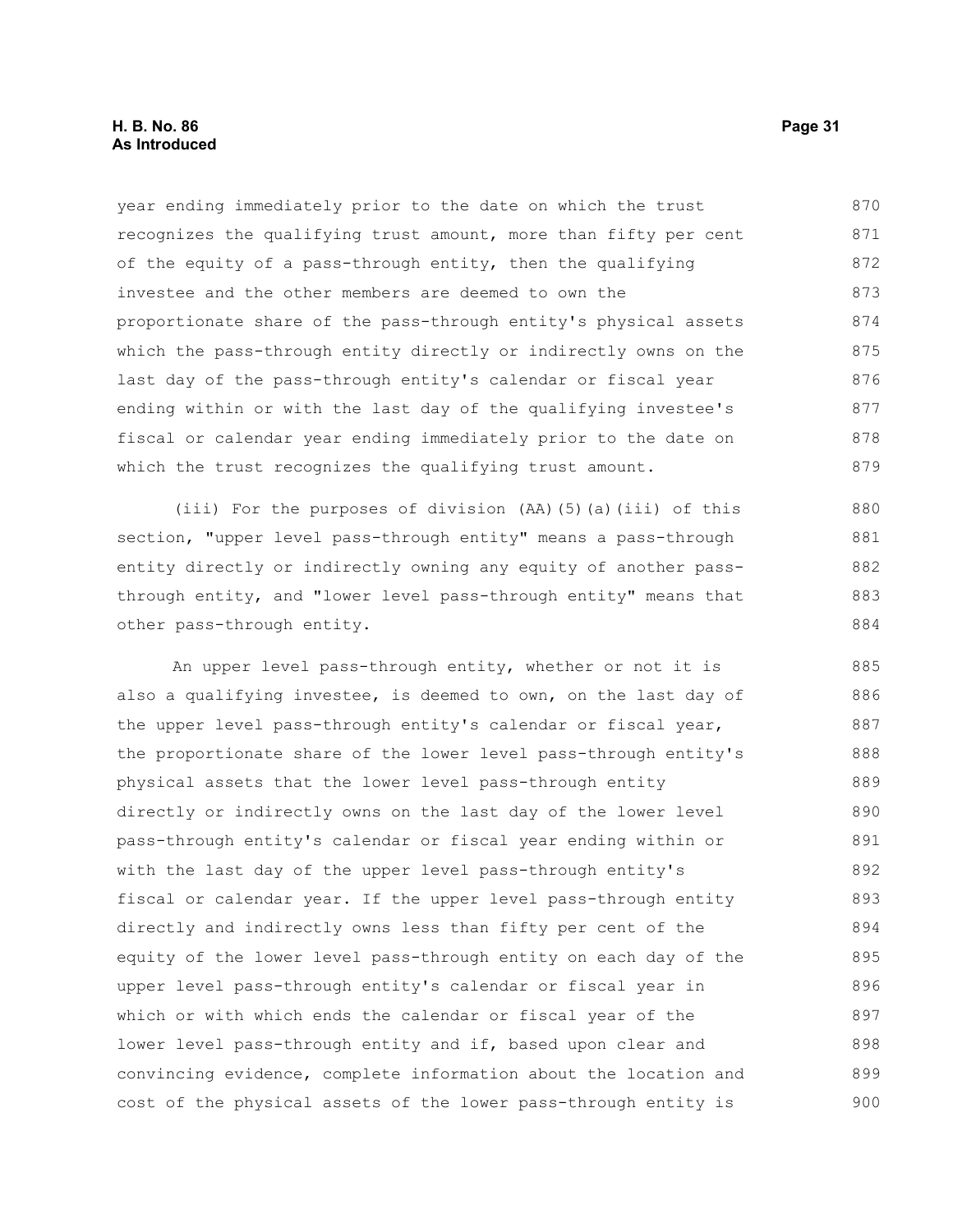not available to the upper level pass-through entity, then solely for purposes of ascertaining if a gain or loss constitutes a qualifying trust amount, the upper level passthrough entity shall be deemed as owning no equity of the lower level pass-through entity for each day during the upper level pass-through entity's calendar or fiscal year in which or with which ends the lower level pass-through entity's calendar or fiscal year. Nothing in division (AA)(5)(a)(iii) of this section shall be construed to provide for any deduction or exclusion in computing any trust's Ohio taxable income. (b) With respect to a trust that is not a resident for the taxable year and with respect to a part of a trust that is not a resident for the taxable year, "qualifying investee" for that taxable year does not include a C corporation if both of the following apply: (i) During the taxable year the trust or part of the trust recognizes a gain or loss from the sale, exchange, or other disposition of equity or ownership interests in, or debt obligations of, the C corporation. (ii) Such gain or loss constitutes nonbusiness income. (6) "Available" means information is such that a person is able to learn of the information by the due date plus extensions, if any, for filing the return for the taxable year in which the trust recognizes the gain or loss. (BB) "Qualifying controlled group" has the same meaning as in section 5733.04 of the Revised Code. (CC) "Related member" has the same meaning as in section 5733.042 of the Revised Code. (DD)(1) For the purposes of division (DD) of this section: 901 902 903 904 905 906 907 908 909 910 911 912 913 914 915 916 917 918 919 920 921 922 923 924 925 926 927 928 929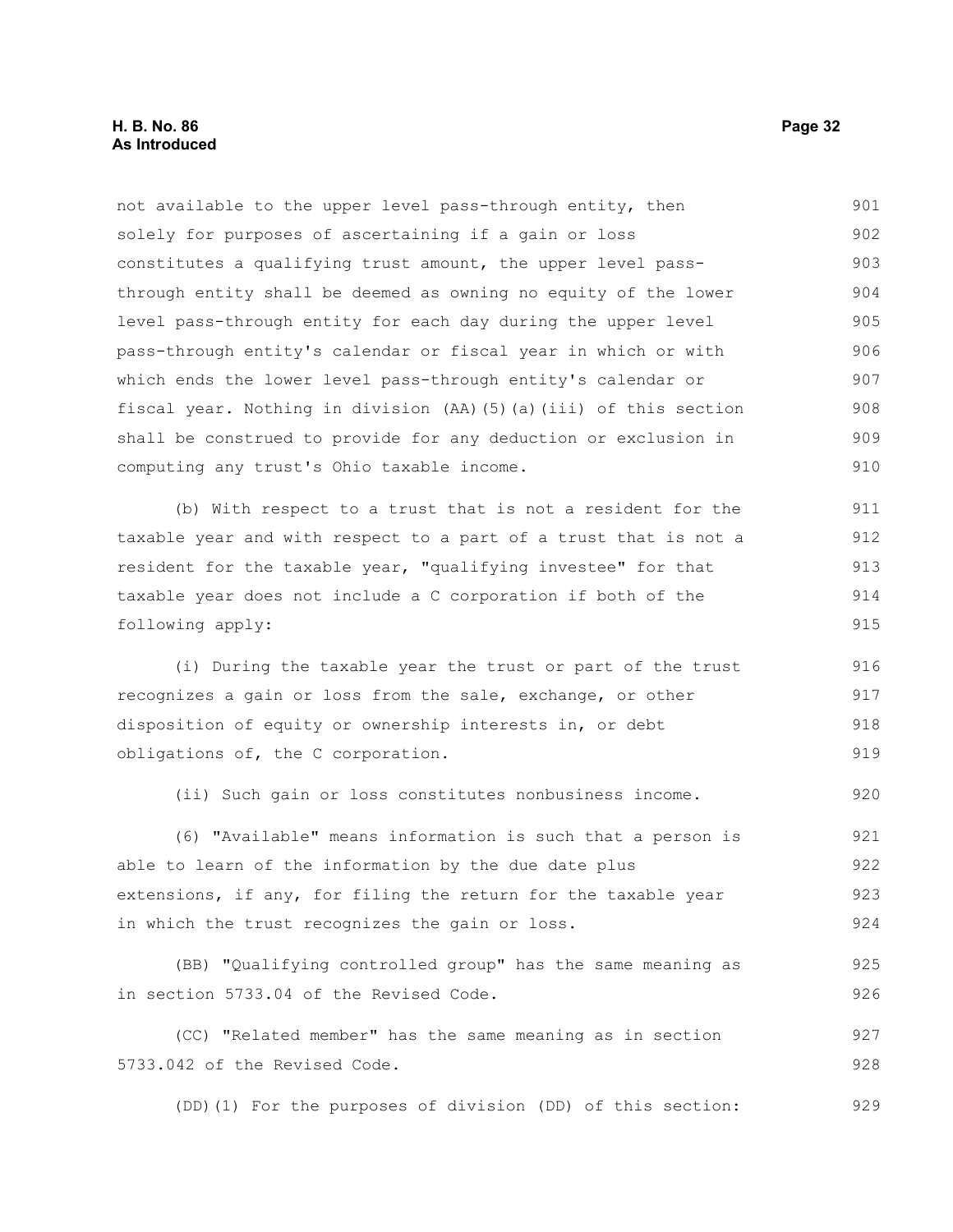year.

(a) "Qualifying person" means any person other than a qualifying corporation. (b) "Qualifying corporation" means any person classified for federal income tax purposes as an association taxable as a corporation, except either of the following: (i) A corporation that has made an election under subchapter S, chapter one, subtitle A, of the Internal Revenue Code for its taxable year ending within, or on the last day of, the investor's taxable year; (ii) A subsidiary that is wholly owned by any corporation that has made an election under subchapter S, chapter one, subtitle A of the Internal Revenue Code for its taxable year ending within, or on the last day of, the investor's taxable (2) For the purposes of this chapter, unless expressly stated otherwise, no qualifying person indirectly owns any asset directly or indirectly owned by any qualifying corporation. (EE) For purposes of this chapter and Chapter 5751. of the Revised Code: 930 931 932 933 934 935 936 937 938 939 940 941 942 943 944 945 946 947 948

(1) "Trust" does not include a qualified pre-income tax trust. 949 950

(2) A "qualified pre-income tax trust" is any pre-income tax trust that makes a qualifying pre-income tax trust election as described in division (EE)(3) of this section. 951 952 953

(3) A "qualifying pre-income tax trust election" is an election by a pre-income tax trust to subject to the tax imposed by section 5751.02 of the Revised Code the pre-income tax trust and all pass-through entities of which the trust owns or 954 955 956 957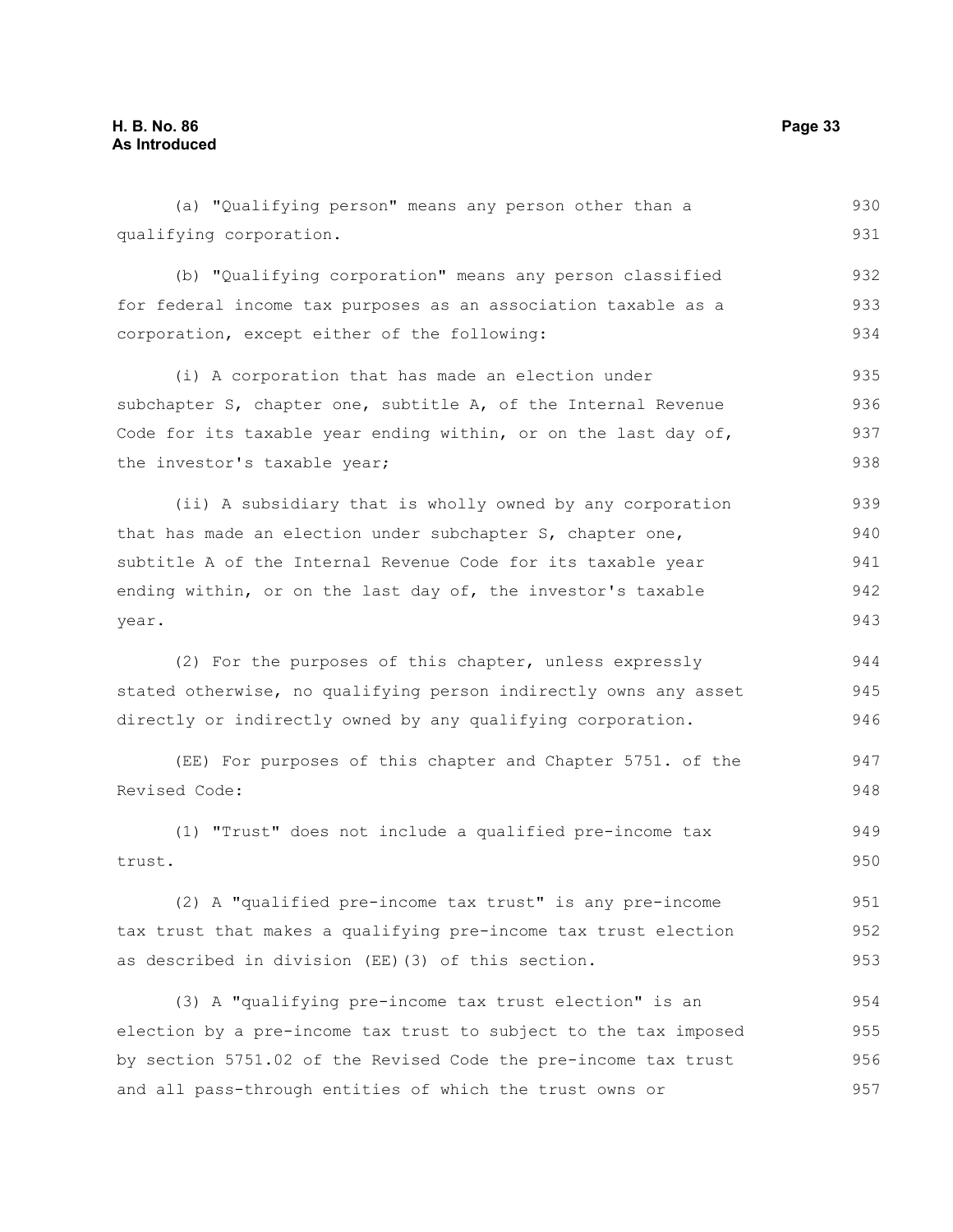related interests, five per cent or more of the ownership or equity interests. The trustee shall notify the tax commissioner in writing of the election on or before April 15, 2006. The election, if timely made, shall be effective on and after January 1, 2006, and shall apply for all tax periods and tax years until revoked by the trustee of the trust. (4) A "pre-income tax trust" is a trust that satisfies all of the following requirements: (a) The document or instrument creating the trust was executed by the grantor before January 1, 1972; (b) The trust became irrevocable upon the creation of the trust; and (c) The grantor was domiciled in this state at the time the trust was created. (FF) "Uniformed services" has the same meaning as in 10 U.S.C. 101. (GG) "Taxable business income" means the amount by which an individual's business income that is included in federal adjusted gross income exceeds the amount of business income the individual is authorized to deduct under division  $(A)$   $(31)$   $(A)$ (28) of this section for the taxable year. (HH) "Employer" does not include a franchisor with respect to the franchisor's relationship with a franchisee or an employee of a franchisee, unless the franchisor agrees to assume that role in writing or a court of competent jurisdiction determines that the franchisor exercises a type or degree of 959 960 961 962 963 964 965 966 967 968 969 970 971 972 973 974 975 976 977 978 979 980 981 982 983 984

control over the franchisee or the franchisee's employees that is not customarily exercised by a franchisor for the purpose of

controls, directly, indirectly, or constructively through

958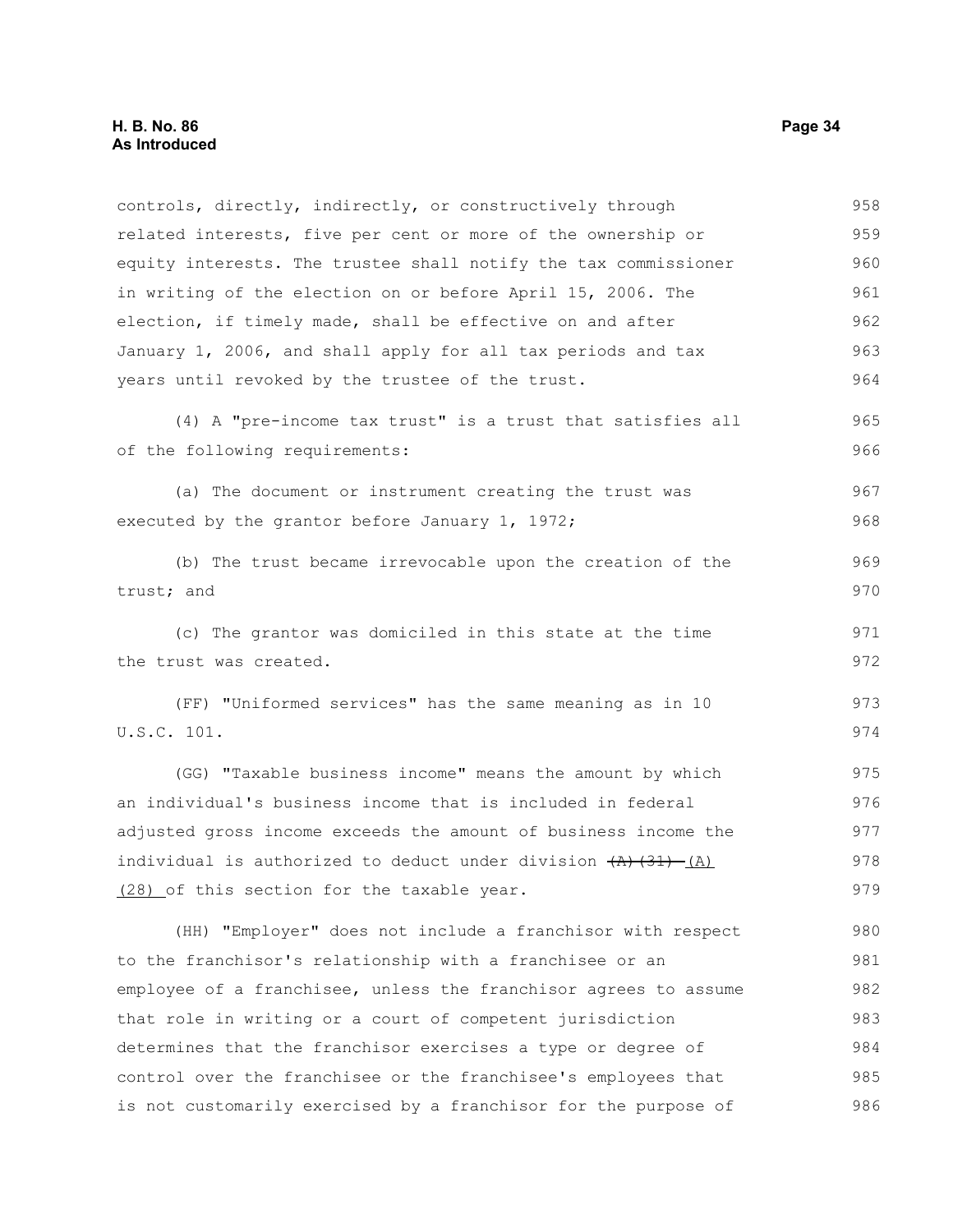protecting the franchisor's trademark, brand, or both. For purposes of this division, "franchisor" and "franchisee" have the same meanings as in 16 C.F.R. 436.1. 987 988 989

(II) "Modified adjusted gross income" means Ohio adjusted gross income plus any amount deducted under division (A)(28) of this section for the taxable year. 990 991 992

(JJ) "Qualifying Ohio educator" means an individual who, for a taxable year, qualifies as an eligible educator, as that term is defined in section 62 of the Internal Revenue Code, and who holds a certificate, license, or permit described in Chapter 3319. or section 3301.071 of the Revised Code. 993 994 995 996 997

```
Sec. 5747.10. (A) As used in this section:
```
(1) "Audited partnership" means a partnership subject to an examination by the internal revenue service pursuant to subchapter C, chapter 63, subtitle F of the Internal Revenue Code resulting in a federal adjustment. 999 1000 1001 1002

(2)(a) "Direct investor" means a partner or other investor that holds a direct interest in a pass-through entity. 1003 1004

(b) "Indirect investor" means a partner or other investor that holds an interest in a pass-through entity that itself holds an interest, directly or through another indirect partner or other investor, in a pass-through entity. 1005 1006 1007 1008

(3) "Exempt partner" means a partner that is neither a pass-through entity nor a person subject to the tax imposed by section 5747.02 of the Revised Code. 1009 1010 1011

(4) "Federal adjustment" means a change to an item or amount required to be determined under the Internal Revenue Code that directly or indirectly affects a taxpayer's aggregate tax 1012 1013 1014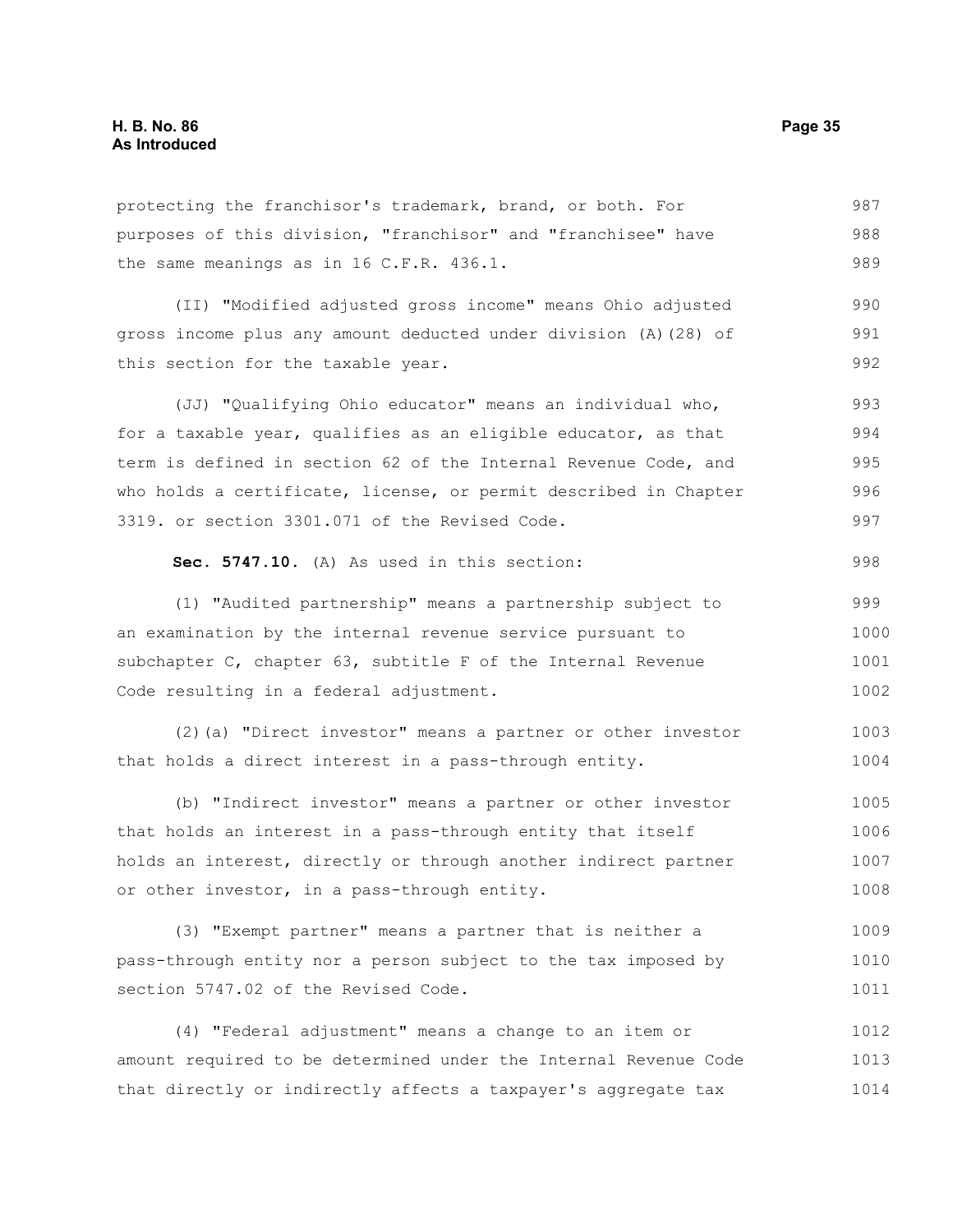#### **H. B. No. 86 Page 36 As Introduced**

liability under section 5747.02 or Chapter 5748. of the Revised Code and that results from an action or examination by the internal revenue service, or from the filing of an amended federal tax return, a claim for a federal tax refund, or an administrative adjustment request filed by a partnership under section 6227 of the Internal Revenue Code. (5) "Federal adjustments return" means the form or other document prescribed by the tax commissioner for use by a taxpayer in reporting final federal adjustments. (6) "State partnership representative" means either of the following: (a) The person who served as the partnership's representative for federal income tax purposes, pursuant to section 6223(a) of the Internal Revenue Code, during the corresponding federal partnership audit; (b) The person designated, on a form prescribed by the tax commissioner, to serve as the partnership's representative during the state partnership audit. The commissioner may establish reasonable qualifications and procedures for a person to be designated as a state partnership representative under this division. (7) A federal adjustment is "final" or "agreed to or finally determined for federal income tax purposes" on any of the following: (a) The day after which the period for appeal of a federal assessment has expired; (b) The date on a refund check issued by the internal revenue service; or 1015 1016 1017 1018 1019 1020 1021 1022 1023 1024 1025 1026 1027 1028 1029 1030 1031 1032 1033 1034 1035 1036 1037 1038 1039 1040 1041 1042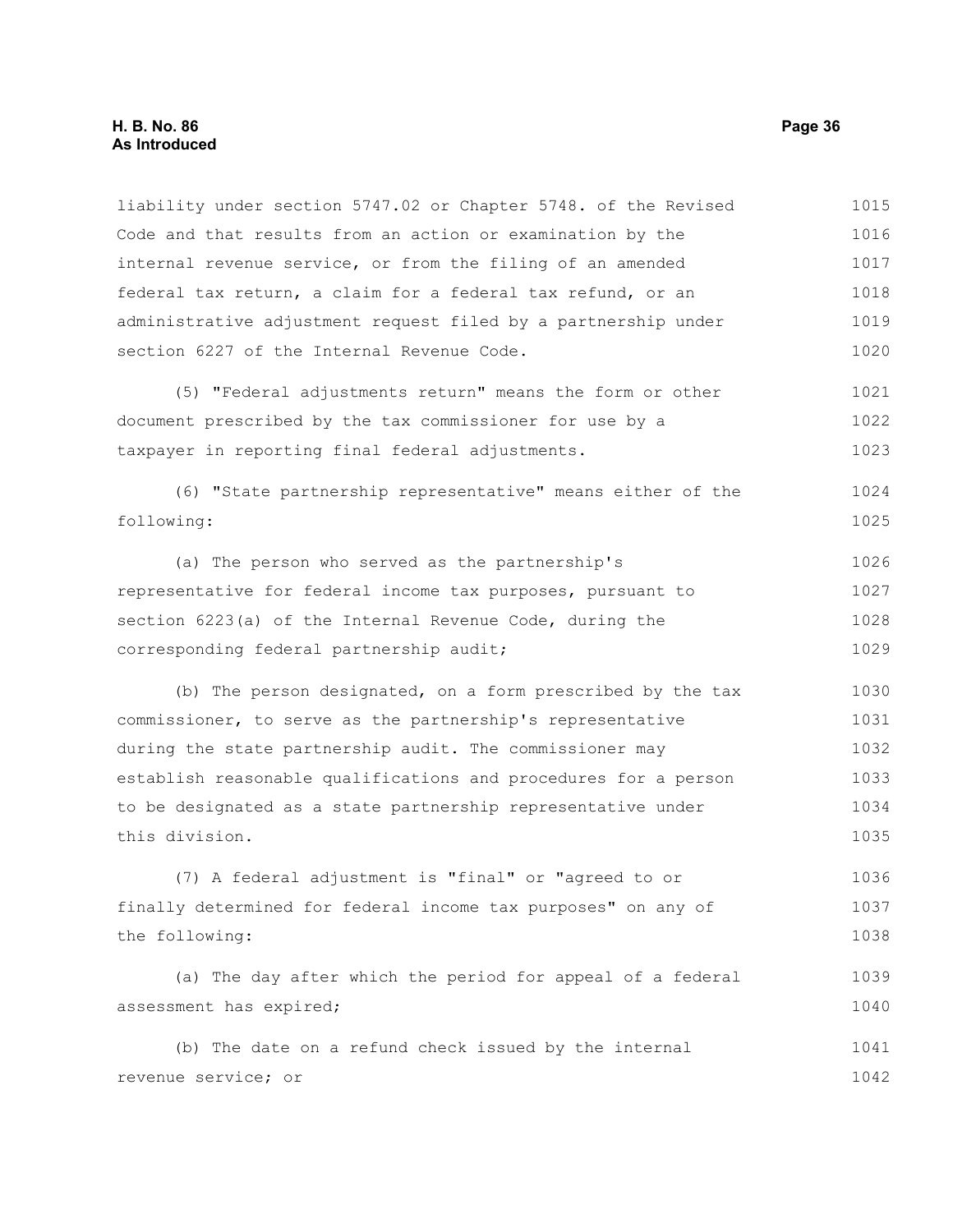#### **H. B. No. 86 Page 37 As Introduced**

(c) For agreements required to be signed by the internal revenue service and the taxpayer or audited partnership, the date on which the last party signed the agreement. 1043 1044 1045

(B)(1) If any of the facts, figures, computations, or attachments required in a taxpayer's annual return to determine the tax charged by this chapter or Chapter 5748. of the Revised Code must be altered as the result of a final federal adjustment, and the federal adjustment is not required to be reported under division (C) of this section, the taxpayer shall file an amended return with the tax commissioner in such form as the commissioner requires. The amended return shall be filed not later than ninety days after the federal adjustment has been agreed to or finally determined for federal income tax purposes. 1046 1047 1048 1049 1050 1051 1052 1053 1054 1055

(2) "One hundred eighty" shall be substituted for "ninety" in divisions  $(B)$  (1) and  $(E)$  (1) of this section if, for any taxable year, the final federal adjustment results from taxes paid by the taxpayer on an amount described in division  $(A)$   $(34)$ (A)(32) of section 5747.01 of the Revised Code. 1056 1057 1058 1059 1060

(C) Except for adjustments required to be reported for federal purposes pursuant to section 6225(a)(2) of the Internal Revenue Code and adjustments that are taken into account on a federal amended return or similar report filed pursuant to section 6225(c)(2) of the Internal Revenue Code, partnerships and partners shall report final federal adjustments and make payments as required under division (C) of this section. 1061 1062 1063 1064 1065 1066 1067

(1) With respect to an action required or permitted to be taken by a partnership under this section, and any petition for reassessment or appeal to the board of tax appeals or any court with respect to such an action, the state partnership representative shall have the sole authority to act on behalf of 1068 1069 1070 1071 1072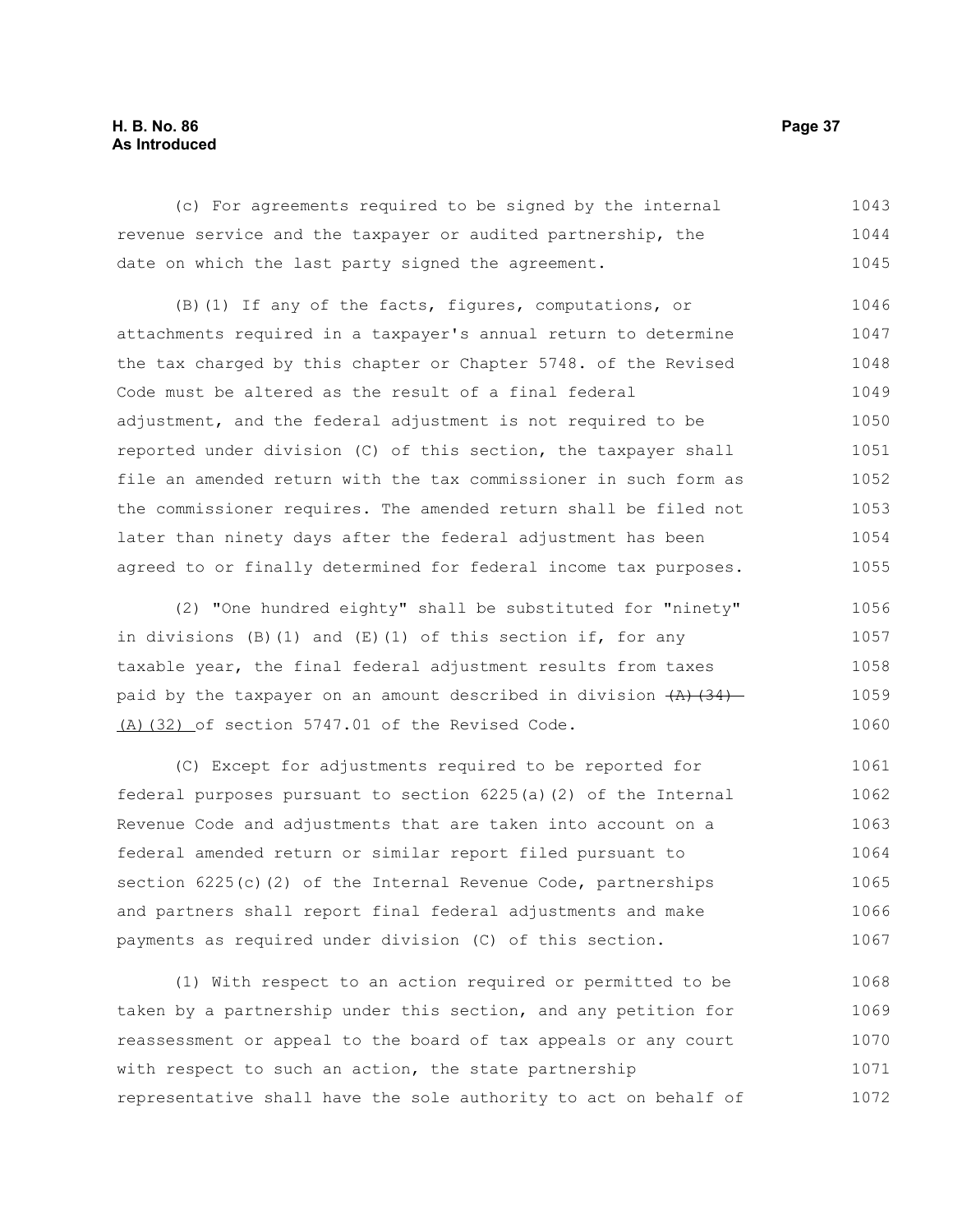the audited partnership, and the partnership's direct and indirect investors shall be bound by those actions. 1073 1074

(2) Unless an audited partnership makes the election under division (C)(3) of this section: 1075 1076

(a) The audited partnership, through its state partnership representative, shall do all of the following within ninety days after the federal adjustment is final: 1077 1078 1079

(i) File a federal adjustments return with the tax commissioner, including a copy of the notifications provided under division  $(C)$   $(2)$   $(a)$   $(ii)$  of this section; 1080 1081 1082

(ii) Notify each of its direct investors, on a form prescribed by the commissioner, of the investor's distributive share of the final federal adjustments; 1083 1084 1085

(iii) File an amended tax return on behalf of its nonresident direct investors and pay any additional tax that would have been due under sections 5733.41 and 5747.41, or division (D) of section 5747.08, of the Revised Code with respect to those direct investors had the final federal adjustments been reported properly on the original filing. 1086 1087 1088 1089 1090 1091

(b) Each direct investor that is subject to the tax imposed by section 5747.02 of the Revised Code shall file an original or amended tax return to include the investor's distributive share of the adjustments reported to the direct investor under division (C)(2)(a) of this section, and pay any additional tax due, within ninety days after the audited partnership files its federal adjustments return with the commissioner. 1092 1093 1094 1095 1096 1097 1098 1099

(c)(i) Each direct and indirect investor of an audited partnership that is a pass-through entity and all investors in 1100 1101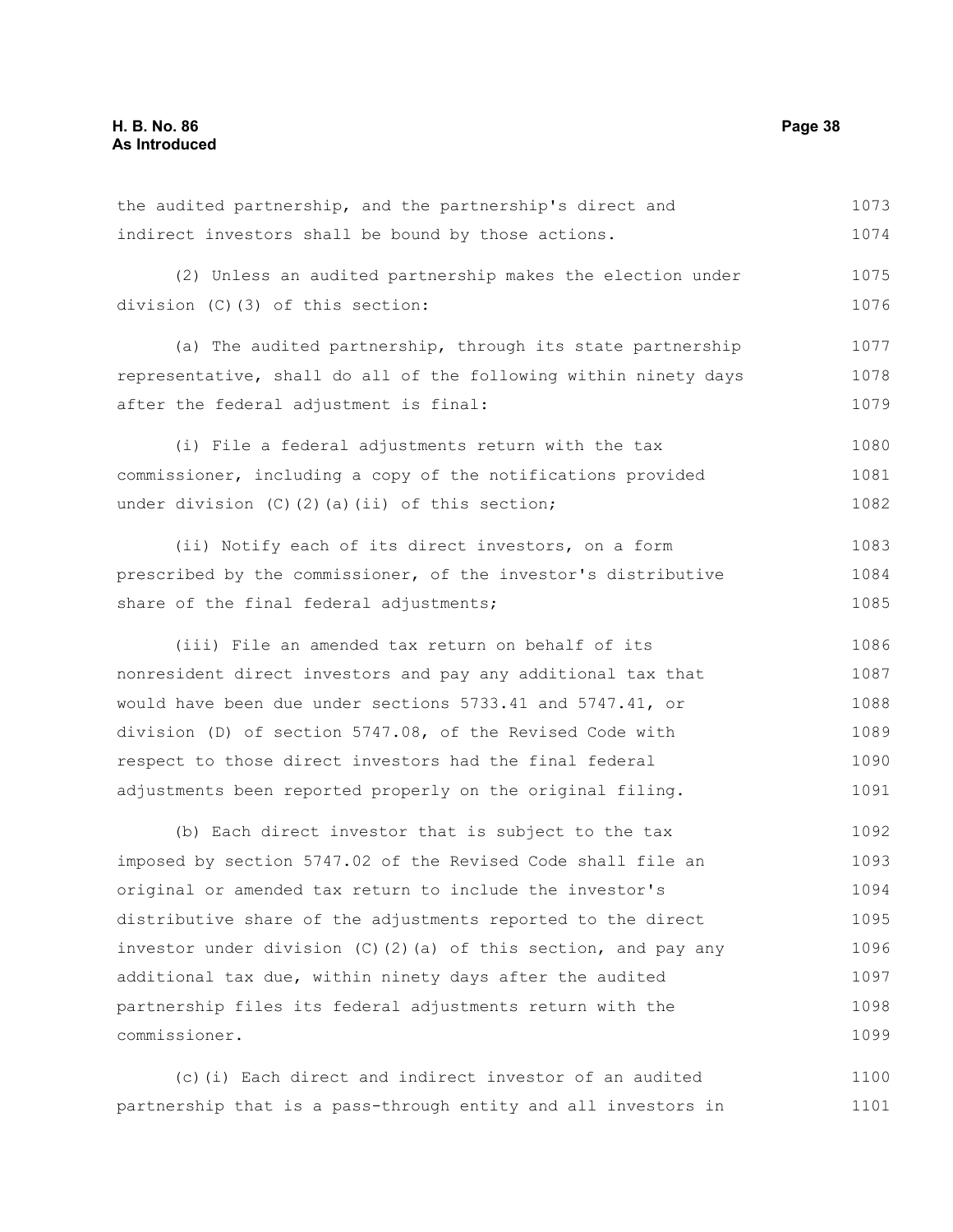such a pass-through entity that are subject to the filing and payment requirements of Chapters 5733. and 5747. of the Revised Code are subject to the reporting and payment requirements of division (C)(2) or, upon a timely election, division (C)(3) of this section. 1102 1103 1104 1105 1106

(ii) Such direct and indirect investors shall make the required returns and payments within ninety days after the deadline for filing and furnishing statements under section 6226(b)(4) of the Internal Revenue Code and applicable treasury regulations. 1107 1108 1109 1110 1111

(3) If an audited partnership makes the election under this division, the audited partnership, through its state partnership representative, shall do all of the following within ninety days after all federal adjustments are final: 1112 1113 1114 1115

(a) File a federal adjustments return with the tax commissioner indicating the partnership has made the election under division (C)(3) of this section; 1116 1117 1118

(b) Pay the amount of combined additional tax due under division (D)(2) of this section, calculated by multiplying the highest rate of tax set forth in section 5747.02 of the Revised Code by the sum of the following: 1119 1120 1121 1122

(i) The distributive shares of the final federal adjustments that are allocable or apportionable to this state of each investor who is a nonresident taxpayer or pass-through entity; 1123 1124 1125 1126

(ii) The distributive share of the final federal adjustments for each investor who is a resident taxpayer. 1127 1128

(c) Notify each of its direct investors, on a form prescribed by the commissioner, of the investor's distributive 1129 1130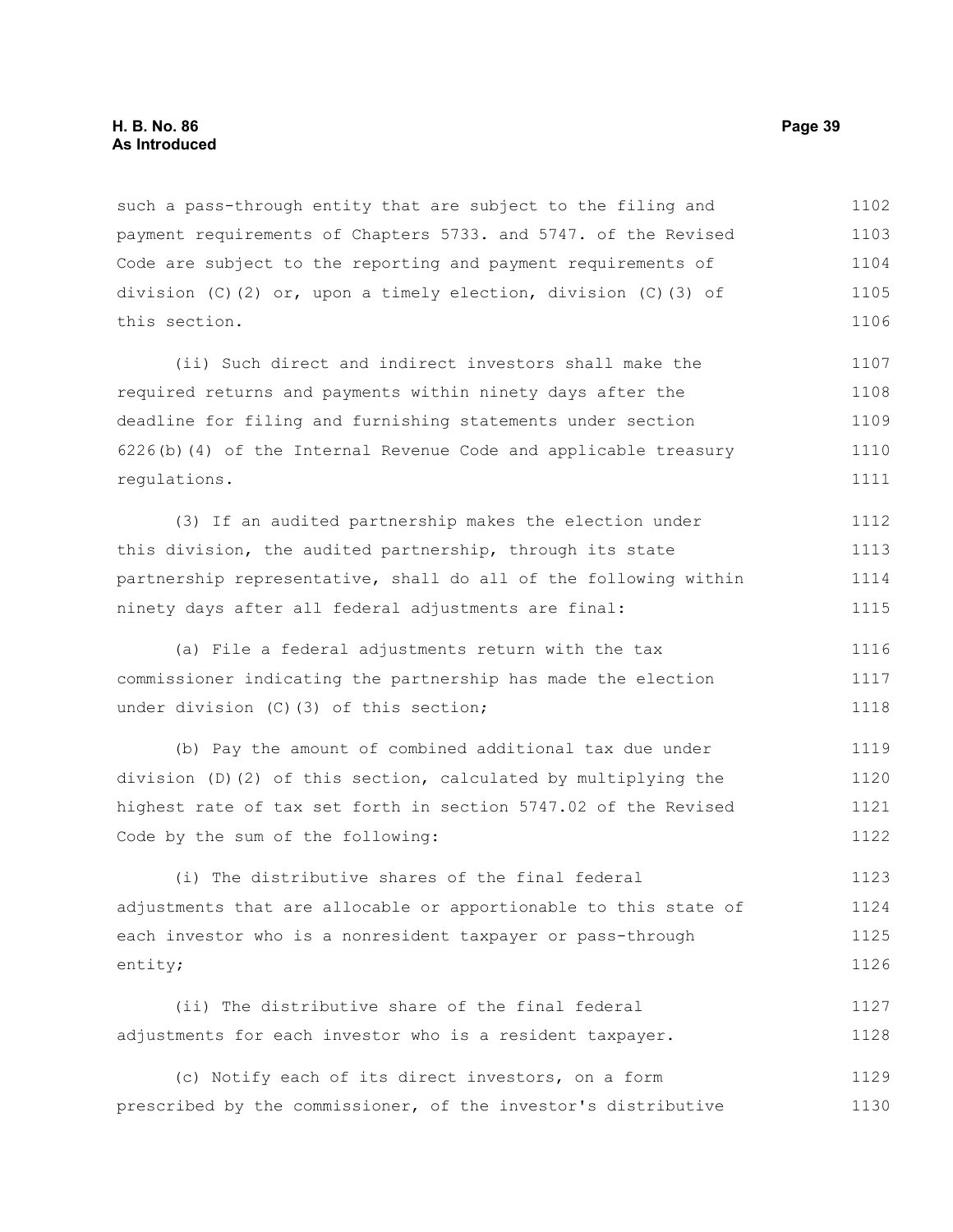share of the final federal adjustments and the amount paid on their behalf pursuant to division (C)(3)(b) of this section. (4)(a) A direct investor of an audited partnership is not required to file an amended return or pay tax otherwise due under section 5747.02 of the Revised Code if the audited partnership properly reports and pays the tax under division (C) (3) of this section. (b)(i) Nothing in division (C) of this section precludes a direct or indirect investor in the audited partnership from filing a return to report the investor's share of the final federal adjustments. Such an investor who files a return and reports the income related to the final federal adjustments is entitled to a refundable credit for taxes paid by the audited partnership under division (C)(3)(b) of this section. The credit shall be computed and claimed in the same manner as the credit allowed under division (I) of section 5747.08 of the Revised Code. (ii) Notwithstanding division (C)(4)(b)(i) of this section, an exempt partner, whether a direct or indirect investor, may file an application for refund of its 1131 1132 1133 1134 1135 1136 1137 1138 1139 1140 1141 1142 1143 1144 1145 1146 1147 1148 1149 1150

proportionate share of the amounts erroneously paid by the audited partnership pursuant to division (C)(3)(b) of this section on the exempt partner's behalf. 1151 1152 1153

(5) Upon request by an audited partnership, the tax commissioner may agree, in writing, to allow an alternative method of reporting and payment than required by divisions division (C)(2) or (3) of this section. The request must be submitted to the commissioner in writing before the applicable deadline for filing a return under division (C)(2)(a) or (3) of this section. The commissioner's decision on whether to enter 1154 1155 1156 1157 1158 1159 1160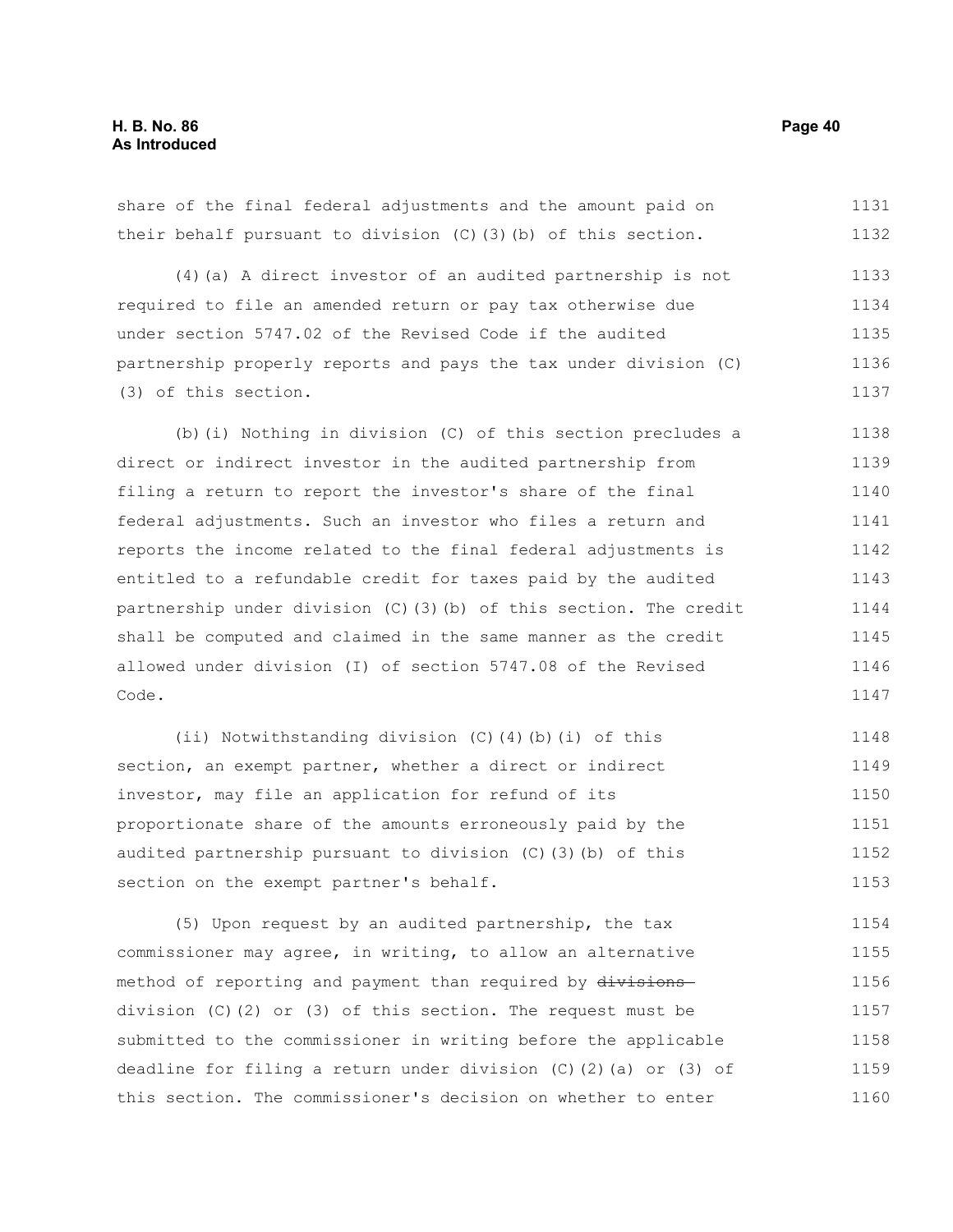into an agreement under this division is not subject to further administrative review or appeal. (6) Nothing in division (C) of this section precludes either of the following: (a) A resident taxpayer from filing a return to claim the credit under division (B) of section 5747.05 or division (D)(2) of section 5747.02 of the Revised Code based upon any amounts paid by the audited partnership on such investor's behalf to another state. (b) The tax commissioner from issuing an assessment under 1161 1162 1163 1164 1165 1166 1167 1168 1169 1170

this chapter against any direct or indirect investor for taxes due from the investor if an audited partnership, or direct and indirect investor of an audited partnership that is a passthrough entity, fails to timely file any return or remit any payment required by this section or underreports income or underpays tax on behalf of an indirect investor who is a resident taxpayer. 1171 1172 1173 1174 1175 1176 1177

(D) In the case of an underpayment, and unless otherwise agreed to in writing by the tax commissioner: 1178 1179

(1) The taxpayer's amended return shall be accompanied by payment of any combined additional tax due together with interest thereon. An amended return required by this section is a return subject to assessment under section 5747.13 of the Revised Code for the purpose of assessing any additional tax due under this section, together with any applicable penalty and interest. It shall not reopen those facts, figures, computations, or attachments from a previously filed return no longer subject to assessment that are not affected, either directly or indirectly, by the final federal adjustment to the 1180 1181 1182 1183 1184 1185 1186 1187 1188 1189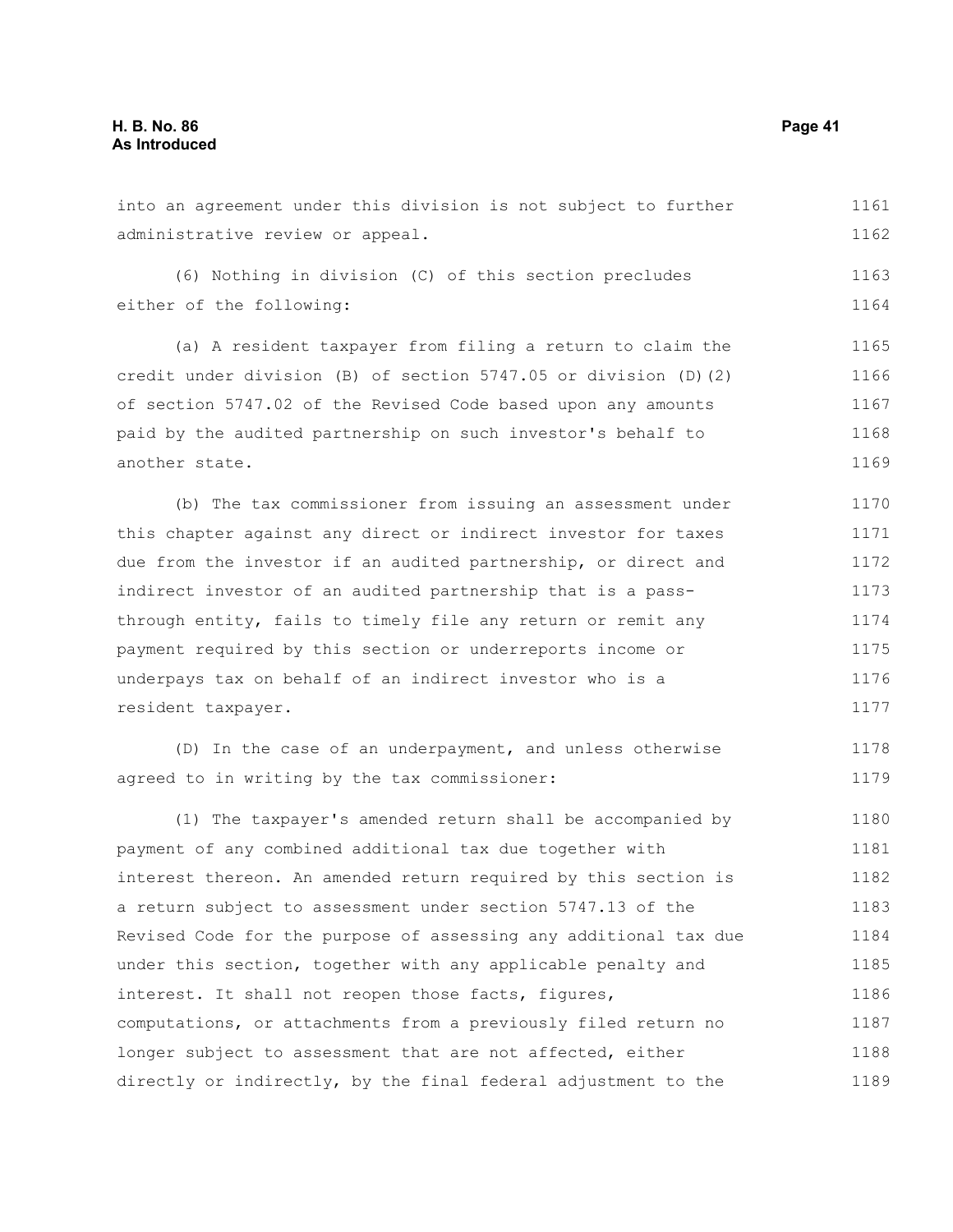taxpayer's federal income tax return.

(2) The audited partnership's federal adjustments return shall be accompanied by payment of any combined additional tax due together with interest thereon. The federal adjustments return required by this section is a return subject to assessment under section 5747.13 of the Revised Code for the purpose of assessing any additional tax due under this section, together with any applicable penalty and interest. It shall not reopen those facts, figures, computations, or attachments from a previously filed return no longer subject to assessment that are not affected, either directly or indirectly, by the final federal adjustment. 1191 1192 1193 1194 1195 1196 1197 1198 1199 1200 1201

(3) The tax commissioner may accept estimated payments of the tax arising from pending federal adjustments before the date for filing a federal adjustments return. The commissioner may adopt rules for the payment of such estimated taxes. 1202 1203 1204 1205

(E) In the case of an overpayment, and unless otherwise agreed to in writing by the tax commissioner: 1206 1207

(1) A taxpayer may file an application for refund under this division within the ninety-day period prescribed for filing the amended return even if it is filed beyond the period prescribed in section 5747.11 of the Revised Code if it otherwise conforms to the requirements of such section. An application filed under this division shall claim refund of overpayments resulting from alterations to only those facts, figures, computations, or attachments required in the taxpayer's annual return that are affected, either directly or indirectly, by the final federal adjustment to the taxpayer's federal income tax return unless it is also filed within the time prescribed in section 5747.11 of the Revised Code. It shall not reopen those 1208 1209 1210 1211 1212 1213 1214 1215 1216 1217 1218 1219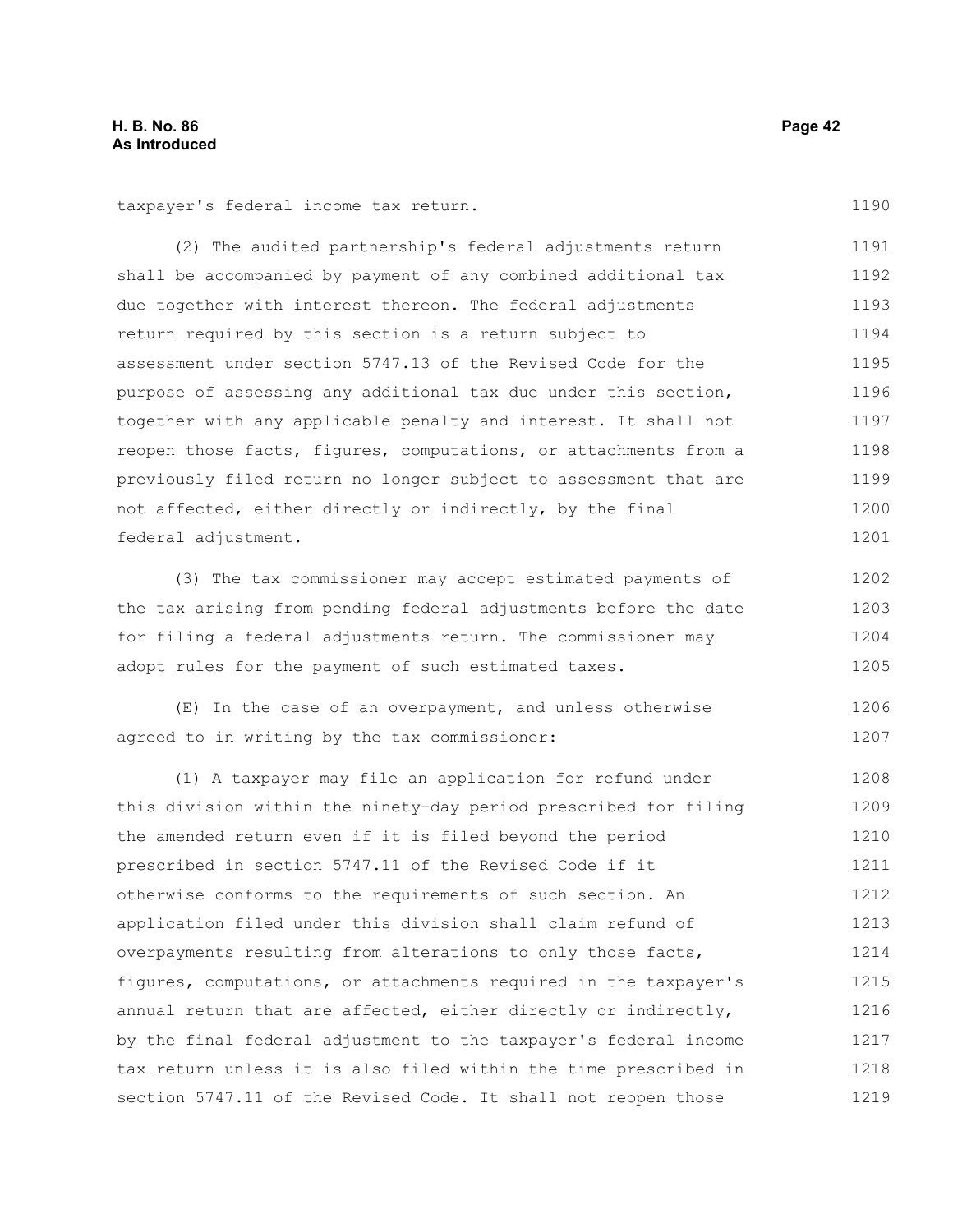facts, figures, computations, or attachments that are not affected, either directly or indirectly, by the adjustment to the taxpayer's federal income tax return. 1220 1221 1222

(2)(a) Except as otherwise provided in division (E)(2)(b) of this section, an audited partnership may file an application for a refund under this division within the ninety-day period prescribed for filing the federal adjustments return, even if it is filed beyond the period prescribed by section 5747.11 of the Revised Code, if it otherwise conforms to the requirements of that section. An application filed under this division may claim a refund of overpayments resulting only from final federal adjustments unless it is also filed within the time prescribed by section 5747.11 of the Revised Code. It shall not reopen those facts, figures, computations, or attachments that are not affected, either directly or indirectly, by the federal adjustment. 1223 1224 1225 1226 1227 1228 1229 1230 1231 1232 1233 1234 1235

(b) An audited partnership may not file an application for refund under division (E) of this section based on final federal adjustments described in section 6225(a)(2) of the Internal Revenue Code. 1236 1237 1238 1239

(3) Any refund granted to a pass-through entity filing an application for refund under division (E) of this section shall be reduced by amounts previously claimed as a credit under section 5747.059 or division (I) of section 5747.08 of the Revised Code by the pass-through entity's direct or indirect investors. 1240 1241 1242 1243 1244 1245

(F) Excluding the deadline in division  $(C)$   $(2)$   $(c)$  (ii) of this section, an audited partnership, or a direct or indirect investor of an audited partnership that is a pass-through entity, may automatically extend the deadline for reporting, 1246 1247 1248 1249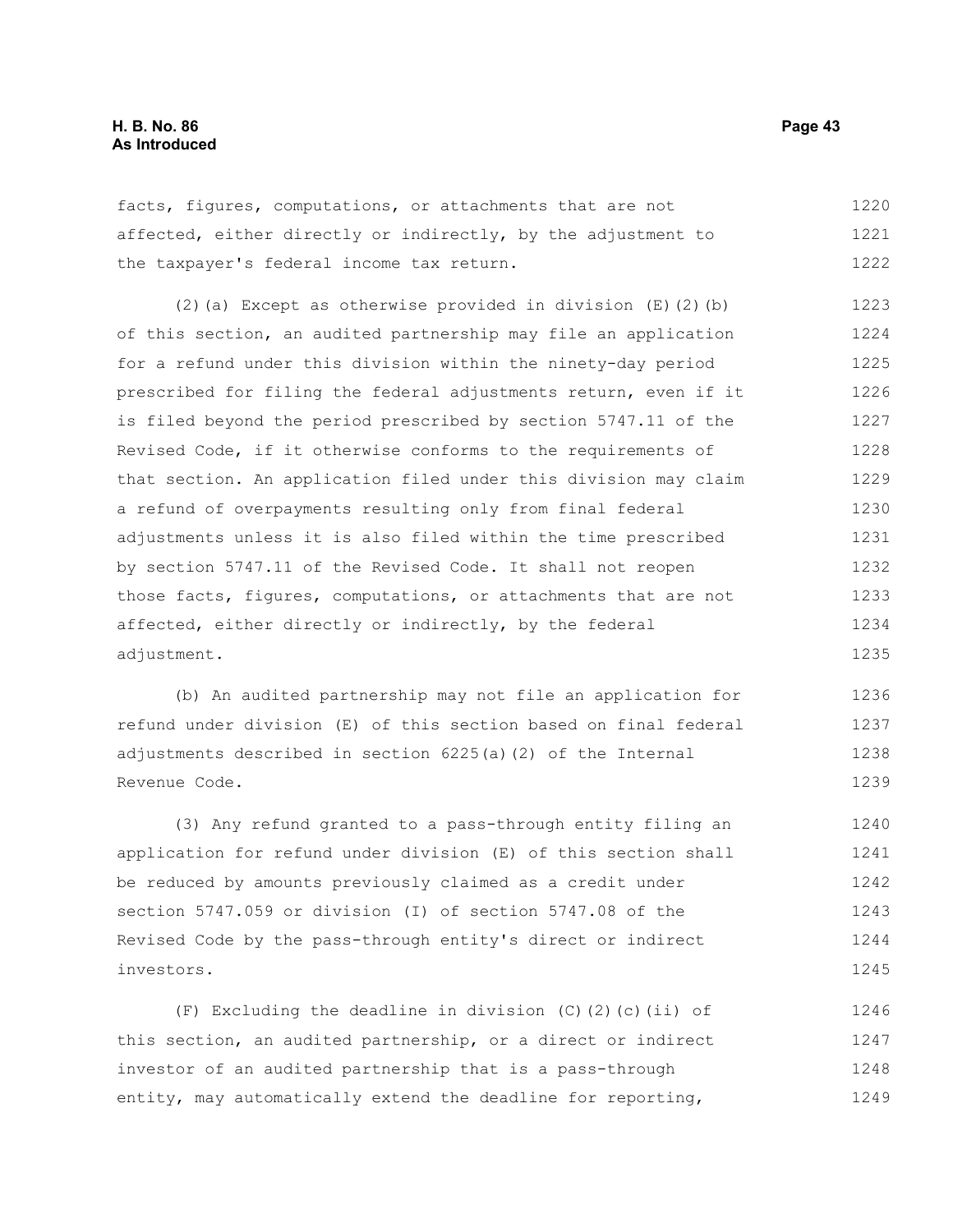payments, and refunds under this section by sixty days if the entity has ten thousand or more direct investors and notifies the commissioner of such extension, in writing, before the unextended deadline. 1250 1251 1252 1253

**Section 2.** That existing sections 5747.01 and 5747.10 of the Revised Code are hereby repealed.

**Section 3.** It is the intent of the General Assembly that any taxpayer with a federal net operating loss in a taxable year ending in 2020 or 2021 and subject to division (A)(17)(a)(v) of section 5747.01 of the Revised Code, as amended by this act, shall add back, for that taxable year, depreciation expense allowed by subsection (k) of section 168 of the Internal Revenue Code and qualifying section 179 depreciation expense, as defined in that division, pursuant to divisions (A)(17)(a)(i) to (iv) of that section, as applicable. 1256 1257 1258 1259 1260 1261 1262 1263 1264

**Section 4.** Pursuant to division (G) of section 5703.95 of the Revised Code, which states that any bill introduced in the House of Representatives or the Senate that proposes to enact or modify one or more tax expenditures should include a statement explaining the objectives of the tax expenditure or its modification and the sponsor's intent in proposing the tax expenditure or its modification: 1265 1266 1267 1268 1269 1270 1271

The objective of this act is to allow Ohio businesses with net operating losses to retain more funds, and to mitigate the adverse financial impacts of the COVID-19 pandemic and subsequent federal legislation such as the CARES Act. The act is revenue neutral to the state of Ohio over a six year period. 1272 1273 1274 1275 1276

**Section 5.** Section 5747.01 of the Revised Code is presented in this act as a composite of the section as amended 1277 1278